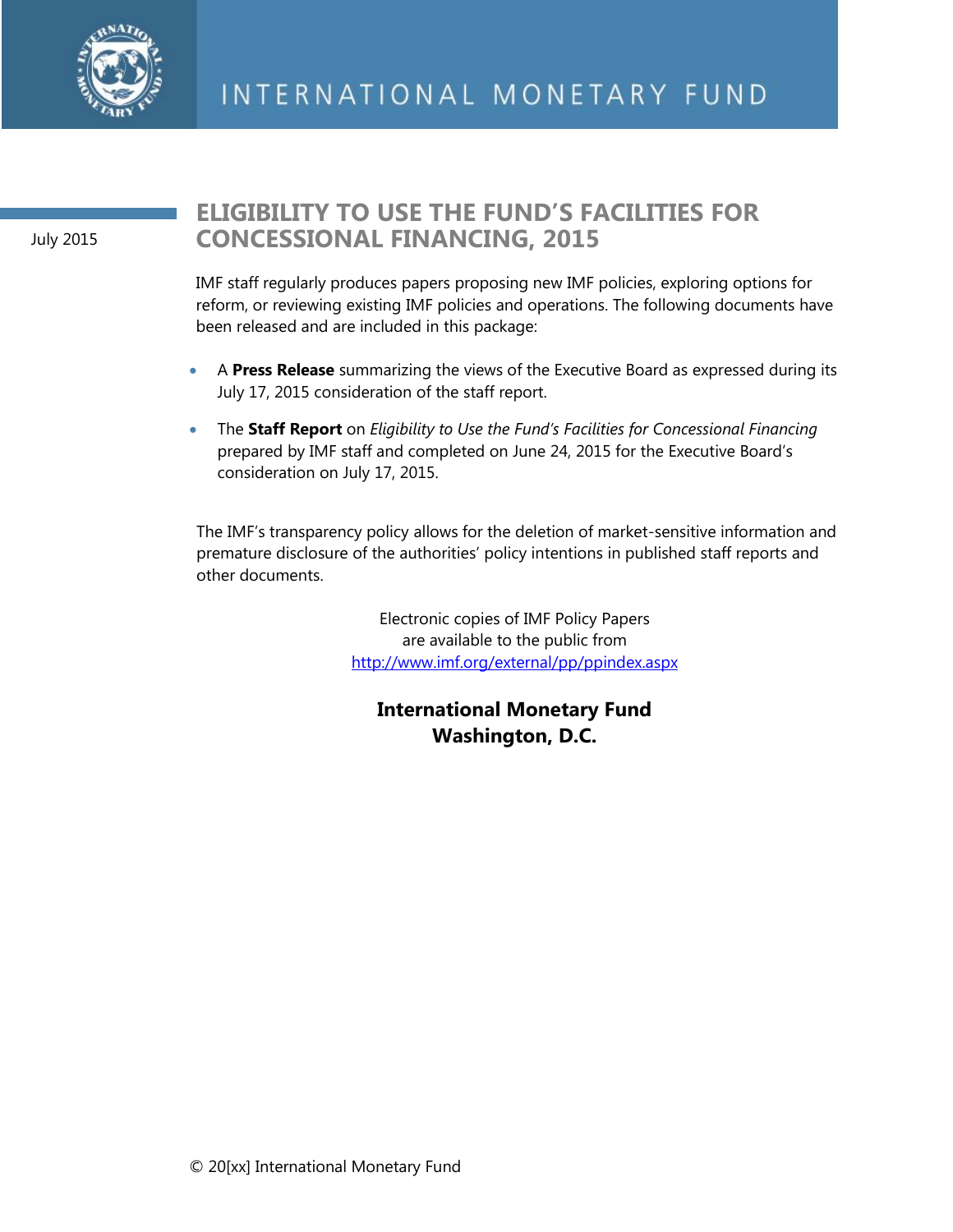

June 24, 2015

## **ELIGIBILITY TO USE THE FUND'S FACILITIES FOR CONCESSIONAL FINANCING, 2015**

# **EXECUTIVE SUMMARY**

**The review of PRGT eligibility continues to be guided by the principles of maintaining a transparent, rules-based, and parsimonious framework**—ensuring uniformity of treatment across members in similar situations while taking appropriate account of country-specific circumstances. The graduation policy seeks to maintain broad alignment with the World Bank's IDA graduation practices, while also remaining consistent with the principle of ensuring the self-sustainability of the PRGT's lending capacity over time.

### **The paper concludes that the existing framework remains broadly appropriate, but could be enhanced in a few areas, including:**

- Making use of additional data sources, namely the IMF BEL database, in assessing that a country has durable and substantial market access, supplementing the current reliance on the World Bank's IDS database that is produced with a significant lag.
- Sharpening the specification of circumstances under which the presence of serious short-term vulnerabilities would justify non-graduation of a country that meets the income graduation criterion. This would entail limiting the application of the serious short-term vulnerabilities criterion for countries that exceed the applicable income graduation threshold by 50 percent or more.

**Based on the proposed changes to the framework, four countries are proposed for graduation while none qualifies for entry.** Bolivia, Nigeria, and Vietnam are proposed for graduation, while Mongolia's proposed graduation depends on the proposed modification to the short-term vulnerabilities criterion. Eight other countries satisfy either the market access or income graduation criterion but face serious shortterm vulnerabilities, and are therefore not proposed for graduation.

**The impact of the proposed graduation on demand for PRGT resources is expected to be small and is in line with maintaining the self-sustaining capacity of the PRGT** which is based on periodic graduation of members as their per capita incomes rise and their access to international capital markets increases.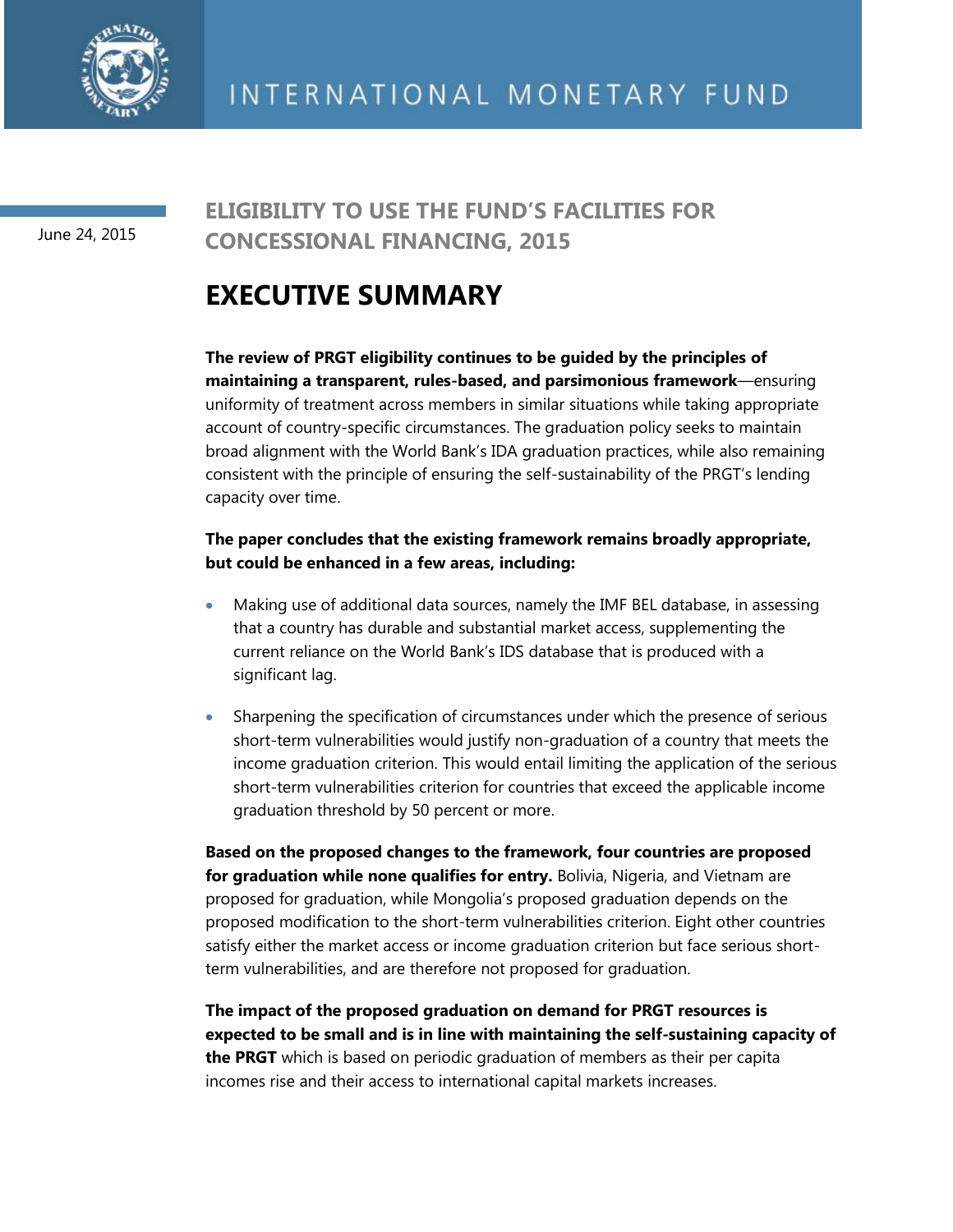### Approved By **Siddharth Tiwari, Sean Hagan, and Andrew Tweedie**

Prepared by the Strategy, Policy, and Review Department, Finance Department, and Legal Department, in consultation with other departments. The staff team prepared the report comprised of Chris Lane, Haimanot Teferra, Svitlana Maslova, and Kareem Ismail (all SPR); Olaf Unteroberdoerster, Chris Geiregat, Gilda Fernandez, Mariusz Sumlinski, and Saad Quayyum (all FIN); Gabriela Rosenberg, Kyung Kwak, and Gomiluk Otokwala (all LEG). Research assistance was provided by Vera Kehayova and Zhe Liu; and production assistance by Merceditas San Pedro-Pribram. Under the overall guidance of Seán Nolan, David Andrews, and Ceda Ogada.

### **CONTENTS**

|                                                                                                                                | $\sim$ 5 |
|--------------------------------------------------------------------------------------------------------------------------------|----------|
|                                                                                                                                |          |
|                                                                                                                                | 9        |
| SERIOUS SHORT-TERM VULNERABILITIES CRITERION ___________________________________13                                             |          |
| APPLICATION OF THE PROPOSED FRAMEWORK FOR PRGT ELIGIBILITY_______________________ 16                                           |          |
|                                                                                                                                | 18       |
| <b>BOXES</b><br>1000 A. 2000 A. 2000 A. 2000 A. 2000 A. 2000 A. 2000 A. 2000 A. 2000 A. 2000 A. 2000 A. 2000 A. 2000 A. 2000 A |          |

| 1. Criteria for Entry and Graduation from PRGT Eligibility     |  |
|----------------------------------------------------------------|--|
| 2. Concessional Official Financing Trends Among PRGT Members   |  |
| 3. Trends in Non-Resident Holdings of Domestic Government Debt |  |

### **TABLES**

| 1. PRGT-Eligible Countries-Per Capita GNI                                                        |    |
|--------------------------------------------------------------------------------------------------|----|
| 2. PRGT-Eligible Countries: Public and Publicly-Guaranteed (PPG) Debt and GNI Per Capita ____ 8  |    |
| 3. Proposed Changes to the PRGT-Eligibility Framework                                            | 16 |
| 4. Assessment of Countries that Meet the Income or Market Access Criteria for Graduation ____ 17 |    |
| 5. Projected Demand for PRGT Resources                                                           | 18 |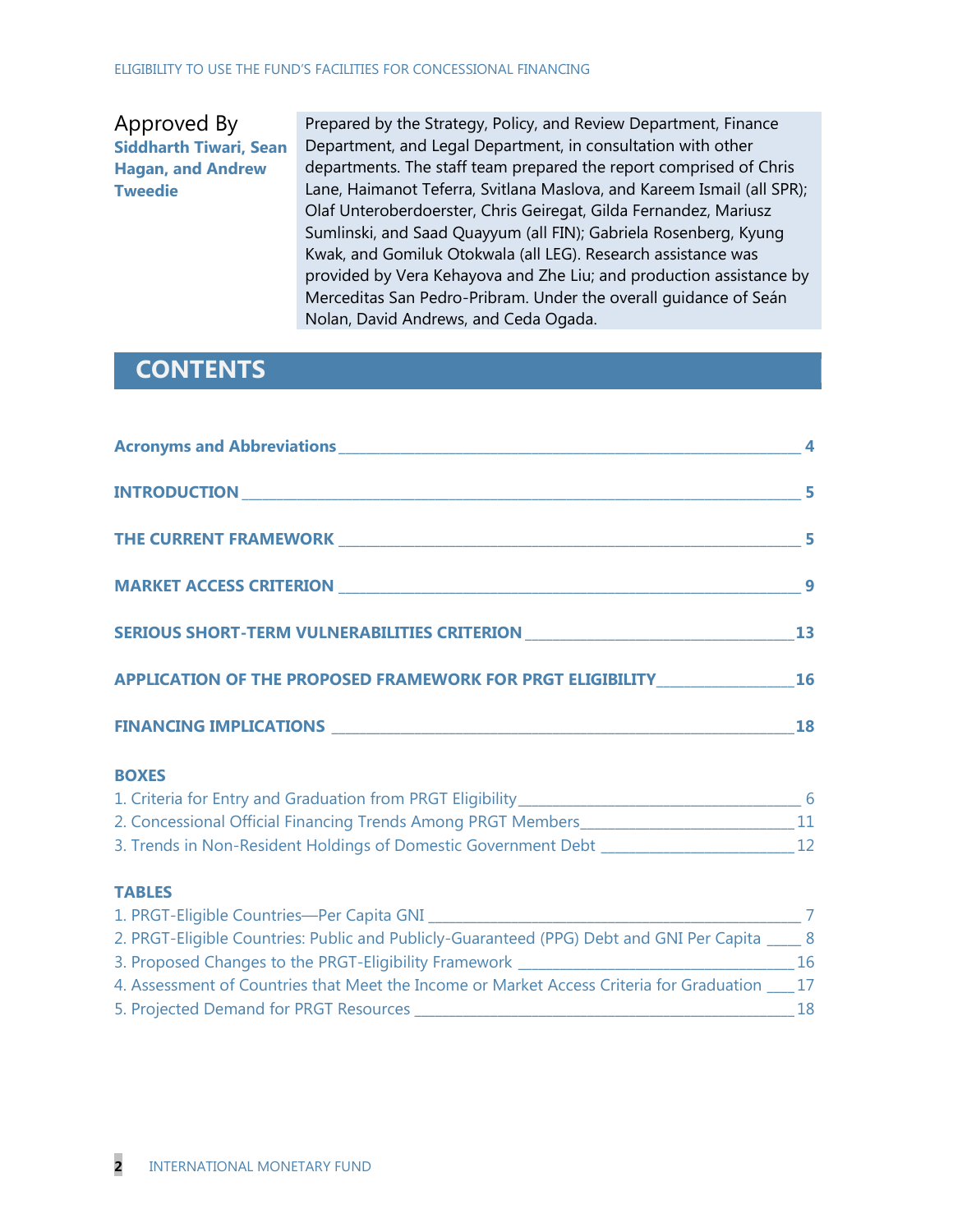### **ANNEXES**

| <b>References</b>                                                                              | 36 |
|------------------------------------------------------------------------------------------------|----|
| III. Assessments of Countries that Meet the Income or Market Access Criteria for Graduation 25 |    |
| II. Comparing BEL and IDS Databases                                                            | 23 |
| I. IDA Graduation Policy _                                                                     |    |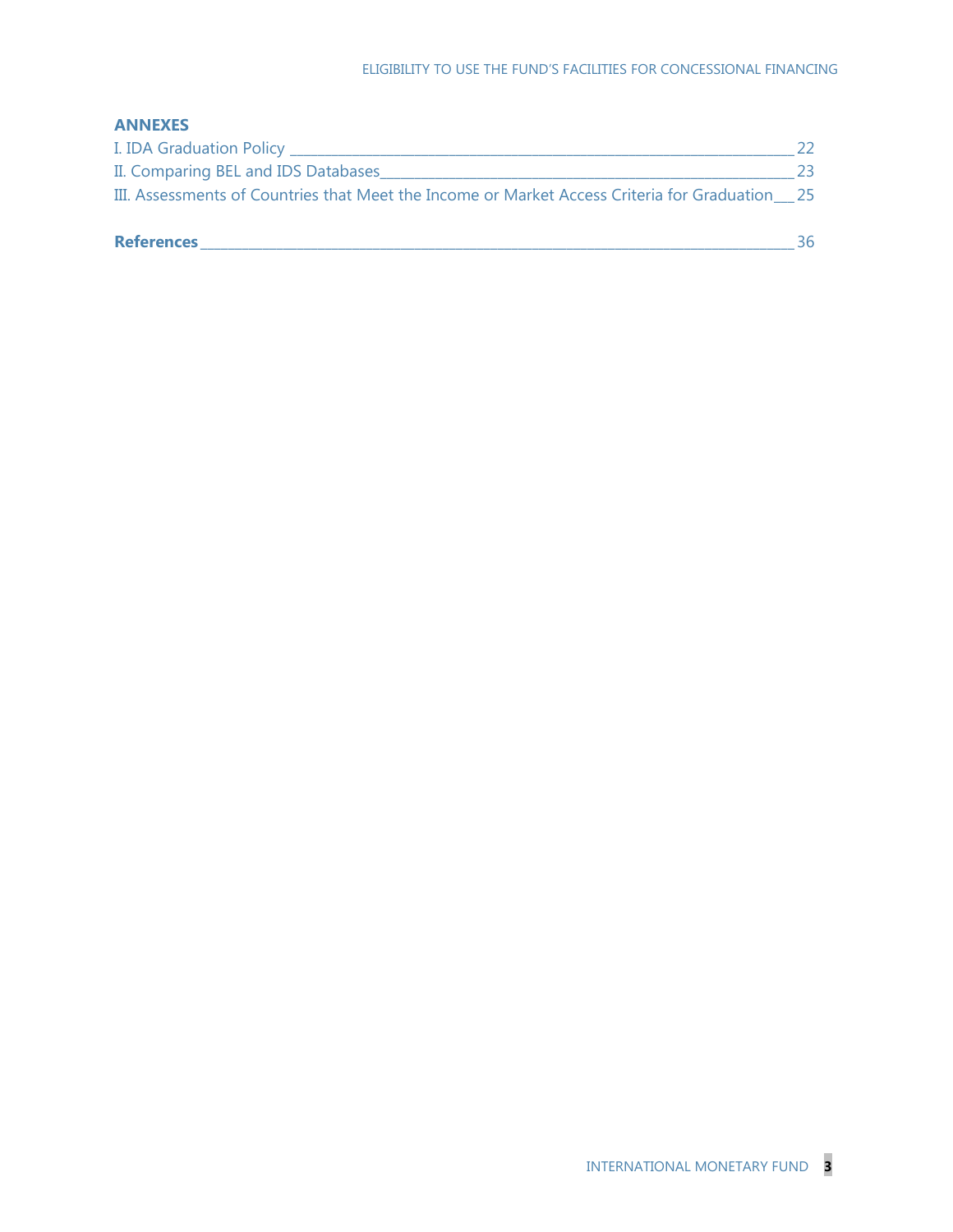# **Acronyms and Abbreviations**

| <b>BEL</b>   | Bonds, Equities, and Loans                             |
|--------------|--------------------------------------------------------|
| <b>DBM</b>   | Development Bank of Mongolia                           |
| <b>DSA</b>   | Debt Sustainability Analysis                           |
| <b>FDI</b>   | Foreign Direct Investment                              |
| GNI          | <b>Gross National Income</b>                           |
| <b>IBRD</b>  | International Bank for Reconstruction and Development  |
| <b>IDA</b>   | <b>International Development Association</b>           |
| <b>IDS</b>   | <b>International Debt Statistics</b>                   |
| <b>LICs</b>  | Low-Income Countries                                   |
| <b>ODA</b>   | <b>Official Development Assistance</b>                 |
| <b>OECD</b>  | Organisation for Economic Co-operation and Development |
| <b>PRGT</b>  | Poverty Reduction and Growth Trust                     |
| <b>SOE</b>   | <b>State-Owned Enterprise</b>                          |
| <b>WAEMU</b> | West African Economic and Monetary Union               |
| WB.          | World Bank                                             |
| <b>WDI</b>   | World Development Indicators                           |
| <b>WEO</b>   | <b>World Economic Outlook</b>                          |
|              |                                                        |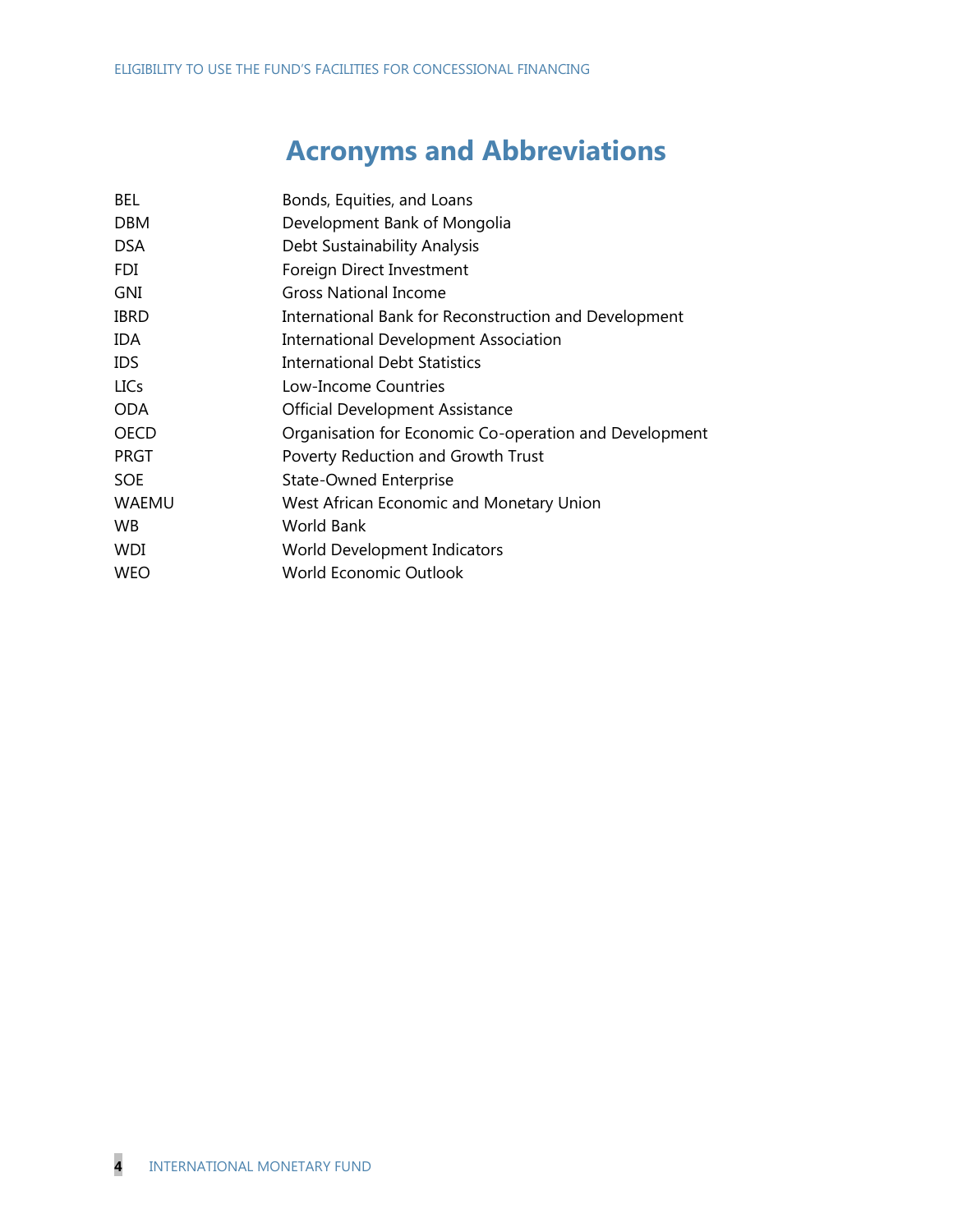# **INTRODUCTION**

 $\overline{a}$ 

**1. The Poverty Reduction and Growth Trust (PRGT) eligibility framework and the related eligibility list are reviewed on a two-year cycle.** The last review was conducted in April 2013 and led to some changes to the framework.<sup>1</sup> Specifically, it introduced separate entry and graduation thresholds for microstates and modified the market access criterion, including by differentiating between entry and graduation thresholds. Based on this framework, two countries (Armenia and Georgia) graduated from PRGT eligibility and three microstates (Tuvalu, Marshall Islands, and Micronesia) were added to the list of PRGT-eligible countries.

**2.** The structure of the paper is as follows: a) the current PRGT-eligibility framework is summarized; b) proposed modifications to the framework in relation to the market access criterion and the short-term vulnerabilities criteria are discussed; c) the proposed new framework is used to assess PRGT eligibility across the Fund membership; and d) the potential impact on the demand for the Fund's concessional resources of the proposals in this paper is discussed.

# **THE CURRENT FRAMEWORK**

**3. The criteria for PRGT eligibility are closely linked with the PRGT's key objectives.**

Access to the Fund's concessional financing should be reserved for members that have low per capita income levels and do not have durable and substantial access to international financial markets. Financing on concessional terms is a key source of external financing for these countries, with the concessionality of financing contributing to containing the risk of debt distress. Broad alignment with International Development Association (IDA) practices is also an important element in defining the PRGT-eligibility framework (Annex I).

**4. The framework differentiates between entry and graduation (Box 1).** Countries are eligible for inclusion in the PRGT-eligibility list if their annual Gross National Income (GNI) per capita is below the IDA operational cutoff (US\$1,215 for FY 2015) and if they do not have access to international financial markets on a durable and substantial basis (Tables 1 and 2). Countries may graduate from PRGT eligibility if they either reach the applicable level of GNI per capita for a specified period or if they have the capacity to access international financial markets on a durable and substantial basis, as defined in the decision on the PRGT-eligibility criteria, provided that they do not face serious short-term vulnerabilities. Distinct income thresholds apply for entry and graduation of small and microstates.

 $^1$  See "Eligibility to Use the Fund's Facilities for Concessional Financing" (IMF, 2013a), March 18, 2013.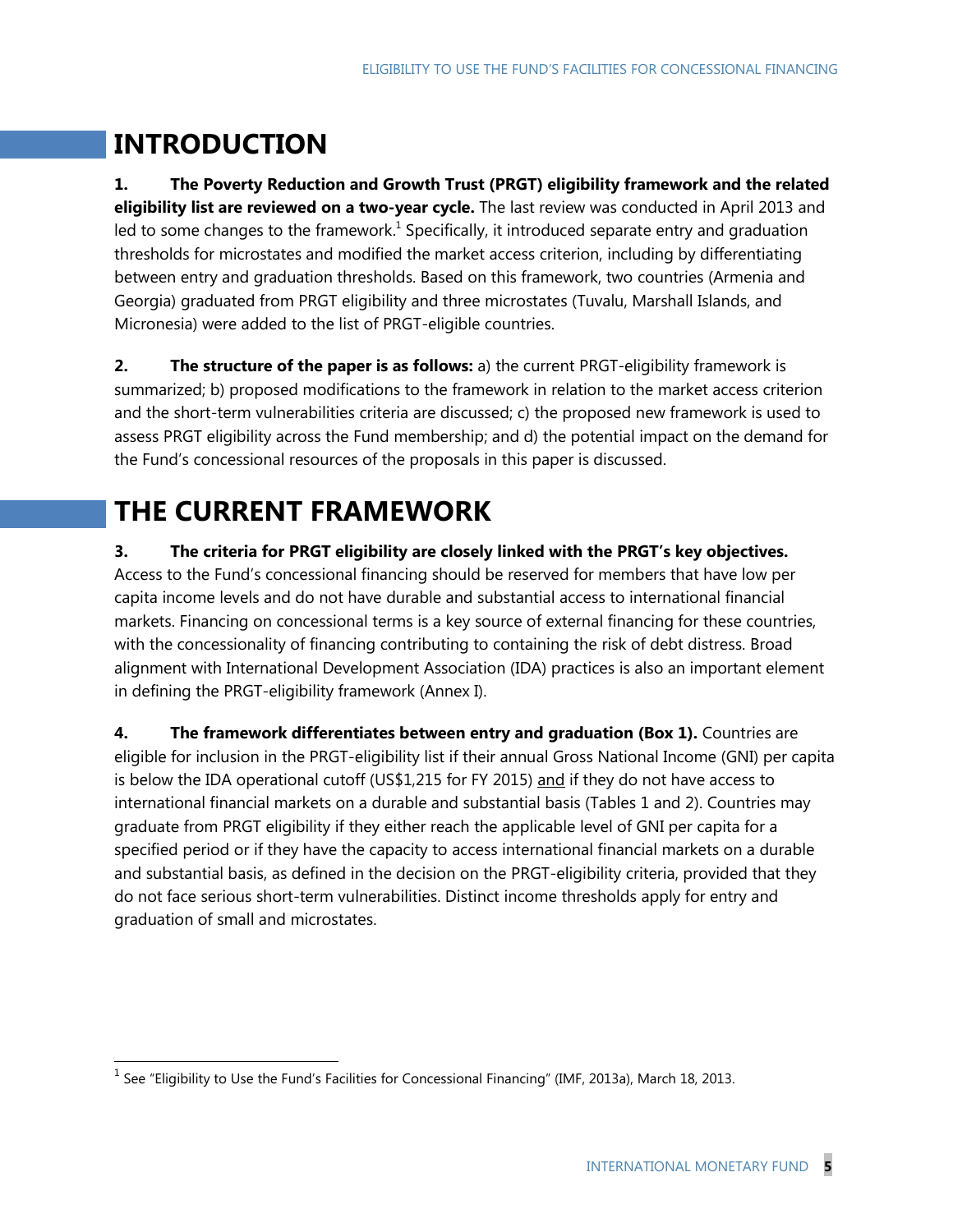### **Box 1. Criteria for Entry and Graduation from PRGT Eligibility 1/**

**Entry:** A Fund member would be added to the list of PRGT-eligible countries if: (i) its annual per capita gross national income, based on the latest available qualifying data, is (a) below the IDA operational cutoff, (b) less than twice the IDA operational cutoff for small countries (countries with population below 1.5 million but not less than 200,000), or (c) less than five times the IDA operational cutoff for microstates (countries with population below 200,000); and (ii) the sovereign does not have the capacity to access international financial markets on a durable and substantial basis (as defined). The market access criterion for entry is assessed using the same tests as for graduation (see below) except that market access under the first alternative test is present where bond issuance or disbursements under commercial loans during at least *two of the last five years* are equivalent to a cumulative amount of at least *50 percent of quota.*

#### **Graduation:**

**Income Criterion**: A Fund member would graduate from the PRGT list if the country's annual per capita GNI: (i) has been above the IDA operational cutoff for at least the last five years (for which qualifying data are available); (ii) has not been on a declining trend in the same period (comparing the first and the last relevant annual data); and (iii) is currently (a) at least twice the operational IDA cutoff, (b) at least three times the IDA operational cutoff for small countries; or (c) at least six times the IDA operational cutoff for microstates.

#### **Or:**

**Market Access Criterion**: The sovereign has the capacity to access international financial markets on a durable and substantial basis, as measured by one of the following two alternative tests.

- The existence of such capacity would normally be evidenced by public sector issuance or guaranteeing of external bonds or by disbursements under public and publicly-guaranteed external commercial loans in international markets during at least *three of the last five years* (for which qualifying data are available), in a cumulative amount over that period equivalent to at least *100 percent of the country's quota* at the Fund at the time of the assessment. External bonds and commercial loans issued or contracted in markets that are not integrated with broader international markets do not qualify.
- As an alternative, a country could also be deemed to meet the market access criterion if there were convincing evidence that the sovereign *could* have tapped international markets on a durable and substantial basis, even though the scale or duration of actual public sector borrowing fell short of the specified thresholds. This would be a case-specific assessment, considering such relevant factors as the volume and terms of recent actual borrowing in international markets and the sovereign credit rating.

Both tests of the market access criterion would take into account bonds/loans issued, contracted, or guaranteed by *non-sovereign* public sector debtors, where such a debtor's ability to access international markets is assessed to be an indicator of the sovereign's creditworthiness. As a further safeguard, countries would be considered candidates for graduation under the market access criterion only if: (a) their annual per capita GNI is above 100 percent of the IDA operational cutoff (based on the latest available qualifying data); and (b) their annual per capita GNI has not been on a declining trend during the last five years for which qualifying data is available (comparing the first and last relevant annual data).

#### **And:**

**Absence of serious short-term vulnerabilities**: In addition to meeting at least one of the above criteria, the country should not face serious short-term vulnerabilities. The assessment of these vulnerabilities will require, in particular, the absence of risks of a sharp decline in income, or of a loss of market access, and limited debt vulnerabilities, as indicated by the latest DSA, and a confirmation that overall debt vulnerabilities remain limited since such analysis.

1/ From IMF (2009) and the Decision on PRGT-Eligibility Criteria, IMF (2012 and 2013a).

 $\_$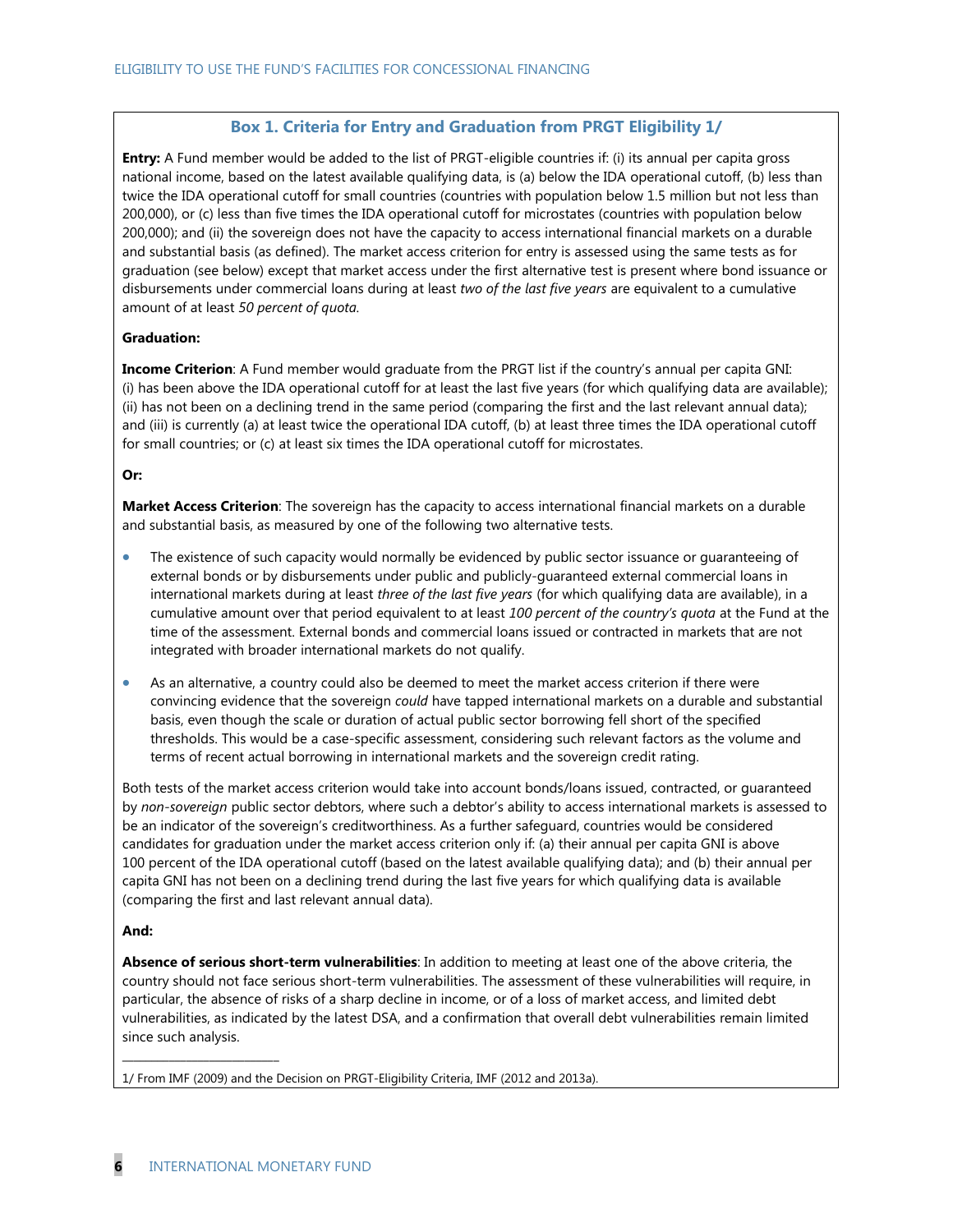| Country                  | 2013 GNI<br>per capita<br>(US \$) | 2013<br>Population<br>(In Millions) | <b>Debt Distress</b><br>(March, 2015) | Country                        | GNI per<br>capita (US<br>\$) | 2013<br>Population<br>(In Millions) | <b>Debt Distress</b><br>(March, 2015) |
|--------------------------|-----------------------------------|-------------------------------------|---------------------------------------|--------------------------------|------------------------------|-------------------------------------|---------------------------------------|
|                          |                                   |                                     |                                       |                                |                              |                                     |                                       |
| Afghanistan              | 690                               | 30.6                                | High                                  | Maldives                       | 5600                         | 0.3                                 | High 4/                               |
| Bangladesh               | 1010                              | 156.6                               | Low                                   | Mali                           | 670                          | 15.3                                | Moderate                              |
| Benin                    | 790                               | 10.3                                | Low                                   | Marshall Islands               | 4310                         | 0.1                                 | High                                  |
| Bhutan                   | 2330                              | 0.8                                 | Moderate                              | Mauritania                     | 1060                         | 3.5                                 | High                                  |
| Bolivia                  | 2550                              | 11.0                                | Low                                   | Micronesia                     | 3280                         | 0.1                                 | n.a.                                  |
| <b>Burkina Faso</b>      | 750                               | 16.9                                | Moderate                              | Moldova                        | 2470                         | 3.6                                 | Low                                   |
| Burundi                  | 260                               | 9.0                                 | High                                  | Mongolia                       | 3770                         | 2.9                                 | High                                  |
| Cambodia                 | 950                               | 15.1                                | Low                                   | Mozambique                     | 610                          | 25.8                                | Moderate                              |
| Cameroon                 | 1290                              | 22.0                                | Moderate                              | Myanmar                        | n.a.                         | 51.0                                | Low                                   |
| Cabo Verde               | 3620                              | 0.5                                 | Moderate                              | Nepal                          | 730                          | 27.8                                | Low                                   |
| Central African Republic | 320                               | 4.6                                 | High                                  | Nicaragua                      | 1790                         | 6.1                                 | Moderate                              |
| Chad                     | 1030                              | 11.0                                | High                                  | Niger                          | 400                          | 16.6                                | Moderate                              |
| Comoros                  | 840                               | 0.8                                 | Moderate                              | Nigeria                        | 2710                         | 169.3                               | Low                                   |
| Congo, Rep.              | 2590                              | 4.2                                 | Low                                   | Papua New Guinea               | 2020                         | 7.3                                 | Low                                   |
| Congo, Dem. Rep.         | 430                               | 77.0                                | Moderate                              | Rwanda                         | 630                          | 10.8                                | Low                                   |
| Côte d'Ivoire            | 1450                              | 22.1                                | Moderate                              | Samoa                          | 3970                         | 0.2                                 | High                                  |
| Djibouti                 | $1030$ $1/$                       | 0.9                                 | High                                  | São Tomé and Principe          | 1470                         | 0.2                                 | High                                  |
| Dominica                 | 6930                              | 0.1                                 | High                                  | Senegal                        | 1050                         | 14.1                                | Low                                   |
| Eritrea                  | 490                               | 6.3                                 | In debt distress                      | Sierra Leone                   | 660                          | 6.1                                 | Moderate                              |
| Ethiopia                 | 470                               | 88.9                                | Low                                   | Solomon Islands                | 1600                         | 0.6                                 | Moderate                              |
| Gambia, The              | 500                               | 1.9                                 | Moderate                              | Somalia                        | n.a.                         | 0.0                                 | n.a.                                  |
| Ghana                    | 1770                              | 25.6                                | High                                  | South Sudan                    | 950                          | 10.93/                              | n.a.                                  |
| Grenada                  | 7490                              | 0.1                                 | In debt distress                      | St. Lucia                      | 7060                         | 0.2                                 | High                                  |
| Guinea                   | 460                               | 11.1                                | Moderate                              | St. Vincent and the Grenadines | 6460                         | 0.1                                 | Moderate                              |
| Guinea-Bissau            | 590                               | 1.7                                 | Moderate                              | Sudan                          | 1550                         | 36.2                                | In debt distress                      |
| Guyana                   | 3750                              | 0.8                                 | Moderate                              | Tajikistan                     | 990                          | 8.1                                 | Moderate                              |
| Haiti                    | 810                               | 10.3                                | High                                  | Tanzania                       | 860                          | 46.3                                | Low                                   |
| Honduras                 | 2180                              | 8.1                                 | Moderate                              | Timor-Leste                    | 3580 1/                      | 1.2                                 | Low                                   |
| Kenya                    | 1160                              | 41.8                                | Low                                   | Togo                           | 530                          | 6.8                                 | Moderate                              |
| Kiribati                 | 2620                              | 0.1                                 | High                                  | Tonga                          | 4490                         | 0.1                                 | Moderate                              |
| Kyrgyz Republic          | 1210                              | 5.6                                 | Moderate                              | Tuvalu                         | 5840                         | 0.0                                 | High                                  |
| Lao PDR                  | 1450                              | 6.8                                 | Moderate                              | Uganda                         | 600                          | 36.8                                | Low                                   |
| Lesotho                  | 1500                              | 1.9                                 | Moderate                              | Uzbekistan                     | 1880                         | 30.2                                | n.a.                                  |
| Liberia                  | 410                               | 4.1                                 | Low                                   | Vanuatu                        | 3130                         | 0.3                                 | Low                                   |
| Madagascar               | 440                               | 22.9                                | Low                                   | Vietnam                        | 1740                         | 89.7                                | Low                                   |
| Malawi                   | 270                               | 17.1                                | Moderate                              | Yemen                          | 1330                         | 26.7                                | Moderate                              |
|                          |                                   |                                     |                                       | Zambia                         | 1810                         | 14.5                                | Low                                   |
| <b>Memorandum Item</b>   |                                   |                                     |                                       |                                |                              |                                     |                                       |
| Armenia                  | 3800                              | 3.0                                 | n.a.                                  |                                |                              |                                     |                                       |
| Georgia                  | 3560                              | 4.5                                 | n.a.                                  |                                |                              |                                     |                                       |
| India                    | 1570                              | 1243.3                              | n.a.                                  |                                |                              |                                     |                                       |
| Kosovo                   | 3940                              | 1.9                                 | n.a.                                  |                                |                              |                                     |                                       |
| Pakistan                 | 1360                              | 182.6                               | n.a.                                  |                                |                              |                                     |                                       |
| Sri Lanka                | 3170                              | 20.8                                | n.a.                                  |                                |                              |                                     |                                       |
| Zimbabwe                 | 860 2/                            | 13.1                                | In debt<br>distress/arrears           |                                |                              |                                     |                                       |

### **Table 1. PRGT-Eligible Countries—Per Capita GNI**

Sources: Fund WEO, World Bank, World Development Indicators, accessed on June 22, 2015.

1/ Data for 2013 are not available. 2005 data given for Djibouti. 2012 data given for Timor-Leste. The IDA operational cut off is defined as GNI per capita at \$1,215 in fiscal year 2015.

2/ Zimbabwe is not PRGT-eligible due to its removal from the PRGT-eligibility list by a Board decision in connection with its overdue obligations to the PRGT. It would be expected to become PRGT-eligible if the remedial measure were lifted. 3/ The source of South Sudan population is World Development Indicators, and the source of other countries is Fund WEO. 4/ Risk of external debt distress is moderate, but overall debt distress is assessed to be high.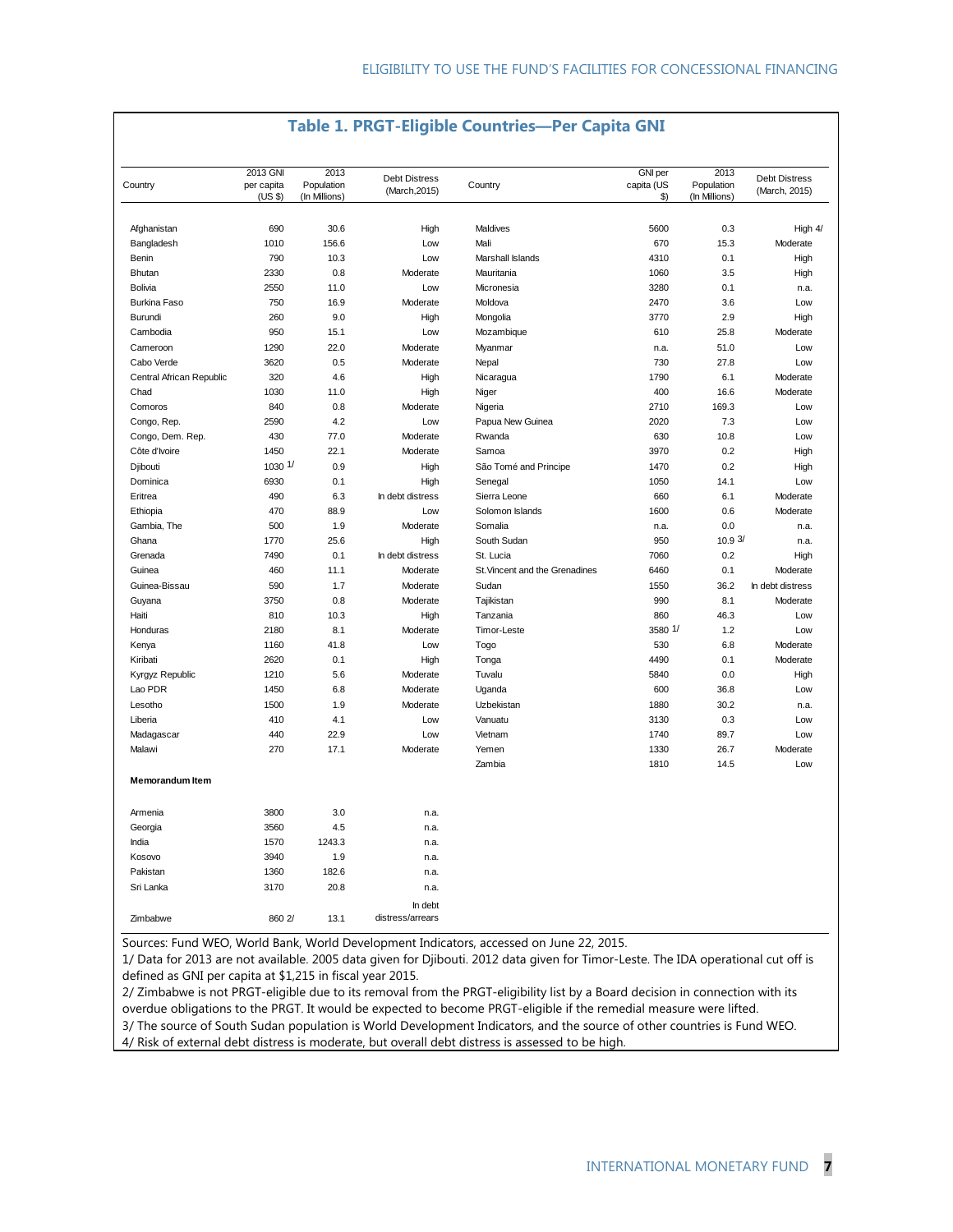|                            |                | PPG external bonds and commercial loans 1/ |                                                   |                          |                |       |                                                         |                                                    | <b>GNI</b> per                     | 2013 GNI                                                                  | Table 2. PRGT-Eligible Countries: Public and Publicly-Guaranteed (PPG) Debt and GNI Per Capita |                         | PPG external bonds and commercial loans 1/        |             |                          |                |       |                                                         |                                                    | GNI per                            | 2013 GNI                                                           |
|----------------------------|----------------|--------------------------------------------|---------------------------------------------------|--------------------------|----------------|-------|---------------------------------------------------------|----------------------------------------------------|------------------------------------|---------------------------------------------------------------------------|------------------------------------------------------------------------------------------------|-------------------------|---------------------------------------------------|-------------|--------------------------|----------------|-------|---------------------------------------------------------|----------------------------------------------------|------------------------------------|--------------------------------------------------------------------|
|                            | 2009           | 2010                                       | (Disbursements in millions of US dollars)<br>2011 | 2012                     | 2013           |       | Cumulative<br>2009-2013<br>(in % of<br>2014 Quota 2013) | Cumulative<br>2010-2014<br>(in % of<br>Quota 2013) | capita,<br>Atlas<br>Method<br>2013 | per capita<br>at 100<br>percent of<br><b>IDA</b><br>threshold<br>(\$1215) |                                                                                                | 2009                    | (Disbursements in millions of US dollars)<br>2010 | 2011        | 2012                     | 2013           |       | Cumulative<br>2009-2013<br>(in % of<br>2014 Quota 2013) | Cumulative<br>2010-2014<br>(in % of<br>Quota 2013) | capita,<br>Atlas<br>Method<br>2013 | per capita<br>at 100<br>percent of<br>IDA<br>threshold<br>(\$1215) |
| Afghanistan                | $\sim$         |                                            |                                                   |                          | $\sim$         |       |                                                         | ٠                                                  | 690                                |                                                                           | Maldives                                                                                       | 5                       | 34                                                | 33          | 2                        | -5             |       | 527                                                     | 495                                                | 5,600                              | $\checkmark$                                                       |
| Bangladesh                 |                |                                            |                                                   |                          |                |       |                                                         |                                                    | 1,010                              |                                                                           | Mali                                                                                           | $\overline{\mathbf{3}}$ | $\Omega$                                          | $\mathbf 0$ |                          | $\overline{1}$ |       | $\overline{\phantom{a}}$                                | $^{\circ}$                                         | 670                                |                                                                    |
| Benin                      |                |                                            |                                                   |                          |                |       |                                                         |                                                    | 790                                |                                                                           | Marshall Islands                                                                               |                         |                                                   |             |                          |                |       |                                                         |                                                    | 4,310                              | $\checkmark$                                                       |
| Bhutan                     |                |                                            |                                                   |                          |                |       |                                                         |                                                    | 2,330                              |                                                                           | Mauritania                                                                                     |                         |                                                   |             |                          |                |       |                                                         |                                                    | 1,060                              |                                                                    |
| Bolivia 2/                 |                |                                            |                                                   | 500                      | 500            |       | 394                                                     | 394                                                | 2,550                              |                                                                           | Micronesia                                                                                     |                         |                                                   |             |                          |                |       |                                                         |                                                    | 3,280                              | ٧                                                                  |
| Burkina Faso               |                |                                            |                                                   |                          |                |       |                                                         |                                                    | 750                                |                                                                           | Moldova                                                                                        |                         |                                                   | 4           | 17                       | 7              |       | 13                                                      | 13                                                 | 2,470                              |                                                                    |
| Burundi                    |                |                                            |                                                   |                          |                |       |                                                         |                                                    | 260                                |                                                                           | Mongolia                                                                                       |                         |                                                   |             | 1.500                    |                |       | 1,985                                                   | 1,985                                              | 3,770                              | ٧                                                                  |
| Cambodia                   |                |                                            |                                                   |                          |                |       |                                                         |                                                    | 950                                |                                                                           | Mozambique                                                                                     |                         | 51                                                | 139         | 28                       | 970            |       | 707                                                     | 707                                                | 610                                |                                                                    |
| Cameroon                   | 8              |                                            | -5                                                | 22                       | 36             |       | 28                                                      | 25                                                 | 1,290                              |                                                                           | Myanmar                                                                                        |                         |                                                   |             |                          |                |       |                                                         |                                                    | n.a.                               | ٧                                                                  |
| Cabo Verde                 |                |                                            | 10                                                | 26                       | 145            |       | 1.089                                                   | 1,089                                              | 3,620                              |                                                                           | Nepal                                                                                          |                         |                                                   |             |                          |                |       |                                                         |                                                    | 730                                |                                                                    |
| Central African Republic   |                |                                            |                                                   |                          |                |       |                                                         |                                                    | 320                                |                                                                           | Nicaragua                                                                                      |                         |                                                   |             |                          |                |       | 4                                                       | 4                                                  | 1,790                              | ٧                                                                  |
| Chad                       |                |                                            |                                                   |                          |                |       |                                                         |                                                    | 1,030                              |                                                                           | Niger                                                                                          |                         |                                                   |             |                          |                |       |                                                         |                                                    | 400                                |                                                                    |
| Comoros                    |                |                                            |                                                   |                          |                |       |                                                         |                                                    | 840                                |                                                                           | Nigeria                                                                                        |                         |                                                   | 500         |                          | 1,000          |       | 58                                                      | 58                                                 | 2,710                              |                                                                    |
| Congo, Rep.                |                |                                            | 112                                               | 221                      | 110            |       | 354                                                     | 354                                                | 2,590                              |                                                                           | Papua New Guinea                                                                               |                         |                                                   |             |                          |                |       |                                                         |                                                    | 2,020                              |                                                                    |
| Congo, Dem. Rep.           |                |                                            |                                                   |                          |                |       |                                                         |                                                    | 430                                |                                                                           | Rwanda                                                                                         |                         |                                                   |             |                          | 400            |       | 338                                                     | 338                                                | 630                                |                                                                    |
| Côte d'Ivoire              |                | 0.2                                        |                                                   | $\overline{\phantom{0}}$ |                | 750   | $^{\circ}$                                              | 156                                                | 1,450                              | $\checkmark$                                                              | Samoa                                                                                          |                         |                                                   |             |                          |                |       |                                                         |                                                    | 3,970                              |                                                                    |
| Djibouti                   |                |                                            |                                                   |                          |                |       |                                                         |                                                    | 1,030 3/                           |                                                                           | São Tomé and Principe                                                                          |                         |                                                   |             |                          |                |       |                                                         |                                                    | 1,470                              |                                                                    |
| Dominica                   |                |                                            |                                                   |                          |                |       |                                                         |                                                    | 6,930                              |                                                                           | Senegal                                                                                        | 200                     |                                                   | 500         | $\overline{\phantom{a}}$ |                | 500   | 294                                                     | 419                                                | 1,050                              |                                                                    |
| Eritrea                    |                |                                            |                                                   |                          |                |       |                                                         |                                                    | 490                                |                                                                           | Sierra Leone                                                                                   |                         |                                                   |             |                          |                |       |                                                         |                                                    | 660                                |                                                                    |
| Ethiopia                   |                | 305                                        | 473                                               | 617                      | 168            | 1,000 | 791                                                     | 1,296                                              | 470                                |                                                                           | Solomon Islands                                                                                |                         |                                                   |             |                          |                |       |                                                         |                                                    | 1,600                              |                                                                    |
| Gambia, The                | $\overline{1}$ | -6                                         |                                                   | $\overline{7}$           | $\overline{3}$ |       | 38                                                      | 36                                                 | 500                                |                                                                           | Somalia                                                                                        |                         |                                                   |             |                          |                |       |                                                         |                                                    | n.a.                               |                                                                    |
| Ghana                      | 274            | 297                                        | 503                                               | 527                      | 1,302          | 1,000 | 532                                                     | 665                                                | 1,770                              |                                                                           | South Sudan                                                                                    |                         |                                                   |             |                          |                |       |                                                         |                                                    | 950                                |                                                                    |
| Grenada                    |                |                                            |                                                   |                          |                |       |                                                         |                                                    | 7.490                              |                                                                           | St. Lucia                                                                                      |                         |                                                   |             |                          |                |       | 15                                                      |                                                    | 7,060                              |                                                                    |
| Guinea                     |                |                                            |                                                   |                          |                |       |                                                         |                                                    | 460                                |                                                                           | St. Vincent and the Grenadin                                                                   |                         |                                                   |             |                          |                |       |                                                         |                                                    | 6,460                              |                                                                    |
| Guinea-Bissau              |                |                                            |                                                   |                          |                |       |                                                         |                                                    | 590                                |                                                                           | Sudan                                                                                          |                         |                                                   |             |                          |                |       |                                                         |                                                    | 1,550                              |                                                                    |
| Guyana                     |                |                                            |                                                   |                          |                |       |                                                         |                                                    | 3,750                              |                                                                           | Tajikistan                                                                                     |                         |                                                   |             |                          |                |       |                                                         |                                                    | 990                                |                                                                    |
| Haiti                      |                |                                            |                                                   |                          |                |       |                                                         |                                                    | 810                                |                                                                           | Tanzania                                                                                       |                         | 17                                                | 304         |                          |                |       | 397                                                     | 397                                                | 860                                |                                                                    |
| Honduras                   | 50             |                                            |                                                   | 20                       | 1,014          |       | 566                                                     | 540                                                | 2,180                              |                                                                           | Timor-Leste                                                                                    |                         |                                                   |             |                          |                |       |                                                         |                                                    | 3,580 3/                           | v                                                                  |
| Kenya                      |                |                                            | 14                                                | 677                      | 10             | 2,750 | 175                                                     | 860                                                | 1,160                              |                                                                           | Togo                                                                                           |                         |                                                   |             |                          |                |       |                                                         |                                                    | 530                                |                                                                    |
| Kiribati                   |                |                                            |                                                   |                          |                |       |                                                         |                                                    | 2,620                              |                                                                           | Tonga                                                                                          |                         |                                                   |             |                          |                |       | 2                                                       | 2                                                  | 4,490                              |                                                                    |
| Kyrgyz Republic            |                |                                            |                                                   |                          |                |       |                                                         |                                                    | 1,210                              |                                                                           | Tuvalu                                                                                         |                         |                                                   |             |                          |                |       |                                                         |                                                    | 5,840                              |                                                                    |
| Lao PDR                    |                |                                            |                                                   |                          | 143            |       | 183                                                     | 183                                                | 1,450                              |                                                                           | Uganda                                                                                         |                         |                                                   |             |                          |                |       |                                                         |                                                    | 600                                |                                                                    |
| Lesotho                    |                |                                            |                                                   |                          |                |       |                                                         |                                                    | 1,500                              |                                                                           | Uzbekistan                                                                                     | 1                       | 15                                                | 75          | 10                       | 10             |       | 27                                                      | 27                                                 | 1,880                              |                                                                    |
| Liberia                    |                |                                            |                                                   |                          |                |       |                                                         |                                                    | 410                                |                                                                           | Vanuatu                                                                                        |                         |                                                   |             |                          |                |       |                                                         |                                                    | 3,130                              |                                                                    |
| Madagascar                 | n              |                                            |                                                   | -3                       | 2              |       | $\overline{\mathbf{3}}$                                 | 3                                                  | 440                                |                                                                           | Vietnam                                                                                        | 627                     | 1,918                                             | 750         | 1,247                    | 2,312          | 1,000 | 1,006                                                   | 1,060                                              | 1,740                              |                                                                    |
| Malawi                     |                |                                            |                                                   |                          | 3              |       | $\overline{3}$                                          | $\overline{3}$                                     | 270                                |                                                                           | Yemen                                                                                          |                         |                                                   |             |                          |                |       |                                                         |                                                    | 1,330                              |                                                                    |
|                            |                |                                            |                                                   |                          |                |       |                                                         |                                                    |                                    |                                                                           | Zambia 2/                                                                                      |                         |                                                   |             | 750                      |                | 1,000 | 104                                                     | 242                                                | 1,810                              |                                                                    |
| <b>Memorandum Item</b>     |                |                                            |                                                   |                          |                |       |                                                         |                                                    |                                    |                                                                           |                                                                                                |                         |                                                   |             |                          |                |       |                                                         |                                                    |                                    |                                                                    |
| Zimbabwe                   |                | $\Omega$                                   |                                                   |                          |                |       | $\mathbf 0$                                             | $\Omega$                                           | 860                                |                                                                           |                                                                                                |                         |                                                   |             |                          |                |       |                                                         |                                                    |                                    |                                                                    |
| Key non-eligible countries |                |                                            |                                                   |                          |                |       |                                                         |                                                    |                                    |                                                                           |                                                                                                |                         |                                                   |             |                          |                |       |                                                         |                                                    |                                    |                                                                    |
| Pakistan                   |                |                                            |                                                   |                          |                | 3,000 |                                                         | 196                                                | 1,360                              | $\overline{\phantom{a}}$                                                  |                                                                                                |                         |                                                   |             |                          |                |       |                                                         |                                                    |                                    |                                                                    |

### **Table 2. PRGT-Eligible Countries: Public and Publicly-Guaranteed (PPG) Debt and GNI Per Capita**

Sources: World Bank, World Development Indicators, accessed on June 22, 2015. International Debt Statistics, accessed in December, 2014. IMF BEL database (sourced from Dealogic). 1/ Data from 2008 to 2013 is using World Bank International Debt Statistics. Data for 2014 is using IMF BEL database (sourced from Dealogic).

2/ Staff checked the accuracy of IDS against additional available information including BEL for bond issuance, country teams, and country authorities and made corrections for data that is obviously incorrect or could not be confirmed.

3/ Data for 2013 are not available. 2005 data given for Djibouti. 2012 data given for Timor-Leste.

**8**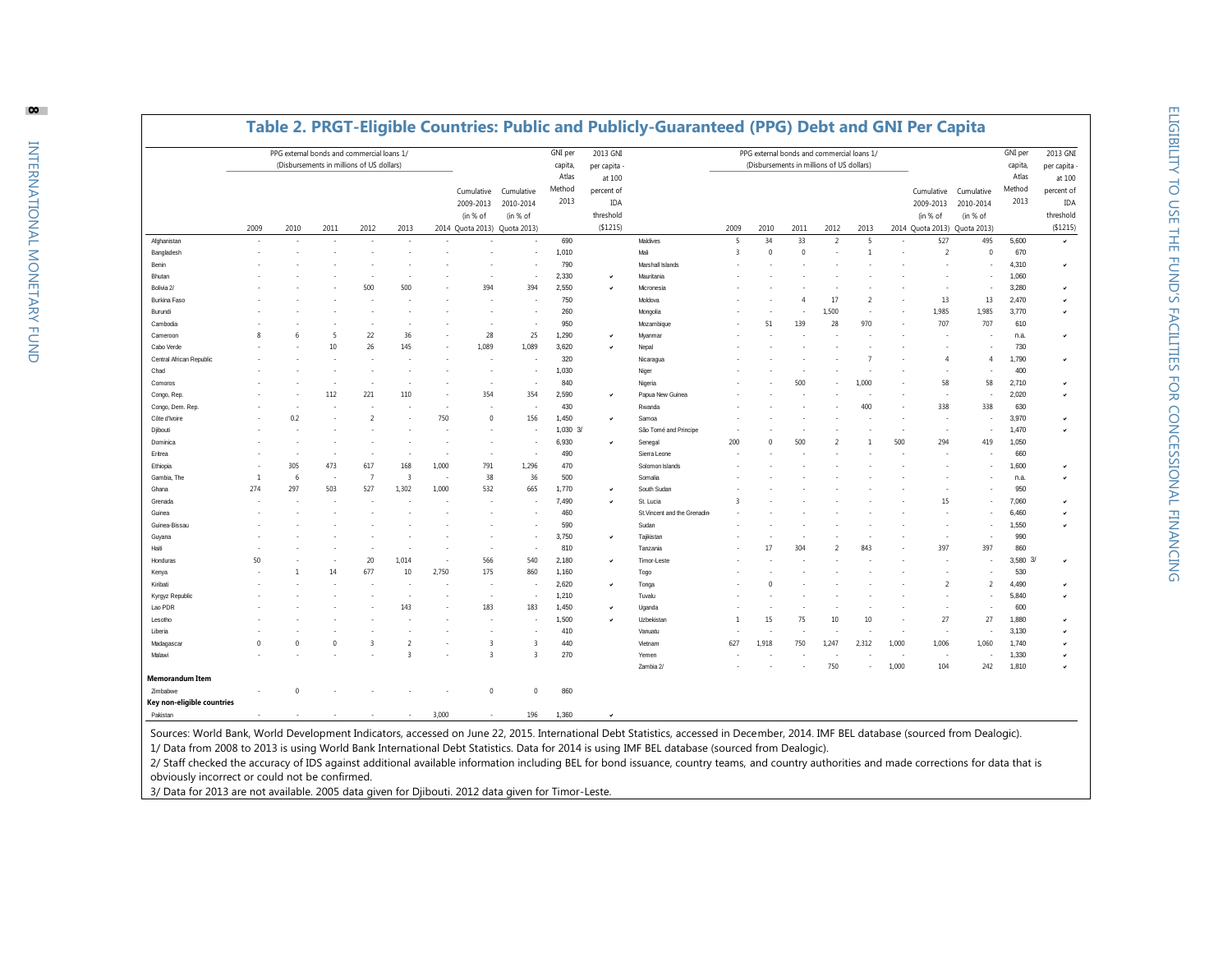# **MARKET ACCESS CRITERION**

**5. The market access criterion is currently based on a combination of a rules-based assessment of actual durable and substantial market access and a case-by-case assessment of potential access.** The rules-based approach assesses the scale and durability of market access in terms of the amount and frequency of the member's realized access to financing in international financial markets. A country can also meet the market access criterion based on potential market access if there is convincing evidence that the sovereign could have tapped international markets on a durable and substantial basis (but did not actually do so). The assessment of *potential* market access considers a country's sovereign credit rating and the volume and terms of recent actual borrowing reported in databases other than the World Bank's International Debt Statistics (IDS), i.e., Bloomberg, Dealogic, and others.<sup>2</sup>

**6. As more members begin to access market financing, the data used to assess actual market access could be made more timely by making use of a wider range of sources of external financing (Box 2).** The World Bank's IDS database, the main data source that has been used in this assessment, is updated annually with a one year data lag. Consistent with the current PRGT-eligibility framework, which defines market access as access to *international markets*, the assessment of market access does not include non-resident holdings of domestic debt, which have become increasingly important for some countries in recent years.

**7. Staff proposes to make use of the Bonds, Equities, and Loans (BEL) database as a data source for the assessment of actual market access for the most recent period when data are not yet available in the IDS database. 3** The BEL database provides more timely information on international bond issuances and internationally contracted loans than IDS. The BEL database is updated weekly with a one month lag, and covers countries that have issued international bonds and contracted loans internationally.<sup>4</sup> By contrast, the December 2014 IDS database has annual information until 2013 but has a broader coverage that includes commercial borrowing other than syndicated bank loans. Since the previous review of PRGT eligibility, several PRGT-eligible countries have tapped international bond markets, making it more important to ensure that these

 $\overline{a}$ 

 $^2$  The 2013 review revised the market access criterion. In particular, it differentiated between the entry and graduation thresholds for market access to align the market access criterion with the income criterion and safeguard against reverse graduation due to transitory loss of market access. Previously, the threshold of market access for both entry and graduation was set at 100 percent of the member's quota over three of the past five years. The 2013 review introduced an entry threshold for market access of 50 percent of quota over at least two of the last five years. This implies that re-entry to the PRGT list would require a significant deterioration in a country's market access relative to the period when it graduated.

 $3$  The IMF's BEL database is based on the information provided by Dealogic Loanware and Bondware, Capital Data, London, England. The discrepancies between the BEL database and the World Bank's IDS database are minor, with the exception of a few cases (see Annex II Table 2).

 $<sup>4</sup>$  See Annex II Table 1 for country coverage.</sup>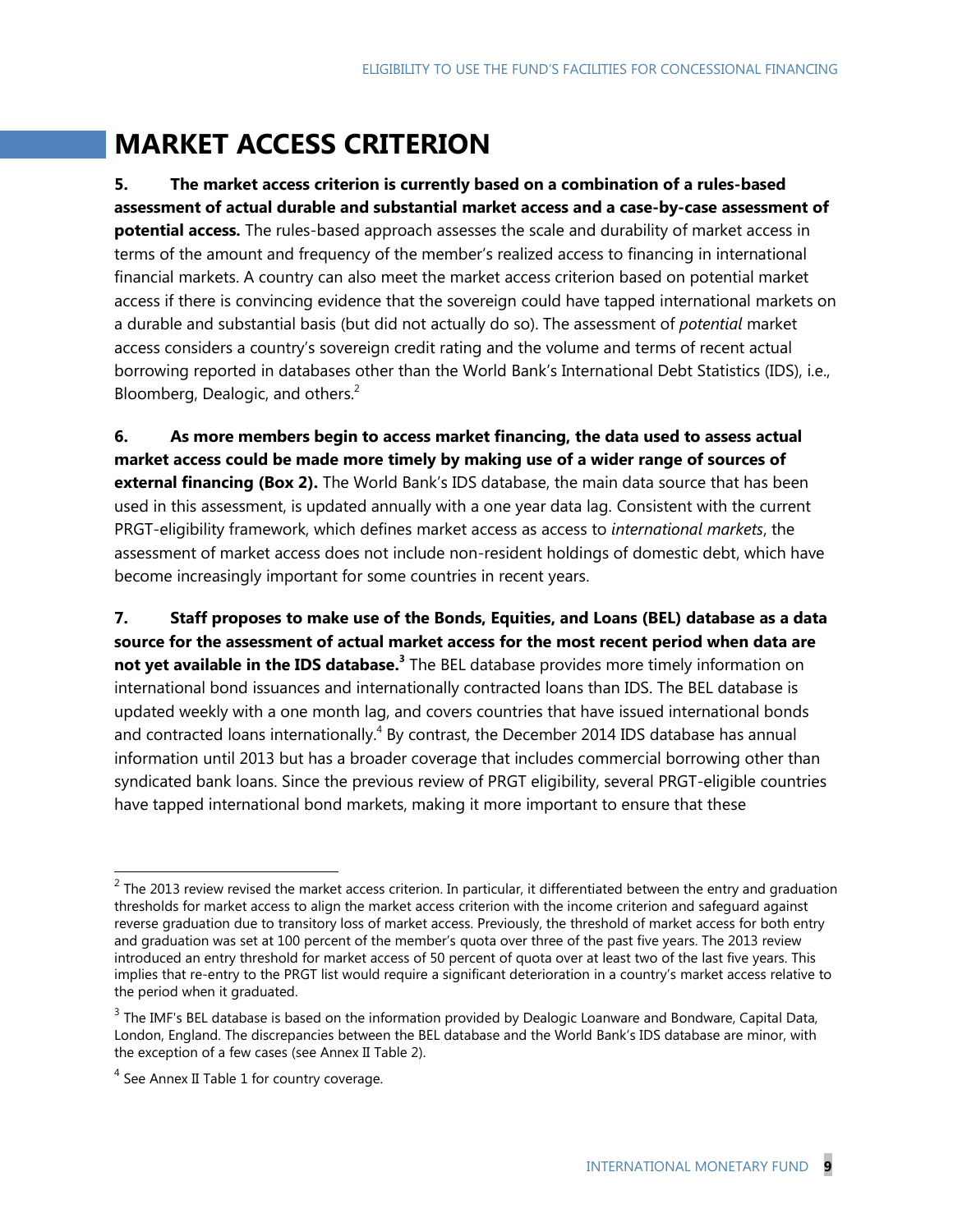developments are systematically taken into account on a timely basis.<sup>5</sup> The inclusion of BEL data also allows for a robustness check on IDS bond data. In cases of discrepancies between IDS and BEL data on bond issuances or commercial loans, country teams are consulted on data accuracy. With the inclusion of BEL data, the assessment of actual market access will be based on both IDS and BEL databases for the period 2010–14 for countries that have non-zero entries in the BEL database for 2014.<sup>6</sup> For all other countries, the assessment will continue to be based on data from IDS for the period 2009–13 to ensure that the assessment of market access spans data for a five-year period for all countries in line with current policy. For years where IDS data is not available, BEL data will be used. The proposed changes will apply to both the entry and graduation criteria. With the inclusion of the BEL database, Côte d'Ivoire now meets the market access criterion.

**8. Staff considered using non-resident participation in domestic sovereign securities markets as a basis to assess market access, with corresponding modifications to the PRGTeligibility framework**, which currently defines market access on the basis of access to international markets only. In the absence of standardized published data across countries, staff assessed the extent of non-resident participation in domestic debt markets by means of a questionnaire to country desks (Box 3). This variable was considered as a potential indicator of market access where the sovereign has no significant need for external bonds or loans. In most PRGT-eligible members, foreign participation is mostly not recorded or very limited; in the case of some frontier markets, participation is more significant but in some cases prone to reversals, suggesting it may not be a good indicator of durable and sustainable market access. Accordingly non-resident participation in domestic sovereign securities is not proposed as an indicator of market access for this review. Staff will continue to monitor developments in non-resident holdings of domestic debt to assess the merits of including such holdings in the definition of market access in future revisions to the PRGT eligibility framework.

 $\overline{a}$ 

<sup>&</sup>lt;sup>5</sup> In previous reviews of PRGT eligibility, recent actual issuance data not covered by the IDS database was included as a factor in assessing potential market access.

 $<sup>6</sup>$  The BEL database contains information on international primary issuance in numerous asset classes, such as</sup> equities, loans, loan facilities, bonds, fixed income facilities, and other fixed income instruments.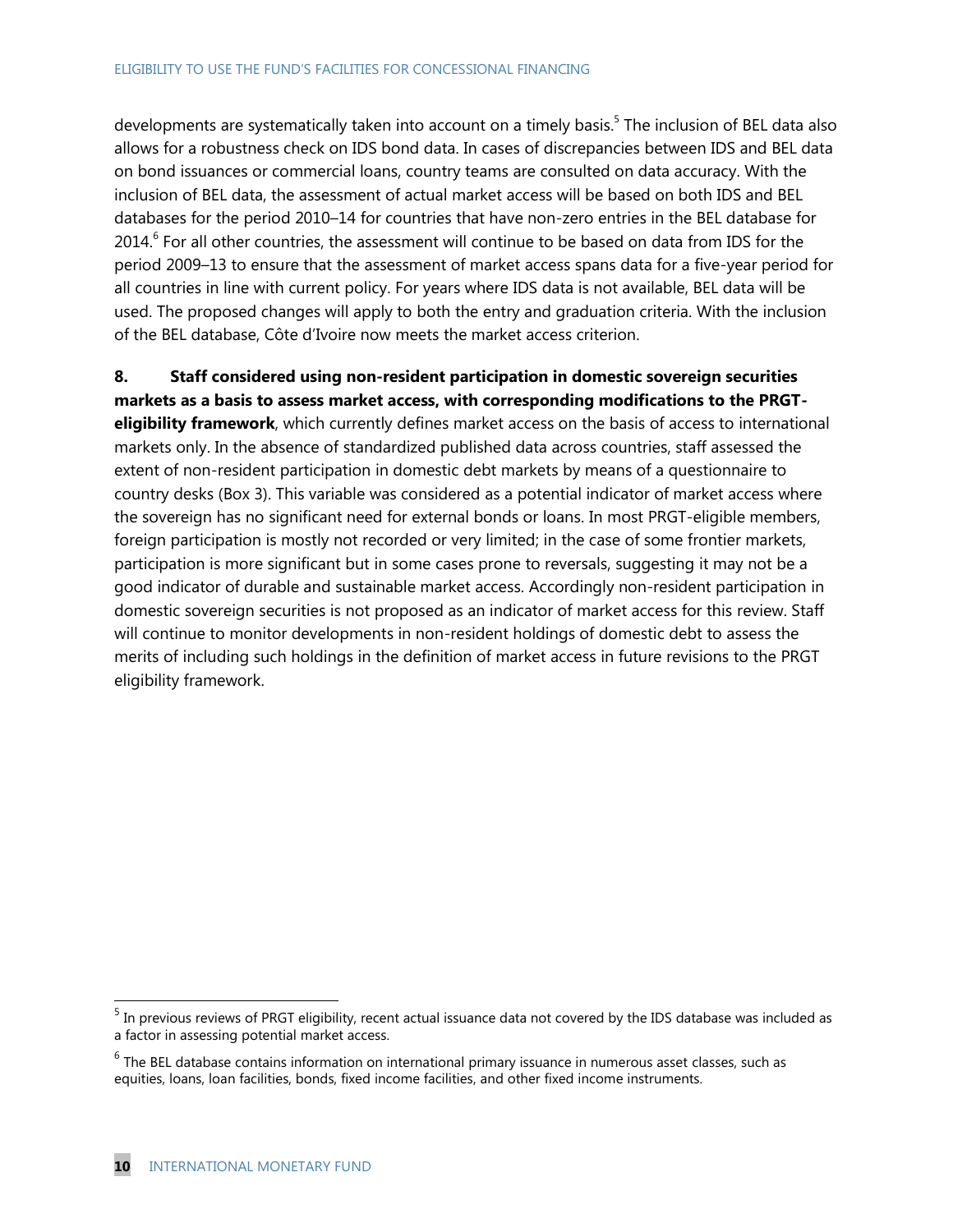### **Box 2. Concessional Official Financing Trends Among PRGT Members**

**Most PRGT-eligible countries continue to rely heavily on official development assistance.** While PRGTeligible countries' dependence on grants has declined from around 73 percent of external financing over 2004–06 to 50 percent over 2011–13, this cumulative figure masks wide disparity within the group. The median PRGT-eligible member still depends on grants for over 90 percent of its external financing and when it borrows, more than 90 percent of its borrowing is Official Development Assistance (ODA). Maldives is one case where reliance on ODA flows has increased over time in part due to increased awareness of the heightened vulnerability of the country to climate change.

**Over the last decade, several PRGT-eligible countries have grown less dependent on official donor assistance for their financing needs.** The reduced cumulative dependence reflects developments in a number of countries, that have increasingly tapped international markets either through bond issuances or commercial bank loans. The countries illustrated in the chart below have the lowest dependence on ODA flows as a share of their total external financing in the PRGT sample. Five out of the eight countries meet the market access criterion (with Mongolia meeting the amount requirement, but not the frequency). Averaging around 54 percent dependence on ODA flows over 2011–13, the group is near levels similar to recent graduates including Albania and Georgia, and well-below Armenia.



1/ Concessional borrowing is defined in IDS and under ODA as loans with at least 25 percent grant element at 10 percent discount rate.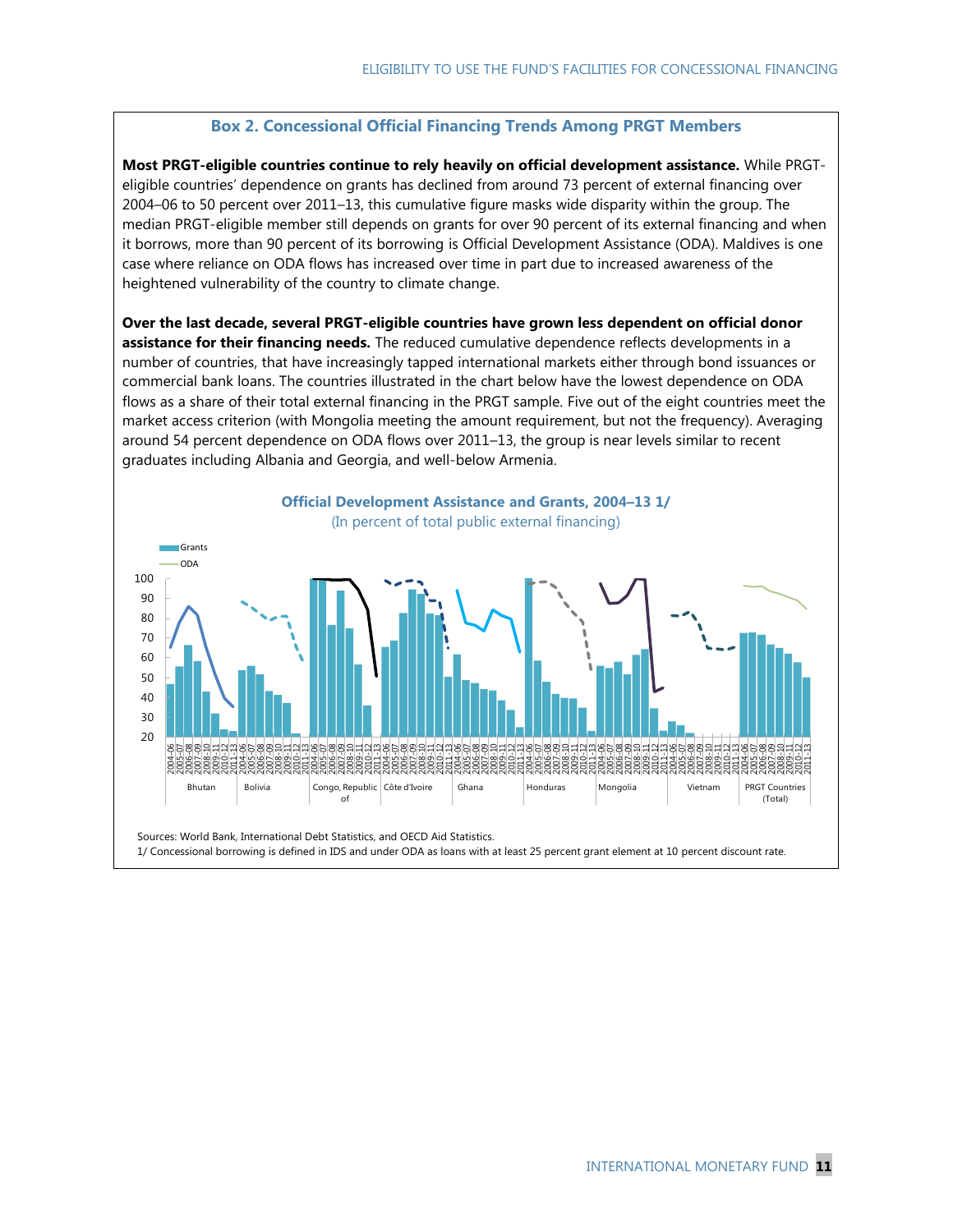#### **Box 3. Trends in Non-Resident Holdings of Domestic Government Debt**

**Portfolio flows into government securities in emerging markets have increased significantly following the global financial crisis, but low-income countries (LICs) did not see a significant rise in such inflows.** As monetary policy eased in advanced economies, capital flows into developing countries, particularly emerging markets, increased with the search for yields. However, most LICs have relatively shallow domestic securities markets with secondary markets limited or absent, which constrains foreign investors. The median PRGT-eligible country either does not receive or record these flows. However, the frontier markets within the sample have relatively larger non-resident holdings. These economies tend to have deeper and faster expanding domestic markets.

**Several frontier LICs have attracted non-resident flows into government domestic securities on a scale comparable to some emerging** 

**markets.** While some of these nonresident holdings may be attributed to regional financial integration, particularly within the West African Economic and Monetary Union (WAEMU), several countries outside of monetary unions including Nigeria and Ghana have experienced a surge in these holdings as global investors search for yield.

**Non-resident holdings of domestic** 



Source: Haver, Country desk data, and IMF staff estimates 1/ EMs with available data include: Brazil, China, Hungary,Malaysia. Mexico, Russia, Peru, Poland, Thailand, and Turkey

**securities present an opportunity for financing, but also pose significant challenges and risks.** Foreign inflows help reduce crowding out of domestic private credit, and alleviate upward pressures on domestic interest rates. However, these holdings also present risks of reversibility and increased exposure to international financial market volatility. Overall, it is challenging to evaluate the degree of durability of these flows given their strong dependence on market assessment of exchange rate risk and external monetary conditions.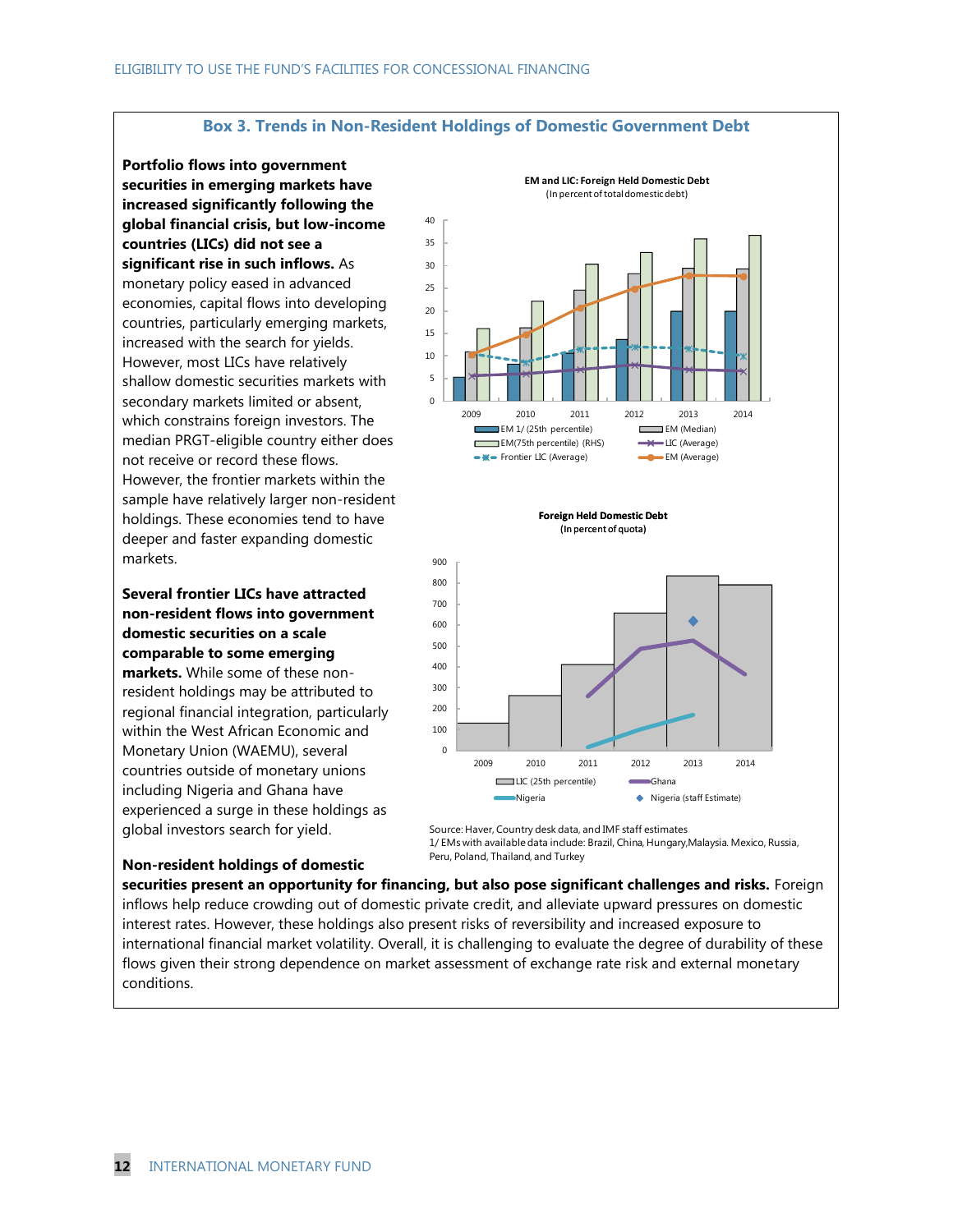# **SERIOUS SHORT-TERM VULNERABILITIES CRITERION**

**9. Under the existing policy, countries meeting one or both of the income and market access graduation criteria can graduate from PRGT eligibility provided they do not face serious short-term vulnerabilities.** The assessment of these vulnerabilities requires the absence of risks of a sharp decline in per capita income to a level below the applicable graduation threshold or of a loss of market access (where relevant), and limited debt vulnerabilities as indicated by a low or medium risk of external debt distress based on the latest debt sustainability analysis (DSA), and a confirmation that overall (domestic and external) debt vulnerabilities remain limited.

**10. The presence of such vulnerabilities prevented graduations in previous PRGT eligibility reviews.** For instance, six members (Armenia, Dominica, Georgia, Grenada, Maldives, and Saint Vincent and the Grenadines) met the income criterion in the 2010 and 2012 reviews of the PRGTeligibility list but were not proposed for graduation due to the presence of serious short-term vulnerabilities. In the 2013 review, two of these countries graduated (Armenia and Georgia), one dropped below the increased income threshold for microstates (St. Vincent and the Grenadines) and the other three were deemed to face serious short-term vulnerabilities.

**11. Retaining the presence of serious short-term vulnerabilities as a factor in assessing PRGT graduation is consistent with maintaining broad alignment with IDA graduation practices.** The latest IDA review concluded that a flexible approach to graduation should be maintained and graduation should continue to rely on a careful case-by-case evaluation of a country's circumstances (Annex I).<sup>7</sup>

### **12. Modifications to the assessment of the serious short-term vulnerabilities criterion are proposed to:**

- allow for the graduation of countries that meet the income criterion by a large margin, sufficient to ensure that there would be only a minimal risk that the member's income would fall below the applicable income graduation threshold in the future; and
- broaden the assessment of debt vulnerabilities as a factor in assessing short-term vulnerabilities.

### **Large margins against income graduation criterion**

 $\overline{a}$ 

**13. It is proposed to limit the role of the serious short-term vulnerabilities criterion in cases where income level exceeds by 50 percent or more the applicable income graduation threshold.** In such cases, the requirement to assess the possible presence of serious short-term vulnerabilities would be dropped, except where a circumstance, defined below, warranted such an assessment.

<sup>&</sup>lt;sup>7</sup> See "Follow-up on IDA's Graduation Policy and Proposal for Transitional Support for Graduating Countries," IDA Resource Mobilization Department, Concessional Finance and Global Partnerships, World Bank, March 2013.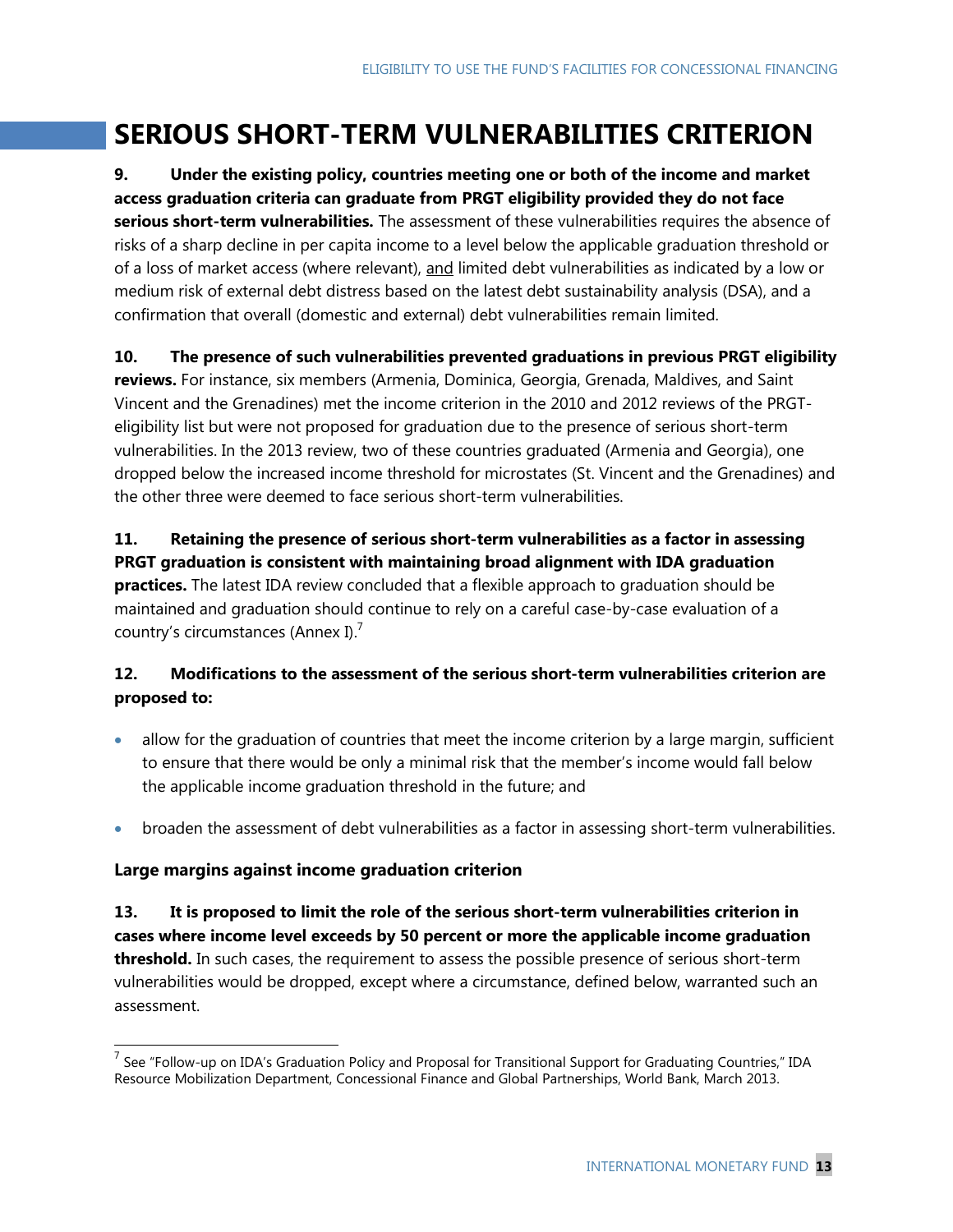- Given the large margin relative to the income graduation threshold, the staff view is that there is a minimal probability that adverse shocks would bring per capita income below the relevant income graduation threshold.<sup>8</sup> (It should be noted that, were the economy hit by adverse shocks, any financing needs could be addressed through access to the Fund's non-concessional resources.)
- There is, however, one circumstance where an assessment of serious short-term vulnerabilities is warranted before making a determination on graduation from PRGT eligibility of such relatively high-income countries. It is proposed that countries classified by the World Bank to be "IDAonly" and sufficiently vulnerable to justify the provision of assistance from IDA in the form of grants, warrant an assessment of such short-term vulnerabilities by the Executive Board and of the resulting merits of retaining the member's eligibility for PRGT concessional financing.<sup>9</sup> In such cases, the member's PRGT eligibility would be retained if, following the Executive Board assessment, it is confirmed that the member has serious short-term vulnerabilities as currently defined (i.e., risks of a sharp decline in income or of a loss of market access, and more than limited debt vulnerabilities).

**14. Tightening the circumstances under which the presence of short-term vulnerabilities prevents the graduation of higher-income countries promotes the efficient use of PRGT resources, equity, and simplicity on the basis of empirical evidence.** In particular, this proposal would help: i) better target scarce PRGT resources—countries that have relatively high per capita income levels would graduate, preserving scarce PRGT resources for remaining poorer eligible countries; and, ii) promote simplicity since it is relatively straightforward to implement.

**15. Two PRGT-eligible members, Maldives and Mongolia, have a 2013 per capita GNI more than 50 percent above the applicable graduation threshold.** Mongolia is viewed by the World Bank as warranting blended support—a mix of IDA (concessional) and IBRD (nonconcessional) funds.<sup>10</sup> By contrast, Maldives is assessed by the Bank to be in a sufficiently weak

 $\overline{a}$ 

 $^8$  When GNI per capita is at least 50 percent above applicable income graduation thresholds, the probability of a country's GNI per capita subsequently falling by 33 percent or more to a level below the income graduation threshold is very low (about 0.2 percent probability of such an income decline based on data for 139 developing countries over 2000–13. The proposed income thresholds are: i) at least 3 times the IDA threshold; ii) at least 4.5 times the IDA threshold for small countries (countries with population below 1.5 million but not less than 200,000); or iii) at least 9 times the IDA threshold for microstates (countries with population below 200,000).

 $^9$  The set of countries eligible for access to IDA resources can be divided into three main categories: a) IDA-only nongap countries, whose economic situation warrants the provision of financial support entirely on concessional terms; b) IDA-only gap countries, whose income level is such that World Bank support takes the form of loans on (harder) blend financing terms but who are not considered creditworthy for IBRD financing; and c) IDA-blend countries, whose creditworthiness is such that World Bank support takes the form of a blend of IDA credits, IDA hard term credits, and regular IBRD loans. IDA-only non-gap countries (i.e., category a) above) can be further subdivided into three groups: i) "grant-only" countries; ii) countries that receive support in the form of a loan-grant mix; and iii) countries that receive support in the form of loans on regular IDA terms. The text language refers to the first two subcategories (i.e., i) and ii)).

 $10$  As countries advance, blended support of this type is the final stage before graduation from IDA eligibility.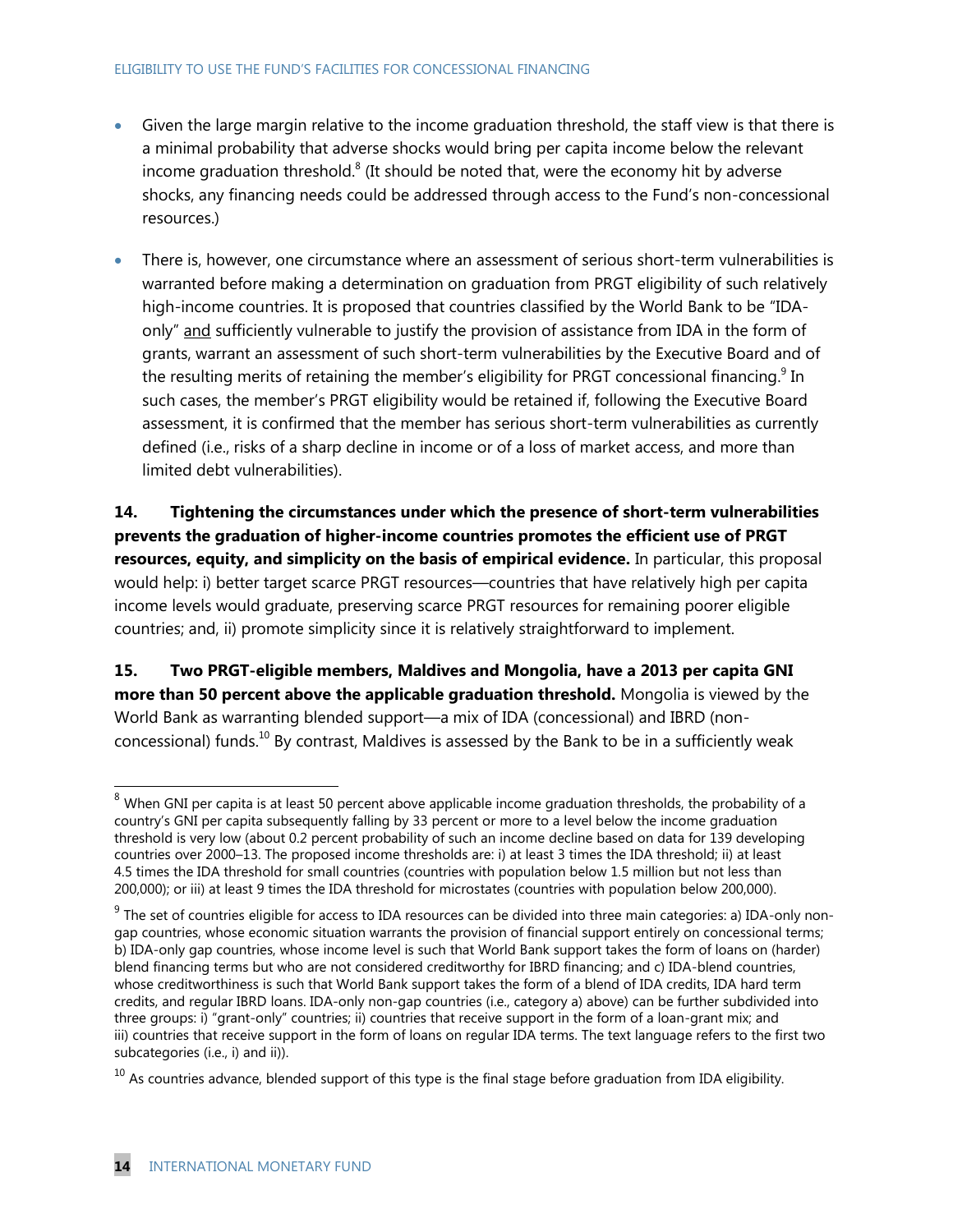economic position to warrant "IDA-only" status. In addition to being eligible for IDA's highly concessional loan financing (with 53 percent grant element using the Bank-Fund discount rate), the Maldives also receives grant support from the Bank. Given the discussion in the previous paragraphs, an assessment of short-term vulnerabilities by the Executive Board is therefore warranted in determining the case for graduation from PRGT eligibility.<sup>11</sup> The Fund staff assessment of Maldives is that the country faces serious short-term vulnerabilities as defined under the current PRGT-eligibility framework—specifically that Maldives' faces risks of a sharp decline in income and a loss of market access due to elevated debt vulnerabilities. In light of this, Maldives' graduation from PRGT eligibility is not proposed at this time.

### **Broaden the assessment of debt vulnerabilities as a factor in assessing short-term vulnerabilities.**

**16. This proposal is a technical update to align the PRGT-eligibility framework with the 2013 debt sustainability framework.**<sup>12</sup> The existing external debt distress classification would be complemented with an assessment of overall debt vulnerabilities in DSAs. In practice, this would mean that countries that have either low or moderate risk of external debt distress, but have a heightened risk of overall debt distress due to domestic and/or private external debt would be considered as facing serious short-term vulnerabilities, except in circumstances where they met the large margin above income graduation criterion. Specifically, consistent with the new debt sustainability framework, *private external debt* is now included in the assessment of debt vulnerabilities.

### **17. The proposed changes to the framework are summarized in Table 3 below**. The modification to the framework which strengthens the rules-based approach, also leaves room for judgment on each country's readiness for graduation. Based on the proposed modifications to the

framework, eight countries are assessed as meeting one or both graduation criteria, but are not proposed for graduation given the presence of serious short-term vulnerabilities (Annex III).

 $\overline{a}$ 

 $11$  A decision by the Fund to graduate Maldives from PRGT eligibility would result in a marked misalignment vis-à-vis treatment under IDA, given the provision of assistance from IDA on grant terms.

 $12$  See "Staff Guidance Note on the Application of the Joint Bank-Fund Debt Sustainability Framework for Low-Income Countries (IMF, 2013b).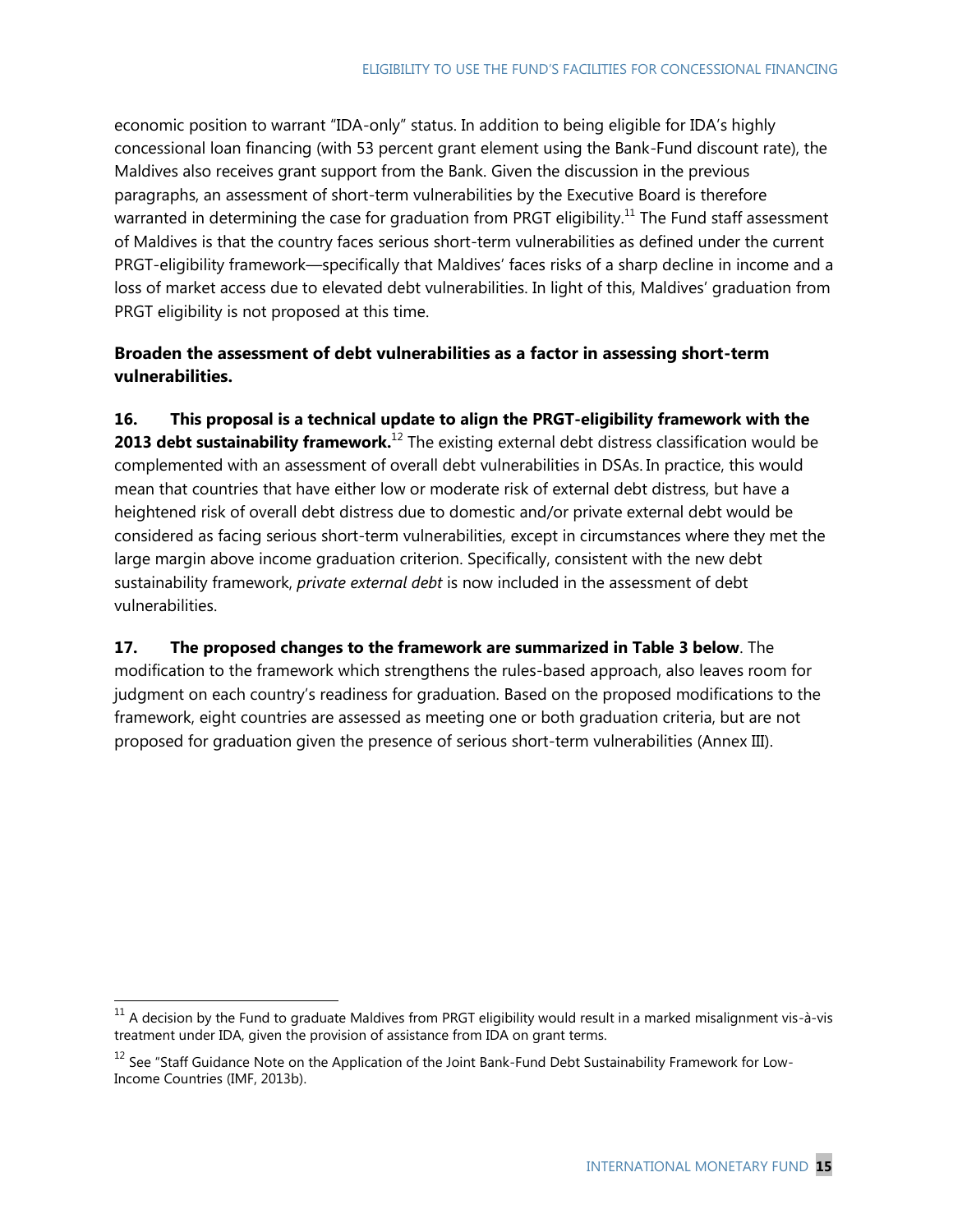|                                                                                                                                                                                                                                                                                                                                                                                              | <b>Table 3. Proposed Changes to the PRGT-Eligibility Framework</b>                                                                                                                                                                                                                                                                                                                       |
|----------------------------------------------------------------------------------------------------------------------------------------------------------------------------------------------------------------------------------------------------------------------------------------------------------------------------------------------------------------------------------------------|------------------------------------------------------------------------------------------------------------------------------------------------------------------------------------------------------------------------------------------------------------------------------------------------------------------------------------------------------------------------------------------|
| <b>Current Framework</b>                                                                                                                                                                                                                                                                                                                                                                     | Proposed Framework                                                                                                                                                                                                                                                                                                                                                                       |
|                                                                                                                                                                                                                                                                                                                                                                                              | Market access criterion (entry and graduation)                                                                                                                                                                                                                                                                                                                                           |
| Assessment is based on the World Bank's<br>International Debt Statistics (IDS) database.                                                                                                                                                                                                                                                                                                     | The IDS database will be supplemented by data<br>from the Bonds, Equities, and Loans (BEL) database<br>to assess actual market access.                                                                                                                                                                                                                                                   |
| Absence of short-term vulnerabilities criterion (graduation)                                                                                                                                                                                                                                                                                                                                 |                                                                                                                                                                                                                                                                                                                                                                                          |
| For graduation, a country should not face serious<br>short-term vulnerabilities. The assessment of<br>vulnerabilities will require, in particular, the absence<br>of risks of a sharp decline in income or of a loss of<br>market access where relevant, limited debt<br>vulnerabilities based on the latest DSA, and a<br>confirmation that overall debt vulnerabilities<br>remain limited. | Limit the application of the serious short-term<br>vulnerabilities criterion for countries that exceed by<br>50 percent or more the applicable income<br>graduation threshold provided, however, that a<br>review of the country's vulnerabilities would still be<br>warranted for "IDA-only" countries receiving<br>assistance on grant terms with incomes exceeding<br>this threshold. |
| A level of domestic debt that does not give rise to<br>serious concerns about the member's debt<br>sustainability based on the latest DSA.                                                                                                                                                                                                                                                   | Complement the existing assessment of debt<br>vulnerabilities with consideration of overall debt<br>vulnerabilities due to domestic and/or private<br>external debt based on the latest DSA.                                                                                                                                                                                             |

# **APPLICATION OF THE PROPOSED FRAMEWORK FOR PRGT ELIGIBILITY**

**18. Based on the proposed modifications of the framework, four countries are proposed for graduation and no new countries qualify for entry.** Countries proposed for graduation are Bolivia, Mongolia, Nigeria, and Vietnam. Bolivia, Mongolia, and Nigeria meet the income graduation criterion, and Vietnam meets the market access graduation criterion (Table 4). Currently, none of these countries face serious short-term vulnerabilities that could lead to a decline in per capita income below the graduation threshold (if meeting the income criterion) nor loss of market access (if meeting the market access criterion) that could lead to reverse graduation. Moreover, these countries' reliance on concessional financing has also declined significantly in recent years.

**19. Eight countries meet either the income or market access graduation criterion under the proposed modified framework, but are not proposed for graduation because they currently face serious short-term vulnerabilities and their incomes do not exceed the income graduation criterion by large margins.**

 **Grenada** is currently in debt distress while **Cabo Verde and Ghana** face significant debt vulnerabilities, and accordingly are not proposed for graduation.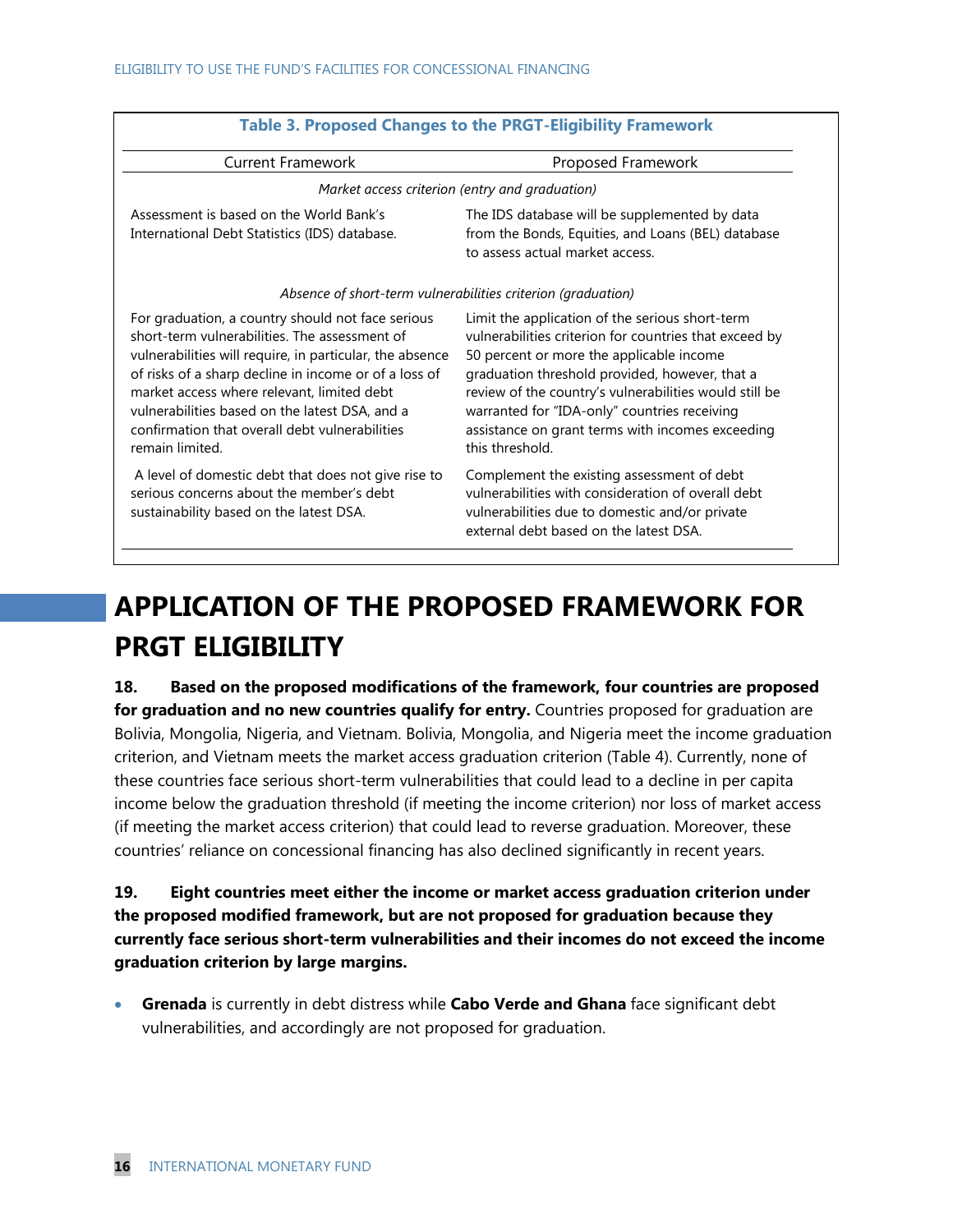|                    |                                         |                                                                         |                                                | <b>Graduation</b>                       |                   |                                                              |                                                                       |                                                                   |
|--------------------|-----------------------------------------|-------------------------------------------------------------------------|------------------------------------------------|-----------------------------------------|-------------------|--------------------------------------------------------------|-----------------------------------------------------------------------|-------------------------------------------------------------------|
| Country            | Income or market<br>access criteria met | Meeting income<br>or market access<br>criteria in the<br>previous round | Risk of debt<br>distress(As of<br>March, 2015) | Other Short-<br>term<br>Vulnerabilities | <b>IDA</b> status | Distance from Income<br>graduation threshold(<br>percent) 1/ | Distance from<br>Market access<br>amount<br>threshold<br>(percent) 2/ | <b>Market Access</b><br>frequency in<br>the last five<br>years 2/ |
| <b>Bolivia</b>     | Income                                  | No                                                                      | Low                                            | N                                       | Blend             | 4.94                                                         | 294                                                                   | 2/5                                                               |
| Cabo Verde         | Market                                  | No                                                                      | Moderate                                       | Y                                       | Blend             | $-0.69$                                                      | 989                                                                   | 3/5                                                               |
| Congo, Republic of | Income & market                         | <b>No</b>                                                               | Low                                            | Y                                       | Blend             | 6.58                                                         | 254                                                                   | 3/5                                                               |
| Cote d'Ivoire      | Market                                  | <b>No</b>                                                               | Moderate                                       | Y                                       | <b>IDA</b>        | $-40.33$                                                     | 56                                                                    | 3/5                                                               |
| Ghana              | Market                                  | Yes                                                                     | High                                           | Y                                       | <b>IDA</b>        | $-27.16$                                                     | 565                                                                   | 5/5                                                               |
| Grenada            | Income                                  | Yes                                                                     | In debt distress                               | Y                                       | Blend             | 2.74                                                         | $-100$                                                                | 0/5                                                               |
| Guyana             | Income                                  | <b>No</b>                                                               | Moderate                                       | Y                                       | <b>IDA</b>        | 2.88                                                         | $-100$                                                                | 0/5                                                               |
| Maldives           | Income & market                         | Yes                                                                     | High 3/                                        | Υ                                       | IDA-grants        | 53.64                                                        | 395                                                                   | 4/5                                                               |
| Moldova            | Income                                  | <b>No</b>                                                               | Low                                            | Y                                       | Blend             | 1.65                                                         | $-87$                                                                 | 3/5                                                               |
| Mongolia           | Income                                  | <b>No</b>                                                               | High                                           | ٧                                       | Blend             | 55.14                                                        | 1885                                                                  | 1/5                                                               |
| Nigeria            | Income                                  | <b>No</b>                                                               | Low                                            | N                                       | Blend             | 11.52                                                        | $-42$                                                                 | 2/5                                                               |
| Vietnam            | Market                                  | Yes                                                                     | Low                                            | Ν                                       | Blend             | $-28.40$                                                     | 960                                                                   | 5/5                                                               |

1/ The income criterion is met when the country's annual per capita GNI is currently (a) at least twice the operational IDA cutoff, or (b) at least three times the IDA operational cutoff for small countries; or (c) at least six times the IDA operational cutoff for microstates. 2/ The market access criterion is met when the public sector issues or guarantees external bonds or disbursements take place under public- and publicly-guaranteed external commercial loans in international markets during at least three of the last five years (for which data are available), in

a cumulative amount over that period equivalent to at least 100 percent of the country's quota at the Fund at the time of the assessment. 3/ Risk of external debt distress is moderate, but overall debt distress is assessed to be high.

- **Guyana, and Moldova** meet the income criterion by a small margin, while **Republic of Congo**  meets both the income and market access criteria but all three face serious short-term vulnerabilities that could reduce per capita incomes below the income graduation criterion. In particular, Moldova is vulnerable to geopolitical tensions that could have a marked adverse effect on Moldovan exports, and an ensuing sizeable decline in GDP. Guyana's vulnerabilities stem from a large current account deficit and a narrow economic base, while Republic of Congo is vulnerable to adverse oil price movements that could push income below the graduation threshold and undermine market access.
- **Côte d'Ivoire** meets the market access criterion but has only recently emerged from a long period of political conflict and economic stagnation, and remains in a fragile situation. Political and economic recovery is not fully entrenched, and given the risks of a loss of its market access it would be premature to propose the country for graduation.
- **The Maldives** meets the income criterion by a large margin but it is an IDA-only country and receives assistance from IDA on grant terms. Additional scrutiny of the Maldives case confirms the presence of serious short-term vulnerabilities, particularly a risk of income decline, and loss of market access from elevated debt. Thus, graduation from PRGT eligibility is not warranted at this time.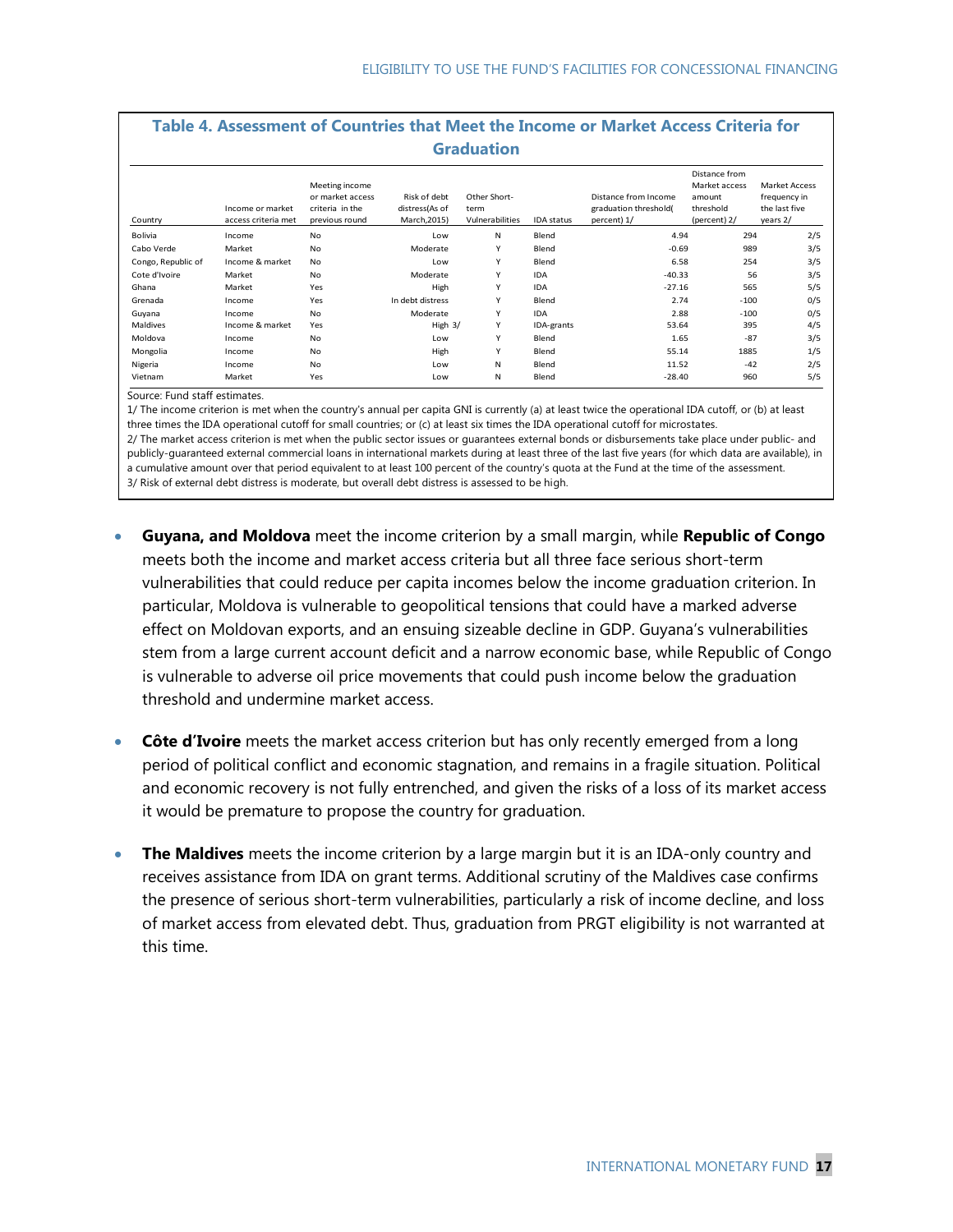## **FINANCING IMPLICATIONS**

**20. Staff's proposals to refine the PRGT-eligibility framework and the resulting proposed country graduations are consistent with projected demand for the Fund's concessional resources under the self-sustained PRGT.** The impact on expected demand for PRGT resources is broadly in line with the projected trends and patterns of graduation. Staff projections indicate that in the period 2016–25, a further 14 countries could potentially graduate from PRGT eligibility. Staff's updated projections of the demand for the Fund's concessional resources, taking into account the proposed revisions to the PRGT-eligibility framework and proposed graduations, suggest that the overall average demand projections for 2015–37 would be in the range of SDR 1.1–1.9 billion, implying that the PRGT should have the capacity to meet the demand for IMF concessional lending under a range of plausible scenarios (Table 5). $^{13}$  Proposals to increase access limits and norms to PRGT facilities by 50 percent and shift the funding mix between PRGT and GRA resources for presumed blenders from 1:1 to 1:2 are designed to be broadly neutral to PRGT loan demand and would not change this assessment. $14$ 

| <b>Table 5. Projected Demand for PRGT Resources</b><br>(In billions of SDRs)                                                                                                                                                                                                                                            |                      |                       |                      |                       |
|-------------------------------------------------------------------------------------------------------------------------------------------------------------------------------------------------------------------------------------------------------------------------------------------------------------------------|----------------------|-----------------------|----------------------|-----------------------|
|                                                                                                                                                                                                                                                                                                                         |                      | $2015 - 25$           |                      | $2015 - 37$           |
|                                                                                                                                                                                                                                                                                                                         | Low-case<br>scenario | High-case<br>scenario | Low-case<br>scenario | High-case<br>scenario |
| Average annual demand for access to PRGT resources 1/                                                                                                                                                                                                                                                                   |                      |                       |                      |                       |
| Previous baseline (2013 PRGT eligibility review) 2/4/                                                                                                                                                                                                                                                                   | 1.1                  | 1.7                   | 1.2                  | 2.1                   |
| Updated baseline (2015 PRGT eligibility review) 3/4/5/                                                                                                                                                                                                                                                                  | 1.0                  | 1.5                   | 1.1                  | 1.9                   |
| Source: Fund staff calculations.<br>1/ The low-case scenario assumes that about 30 percent of PRGT-eligible countries would report to Fund financing in any given<br>year, while the high-case scenario assumes 50 percent of PRGT-eligible countries request some form of Fund financial support in<br>any given year. |                      |                       |                      |                       |

2/ See IMF (2013a, March 18, 2013). Estimates covered the years 2013–23 and 2013–35.

3/ Assumes the graduation of Bolivia, Nigeria, Vietnam, and Mongolia in 2015.

4/ Based on 50 percent reduction in access norms and limits (in percent of quota) when the quota increase under the Fourteenth General Review of Quotas goes into effect (assumed to occur in 2013 for the 2013 review and in 2016 for the 2015 review), followed by increase in access nominal SDR terms of 24.2 percent at three-year intervals, starting in 2016. The baseline also incorporates other methodological issues as (i) applying the vulnerability criterion to the graduation and blending options; and (ii) aligning the graduation assumptions with the two-year PRGT-eligibility review cycle.

5/ For PRGT-eligible countries that are presumed to blend, it is assumed that half of access to Fund resources is from the PRGT.

 $\overline{a}$ 

<sup>13</sup> For details on demand projections for the Fund's concessional financing, see *Update on the Financing of the Fund's Concessional Assistance and Debt Relief to Low-Income Member Countries* (IMF, 2015a).

<sup>14</sup> See *Enhancing the Financial Safety Net for Developing Countries* (IMF, 2015b ).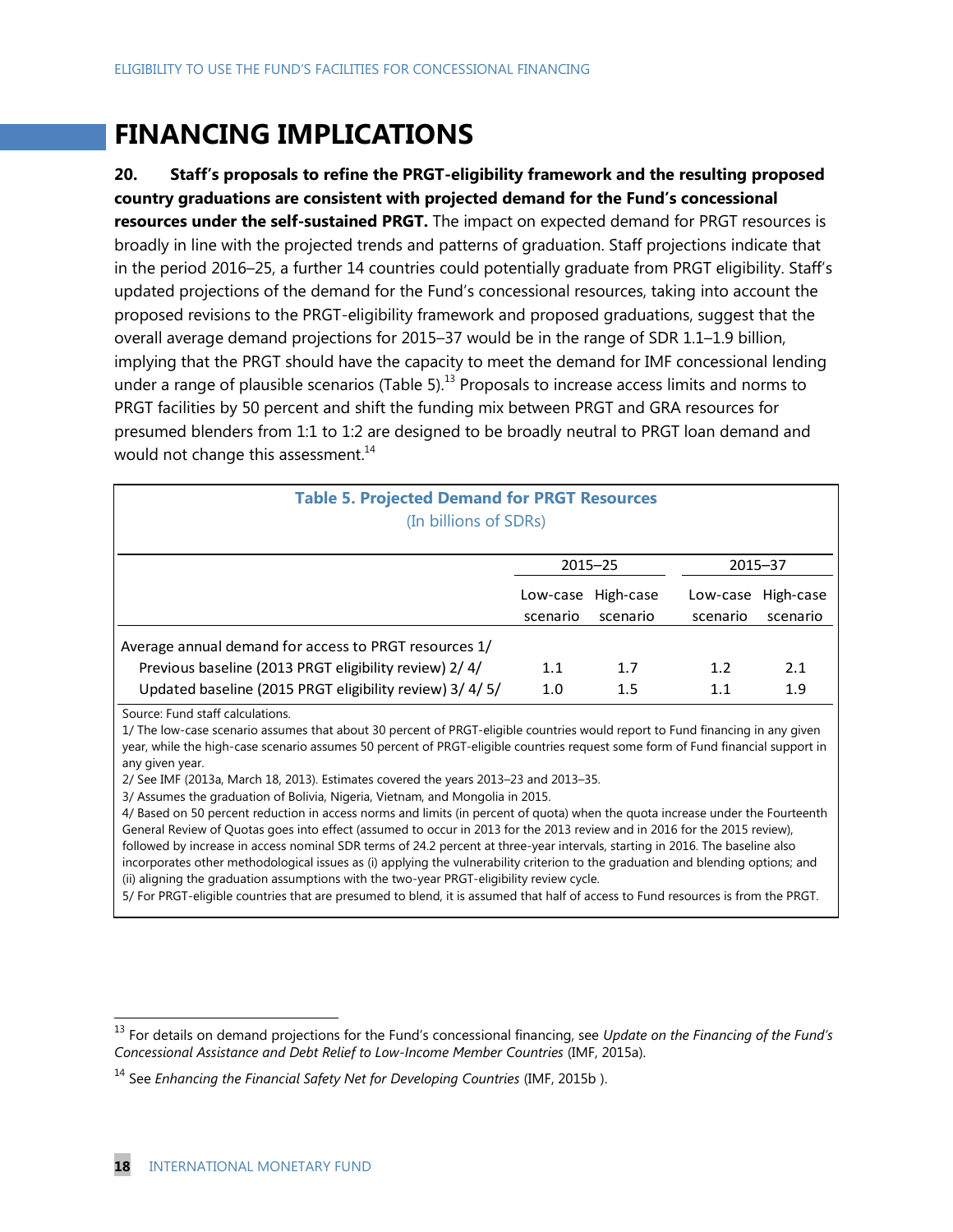### **Proposed Decisions**

### **Decision I. Eligibility to Use the Fund's Facilities for Concessional Financing**

The following decision, which may be adopted by a majority of the votes cast, is proposed for adoption by the Executive Board:

- 1. Pursuant to paragraph 5 of Decision No. 14521-(10/3), adopted January 11, 2010, as amended, the Fund has reviewed the criteria for entry onto and graduation from, the list annexed to Decision No. 8240-(86/56) SAF, adopted March 26, 1986, as amended.
- 2. Subparagraph B of paragraph 1 of Decision No. 14521-(10/3), adopted January 11, 2010, as amended, shall be revised to read as follows:

"(B) *Criteria for graduation*: A member will be removed from the PRGT-eligibility list if it meets either or both the income and market access criteria specified in (1) and (2) below, and does not face serious short-term vulnerabilities as specified in (3) below:

- (1) *Income Criterion*: the member's annual per capita GNI (i) has been above the IDA operational cut-off for at least the last five years for which qualifying data are available; (ii) has not been on a declining trend over the same period, comparing the first and last relevant annual data; and (iii) based on the latest qualifying annual data, is (a) at least twice the IDA operational cut-off; or (b) at least three times the IDA operational cut-off if the member qualifies as a "small country" under the definition set forth in subparagraph (D); or (c) at least six times the IDA operational cut-off if the member qualifies as a "microstate" under the definition set forth in subparagraph (D).
- (2) *Market Access Criterion*: (i) the sovereign has the capacity to access international financial markets on a durable and substantial basis as defined in subparagraph (C); (ii) the member's annual per capita GNI is above 100 percent of the IDA operational cut-off based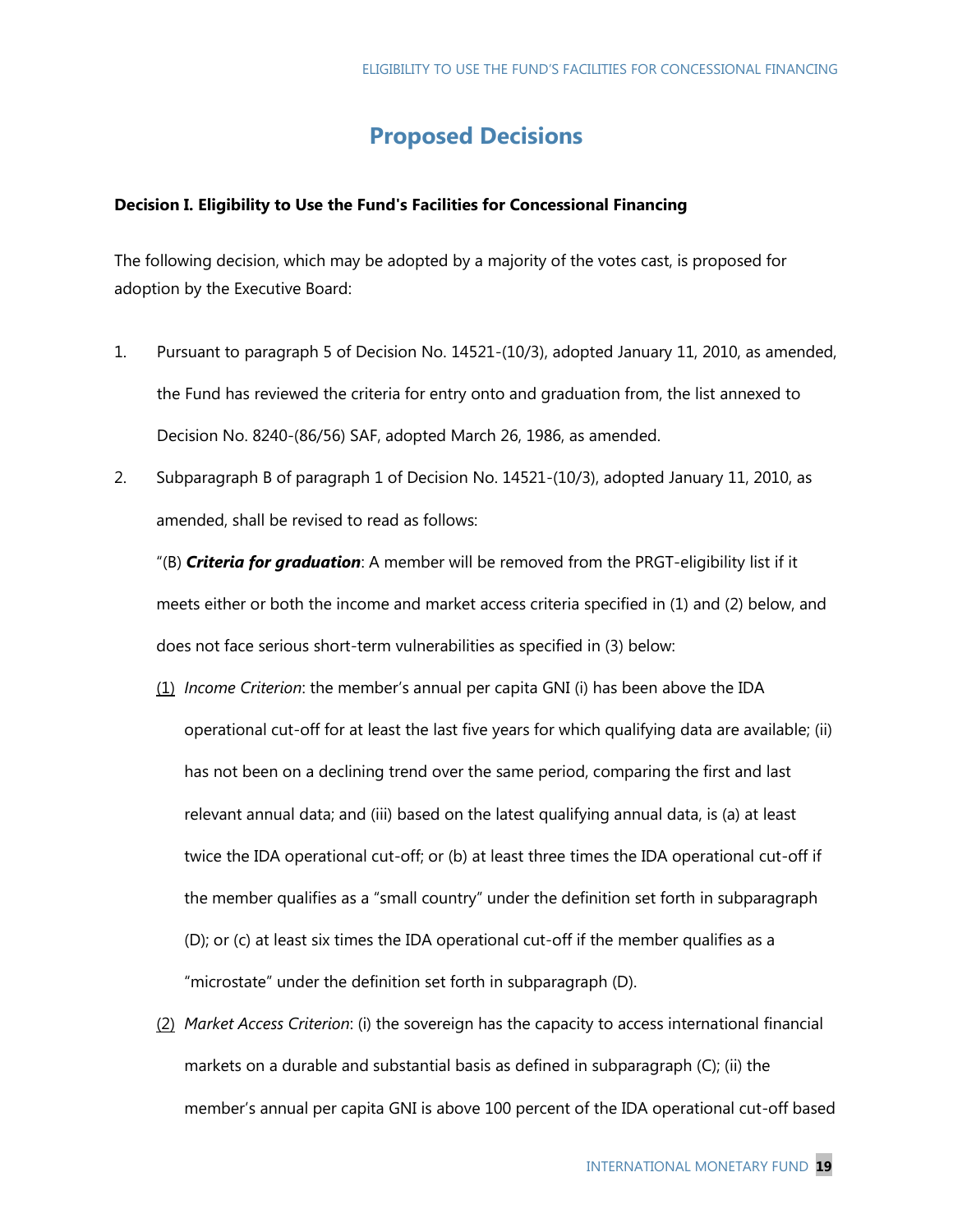on the latest qualifying annual data; and (iii) the member's annual per capital GNI has not been on a declining trend over the last five years for which qualifying data are available, comparing the first and last relevant annual data.

(3) *Absence of serious short-term vulnerabilities*: the member does not face serious short-term vulnerabilities, which shall require in particular (i) the absence of risks of a sharp decline in the member's income, or of a loss of its market access (where relevant); (ii) limited debt vulnerabilities as indicated by the most recent debt sustainability analysis, including, for members whose debt has been assessed under the Debt Sustainability Framework for Low-Income Countries, an external debt distress classification of moderate or less and does not face a heightened overall risk of debt distress reflecting significant vulnerabilities related to domestic debt and/or private external debt; and (iii) confirmation that overall debt vulnerabilities remain limited, taking into account developments and prospects since the most recent debt sustainability analysis. For a member whose annual per capita GNI exceeds the applicable income graduation threshold in (1) above by 50 percent or more, graduation from PRGT-eligibility will not be subject to the assessment of serious shortterm vulnerabilities defined in this subparagraph (3). Such an assessment by the Executive Board will however be required if the member has an "IDA-grant only" or "IDA loan-grant mix" status at the World Bank , in which case graduation will depend on an assessment that the member does not have such serious short-term vulnerabilities.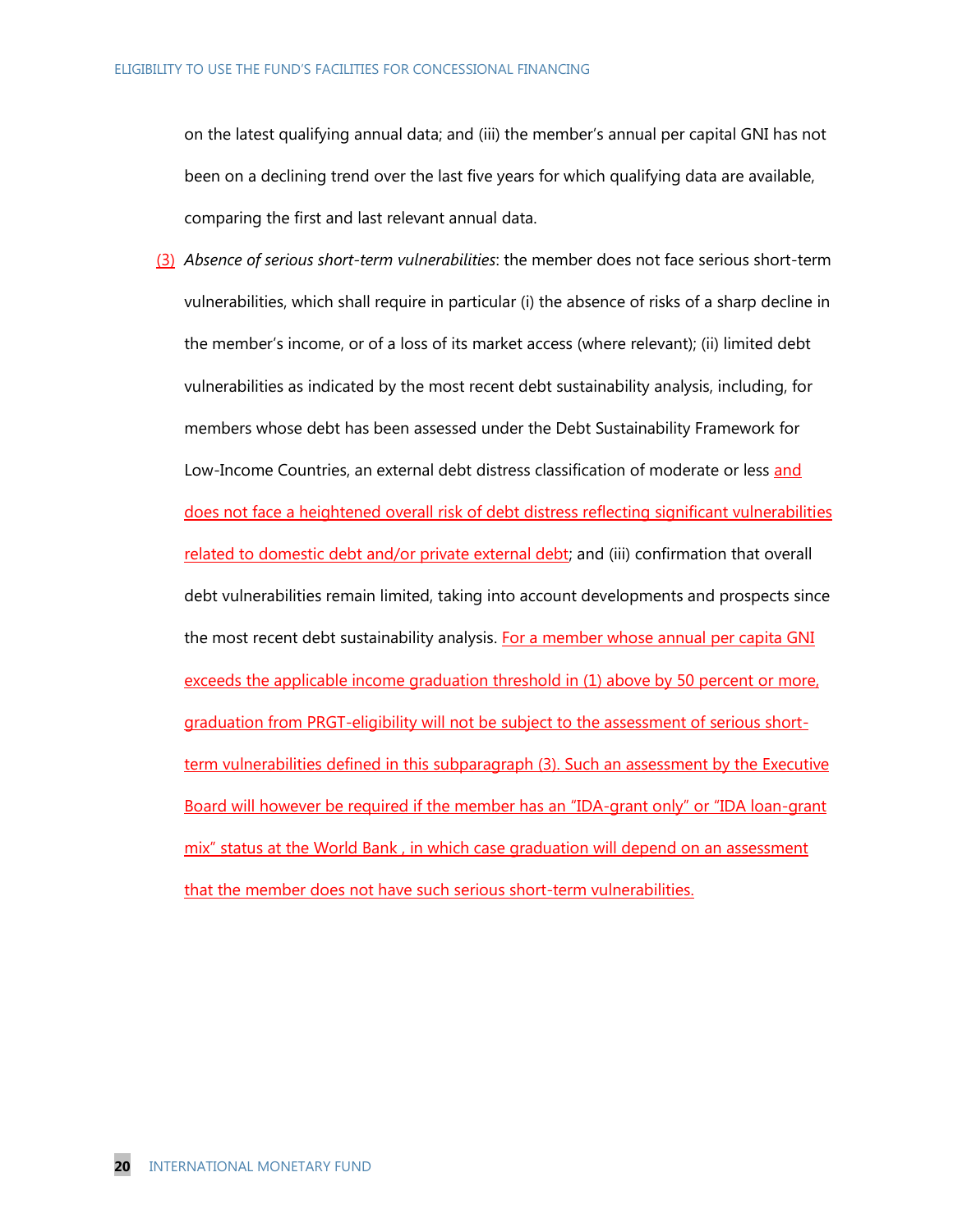### **Decision II. Eligibility to Use the Fund's Facilities for Concessional Financing--List of Eligible Members and Amounts of Assistance**

The following decision, which may be adopted by a majority of the votes cast, is proposed for adoption by the Executive Board:

- 1. In light of the criteria set forth in Decision No. 14521-(10/3), adopted January 11, 2010, as amended, the list annexed to Decision No. 8240-(86/56) SAF, adopted March 26, 1986, as amended, shall be amended by removing Bolivia, Mongolia, Nigeria and Vietnam from such list.
- 2. The removal of Bolivia from the list shall become effective on October 16, 2015 , or on the date of the termination of any arrangement under the PRGT that may be in existence for Bolivia, whichever is later.
- 3. The removal of Mongolia from the list shall become effective on October 16, 2015, or on the date of the termination of any arrangement under the PRGT that may be in existence for Mongolia, whichever is later.
- 4. The removal of Nigeria from the list shall become effective on October 16, 2015, or on the date of the termination of any arrangement under the PRGT that may be in existence for Nigeria, whichever is later.
- 5. The removal of Vietnam from the list shall become effective on October 16, 2015, or on the date of the termination of any arrangement under the PRGT that may be in existence for Vietnam, whichever is later.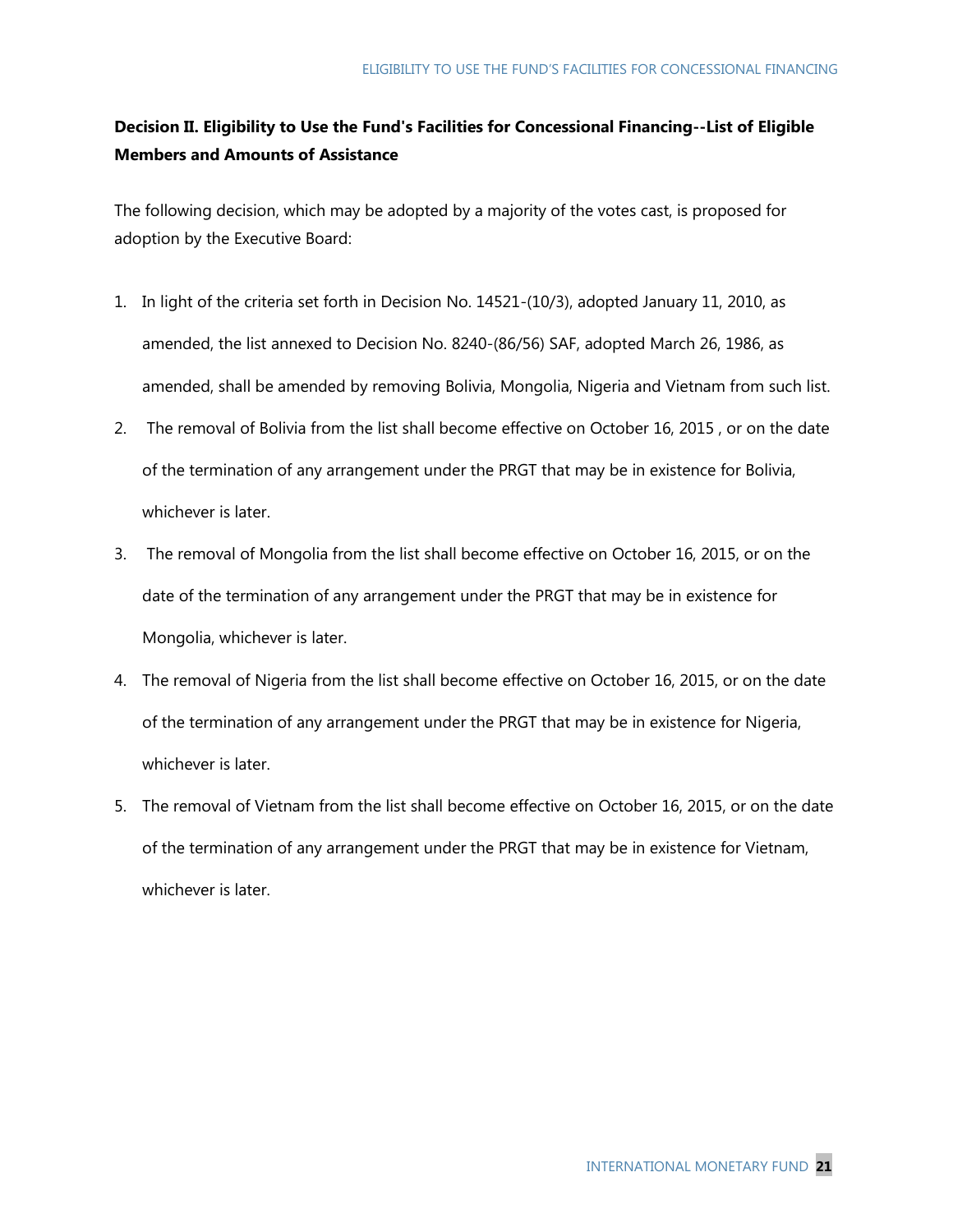## **Annex I. IDA Graduation Policy**

Two criteria are used to determine which countries can access IDA resources: i) relative poverty defined as GNI per capita below an established threshold and updated annually (in fiscal year 2015: \$1,215) and ii) lack of creditworthiness to borrow on market terms and therefore a need for concessional resources to finance the country's development program. As of end-May 205, IDA and PRGT eligibility were aligned in all except five cases. Specifically, there are five countries that were not PRGT-eligible yet had some access to IDA resources Kosovo has access only to IDA resources; Pakistan, Sri Lanka, and Zimbabwe have blended access to IDA and IBRD resources; and India has exceptional transitional support from IDA during the seventeenth Replenishment of IDA resources (IDA17)).

At the Sixteenth Replenishment of IDA resources (IDA16) Mid-Term Review meeting, participants supported IDA's flexible approach to graduation, and expressed a willingness to consider transitional support from IDA for new graduates that meet well-defined criteria. Participants noted that graduation from IDA represents a milestone in a country's development path and should open up development financing options to a broader range of sources and borrowing instruments. However, it was noted that, in some cases, it could adversely impact a country's capacity to maintain development momentum if it leads to a significant lessening of available financing for that country.

The World Bank Management's assessment of the readiness for graduation of IDA countries looks at GNI per capita, the creditworthiness status of candidates, and other relevant factors. Angola, Armenia, Bosnia and Herzegovina, Georgia, and India graduated at the end of the IDA16 period (i.e., at the end of FY14). Vietnam was not proposed for graduation before the end of the IDA17 period,<sup>1</sup> given its still low GNI per capita, vulnerability to shocks, and only recent access to IBRD lending.

The report from the Executive Directors of the IDA to the Board of Governors sets<sup>2</sup> out the rationale and eligibility criteria for transitional support after graduation from IDA. The paper proposes three criteria to govern access to transitional support from IDA: (a) GNI per capita below the historical threshold at the time of graduation; (b) a significant poverty agenda, as measured by poverty levels and other social indicators; and (c) a significant prospective reduction in available financing from the World Bank (WB) after graduation from IDA**.** Such support would thus be made available for new graduates that meet these three criteria and would help smooth the transition of graduating countries where access to WB financing is constrained. India, which graduated from IDA on June 30, 2014, meets these three criteria and accordingly transitional support will be provided to India during IDA17.

 $\overline{a}$ 

 $^1$  IDA17 will run from July 1, 2015 to June 30, 2017.

 $^2$  Based on the Report from the Executive Directors of the IDA to the Board of Governors, Additions to IDA Resources: Seventeenth Replenishment (Approved by the Executive Directors of IDA on March 25, 2014).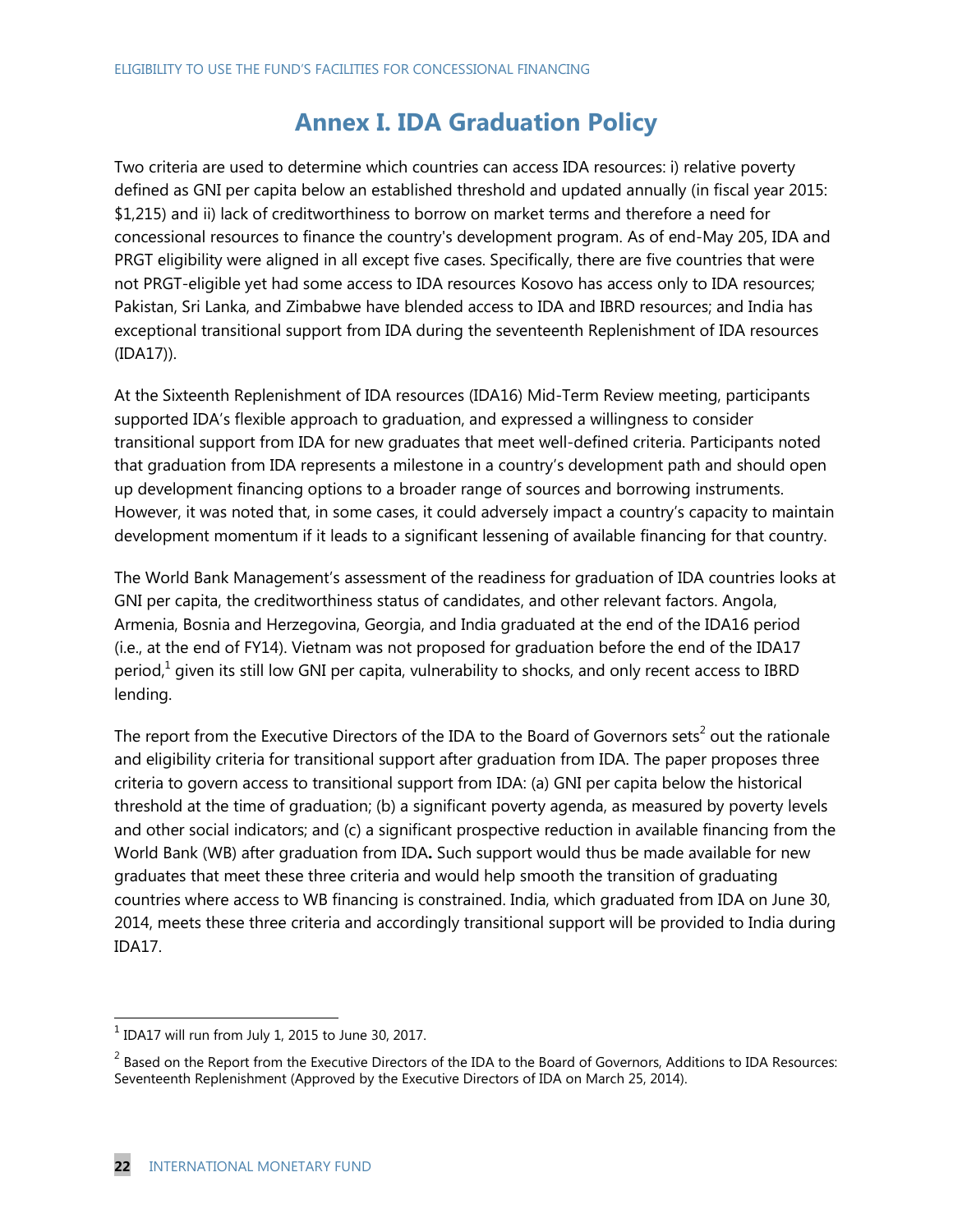## **Annex II. Comparing BEL and IDS Databases**

|                            |                   |                   | Covered       |                                |                   |                   |                       |
|----------------------------|-------------------|-------------------|---------------|--------------------------------|-------------------|-------------------|-----------------------|
|                            | Covered<br>by IDS | Covered<br>by BEL | by<br>neither |                                | Covered<br>by IDS | Covered<br>by BEL | Covered by<br>neither |
| Afghanistan                | ✓                 | ✓                 |               | Maldives                       | ◡                 |                   |                       |
| Bangladesh                 | ✓                 | ✓                 |               | Mali                           | ✓                 | ✓                 |                       |
| Benin                      |                   | ✓                 |               | Marshall Islands               |                   |                   |                       |
| Bhutan                     |                   | ✓                 |               | Mauritania                     |                   |                   |                       |
| Bolivia                    |                   | ✓                 |               | Micronesia                     |                   |                   |                       |
| <b>Burkina Faso</b>        |                   | ✓                 |               | Moldova                        |                   |                   |                       |
| Burundi                    |                   | ✓                 |               | Mongolia                       |                   |                   |                       |
| Cambodia                   |                   |                   |               | Mozambique                     |                   |                   |                       |
| Cameroon                   |                   | ✓                 |               | Myanmar                        |                   | ✓                 |                       |
| Cabo Verde                 |                   |                   |               | Nepal                          |                   | ✓                 |                       |
| Central African Republic   |                   |                   |               | Nicaragua                      |                   |                   |                       |
| Chad                       |                   | ✓                 |               | Niger                          |                   | ✓                 |                       |
| Comoros                    |                   |                   |               | Nigeria                        |                   | ✓                 |                       |
| Congo, Rep.                |                   | ✓                 |               | Papua New Guinea               |                   |                   |                       |
| Congo, Dem. Rep.           |                   |                   |               | Rwanda                         |                   | ✓                 |                       |
| Côte d'Ivoire              |                   | ✓                 |               | Samoa                          |                   |                   |                       |
| Djibouti                   |                   |                   |               | São Tomé and Principe          |                   |                   |                       |
| Dominica                   |                   |                   |               | Senegal                        |                   |                   |                       |
| Eritrea                    |                   |                   |               | Sierra Leone                   | ◡                 | ✓                 |                       |
| Ethiopia                   |                   |                   |               | Solomon Islands                |                   |                   |                       |
| Gambia, The                |                   |                   |               | Somalia                        |                   |                   |                       |
| Ghana                      |                   | ◡                 |               | South Sudan                    |                   |                   |                       |
| Grenada                    |                   |                   |               | St. Lucia                      | ✔                 |                   |                       |
| Guinea                     |                   |                   |               | St. Vincent and the Grenadines | ◡                 |                   |                       |
| Guinea-Bissau              |                   |                   |               | Sudan                          | ✔                 |                   |                       |
| Guyana                     |                   | v                 |               | Tajikistan                     | ✓                 |                   |                       |
| Haiti                      |                   |                   |               | Tanzania                       |                   |                   |                       |
| Honduras                   |                   |                   |               | <b>Timor-Leste</b>             |                   |                   |                       |
| Kenya                      |                   | ✓                 |               | Togo                           |                   | ✓                 |                       |
| Kiribati                   |                   |                   | ◡             | Tonga                          |                   |                   |                       |
| Kyrgyz Republic            |                   | v                 |               | Tuvalu                         |                   |                   |                       |
| Lao PDR                    |                   |                   |               | Uganda                         |                   |                   |                       |
| Lesotho                    |                   |                   |               | Uzbekistan                     |                   |                   |                       |
| Liberia                    |                   |                   |               | Vanuatu                        |                   |                   |                       |
| Madagascar                 |                   | ✓                 |               | Vietnam                        |                   |                   |                       |
| Malawi                     |                   | ◡                 |               | Yemen                          |                   |                   |                       |
|                            |                   |                   |               | Zambia                         |                   |                   |                       |
| <b>Memorandum Item</b>     |                   |                   |               |                                |                   |                   |                       |
| Zimbabwe                   | ✓                 |                   |               |                                |                   |                   |                       |
| Key non-eligible countries |                   |                   |               |                                |                   |                   |                       |
| Antigua and Barbuda        |                   |                   | ✓             | Palau                          |                   |                   |                       |
| Belize                     |                   | ✔                 |               | Philippines                    |                   |                   |                       |
| Egypt                      |                   |                   |               | Seychelles                     |                   |                   |                       |
| Fiji                       |                   |                   |               | Sri Lanka                      |                   |                   |                       |
| India                      |                   |                   |               | St. Kitts and Nevis            |                   |                   |                       |
| Iraq                       |                   |                   |               | Suriname                       |                   |                   |                       |
| Namibia                    |                   |                   |               | Swaziland                      |                   |                   |                       |

1/ IDS refers to the World Bank International Debt Statistics, BEL refers to IMF Bonds, Equities and Loans database (sourced from Dealogic).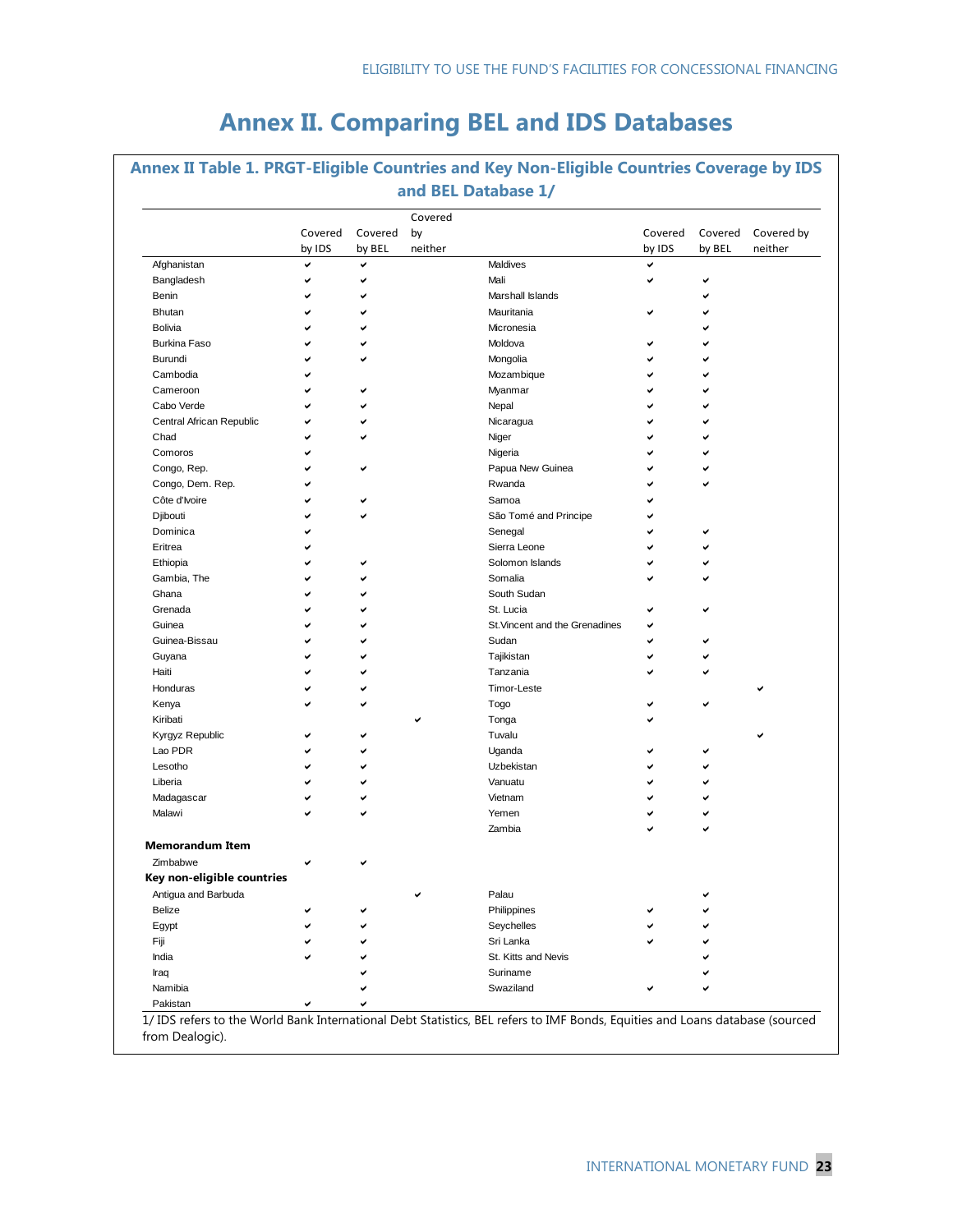|                          |                         |                  |                             | Sovereign and Public Sector's Loans and Sovereign<br>Eurobonds-PPG external bonds and commercial loans 1/ |              |                                |                     | Sovereign and Public Sector's Loans and Sovereign<br>Eurobons-PPG external bonds and commercial loans |                             |                     |                     |
|--------------------------|-------------------------|------------------|-----------------------------|-----------------------------------------------------------------------------------------------------------|--------------|--------------------------------|---------------------|-------------------------------------------------------------------------------------------------------|-----------------------------|---------------------|---------------------|
|                          |                         |                  | (in millions of US dollars) |                                                                                                           |              |                                |                     |                                                                                                       | (in millions of US dollars) |                     |                     |
|                          | 2009                    | 2010             | 2011                        | 2012                                                                                                      | 2013         |                                | 2009                | 2010                                                                                                  | 2011                        | 2012                | 2013                |
| Afghanistan              | $\mathbf 0$             | $\mathbf 0$      | $\mathbf 0$                 | $\mathbf{0}$                                                                                              | $\mathbf{0}$ | Maldives                       | n.a.                | n.a.                                                                                                  | n.a.                        | n.a.                | n.a.                |
| Bangladesh               | $\mathbf 0$             | $\mathbf 0$      | 0                           | 262                                                                                                       | $\mathbf 0$  | Mali                           | -3                  | $\mathbf 0$                                                                                           | $\mathbf 0$                 | $\mathbf 0$         | $-1$                |
| Benin                    | $\mathbf 0$             | $\mathbf 0$      | $\mathbf 0$                 | $\mathbf 0$                                                                                               | $\mathbf 0$  | Marshall Islands               | $\mathbf 0$         | $\mathbf 0$                                                                                           | $\mathbf 0$                 | $\mathbf{0}$        | $\mathbf 0$         |
| Bhutan                   | $\mathbf 0$             | $\mathbf 0$      | $\mathbf 0$                 | $\mathbf{0}$                                                                                              | $\mathbf{0}$ | Mauritania                     | $\mathbf 0$         | $\mathbf 0$                                                                                           | $\mathbf 0$                 | $\mathbf{0}$        | $\mathbf 0$         |
| Bolivia                  | $-7$                    | $\mathbf 0$      | -66                         | -66                                                                                                       | $-186$       | Micronesia                     | $\mathbf 0$         | $\mathbf 0$                                                                                           | $\mathbf 0$                 | $\mathbf 0$         | $\mathbf 0$         |
| Burkina Faso             | $\mathbf 0$             | $\boldsymbol{0}$ | $\mathbf 0$                 | $\mathbf 0$                                                                                               | $\mathbf 0$  | Moldova                        | $\mathbf 0$         | $\mathbf 0$                                                                                           | $-4$                        | $-17$               | $-2$                |
| Burundi                  | $\mathbf 0$             | $\boldsymbol{0}$ | $\mathbf 0$                 | $\mathbf 0$                                                                                               | $\mathbf 0$  | Mongolia                       | $\mathbf 0$         | $\mathbf 0$                                                                                           | $\mathbf 0$                 | 580                 | 20                  |
| Cambodia                 | n.a.                    | n.a.             | n.a.                        | n.a.                                                                                                      | n.a.         | Mozambique                     | $\Omega$            | $-51$                                                                                                 | $-139$                      | $-28$               | $-120$              |
| Cameroon                 | -8                      | $-6$             | $-5$                        | $-22$                                                                                                     | $-36$        | Myanmar                        | $\mathbf 0$         | $\mathbf 0$                                                                                           | $\mathbf 0$                 | $\mathbf 0$         | $\mathbf 0$         |
| Cabo Verde               | $\mathbf 0$             | 0                | $-10$                       | $-26$                                                                                                     | $-145$       | Nepal                          | $\mathbf 0$         | $\mathbf 0$                                                                                           | $\mathbf 0$                 | $\mathbf 0$         | $\mathbf 0$         |
| Central African Republic | $\mathbf 0$             | $\boldsymbol{0}$ | $\mathbf 0$                 | $\mathbf 0$                                                                                               | $\mathbf 0$  | Nicaragua                      | $\mathbf 0$         | $\mathbf 0$                                                                                           | $\mathbf 0$                 | $\mathbf 0$         | $-7$                |
| Chad                     | $\Omega$                | $\mathbf 0$      | $\mathbf 0$                 | $\mathbf 0$                                                                                               | $\mathbf 0$  | Niger                          | $\Omega$            | $\mathbf 0$                                                                                           | $\Omega$                    | $\mathbf 0$         | $\mathbf 0$         |
| Comoros                  | n.a.                    | n.a.             | n.a.                        | n.a.                                                                                                      | n.a.         | Nigeria                        | $\mathbf 0$         | $\mathbf 0$                                                                                           | $\Omega$                    | $\mathbf 0$         | $\mathbf 0$         |
| Congo, Rep.              | $\mathbf 0$             | 0                | $-112$                      | $-221$                                                                                                    | $-110$       | Papua New Guinea               | $\Omega$            | $\mathbf 0$                                                                                           | 0                           | $\mathbf 0$         | $\mathbf 0$         |
| Congo, Dem. Rep.         | n.a.                    | n.a.             | n.a.                        | n.a.                                                                                                      | n.a.         | Rwanda                         | $\mathbf 0$         | $\mathbf 0$                                                                                           | $\mathbf 0$                 | $\mathbf{0}$        | $\mathbf 0$         |
| Côte d'Ivoire            | $\mathbf 0$             | 2332             | $\mathbf 0$                 | $-2$                                                                                                      | $\mathbf 0$  | Samoa                          | n.a.                | n.a.                                                                                                  | n.a.                        | n.a.                | n.a.                |
| Djibouti                 | $\mathbf 0$             | $\boldsymbol{0}$ | $\mathbf 0$                 | $\Omega$                                                                                                  | $\mathbf 0$  | São Tomé and Principe          | n.a.                | n.a.                                                                                                  | n.a.                        | n.a.                | n.a.                |
| Dominica                 | n.a.                    | n.a.             | n.a.                        | n.a.                                                                                                      | n.a.         | Senegal                        | $\mathbf 0$         | $\mathbf 0$                                                                                           | $\mathbf 0$                 | $-2$                | $-1$                |
| Eritrea                  | n.a.                    | n.a.             | n.a.                        | n.a.                                                                                                      | n.a.         | Sierra Leone                   | $\mathbf 0$         | $\mathbf 0$                                                                                           | $\mathbf 0$                 | $\mathbf 0$         | $\mathbf 0$         |
| Ethiopia                 | $\mathbf 0$             | $-305$           | $-473$                      | $-617$                                                                                                    | $-168$       | Solomon Islands                | $\Omega$            | $\Omega$                                                                                              | $\mathbf 0$                 | $\Omega$            | $\mathbf 0$         |
| Gambia, The              | $-1$                    | $-6$             | $\mathbf 0$                 | $-7$                                                                                                      | $-3$         | Somalia                        | $\Omega$            | $\Omega$                                                                                              | $\mathbf 0$                 | $\Omega$            | $\mathbf 0$         |
| Ghana                    | $-274$                  | $-297$           | $-503$                      | $-527$                                                                                                    | $-302$       | South Sudan                    | n.a.                | n.a.                                                                                                  | n.a.                        | n.a.                | n.a.                |
| Grenada                  | $\mathbf 0$             | $\boldsymbol{0}$ | 0                           | $\mathbf 0$                                                                                               | $\mathbf 0$  | St. Lucia                      | $-3$                | $\mathbf 0$                                                                                           | $\mathbf 0$                 | $\mathbf 0$         | $\mathbf 0$         |
| Guinea                   | $\mathbf 0$             | $\mathbf 0$      | $\Omega$                    | $\mathbf{0}$                                                                                              | $\mathbf 0$  | St. Vincent and the Grenadines | n.a.                | n.a.                                                                                                  | n.a.                        | n.a.                | n.a.                |
| Guinea-Bissau            | $\mathbf 0$             | $\mathbf 0$      | $\Omega$                    | $\mathbf{0}$                                                                                              | $\mathbf 0$  | Sudan                          | $\mathbf 0$         | $\mathbf 0$                                                                                           | $\mathbf 0$                 | $\mathbf{0}$        | $\mathbf 0$         |
|                          | $\mathbf 0$             | $\mathbf 0$      | $\Omega$                    | $\mathbf 0$                                                                                               | $\mathbf 0$  |                                | $\mathbf 0$         | $\mathbf 0$                                                                                           | $\mathbf 0$                 | $\mathbf 0$         | $\mathbf 0$         |
| Guyana<br>Haiti          | $\mathbf 0$             | $\mathbf 0$      | $\mathbf 0$                 | $\mathbf 0$                                                                                               | $\mathbf 0$  | Tajikistan<br>Tanzania         | $\mathbf 0$         | $-17$                                                                                                 | $-304$                      | $-2$                | $-243$              |
|                          | $-50$                   | $\mathbf 0$      | $\Omega$                    | $-20$                                                                                                     | $-14$        | Timor-Leste                    |                     |                                                                                                       |                             |                     |                     |
| Honduras                 | $\mathbf 0$             |                  |                             |                                                                                                           |              |                                | n.a.<br>$\mathbf 0$ | n.a.<br>$\mathbf 0$                                                                                   | n.a.                        | n.a.<br>$\mathbf 0$ | n.a.<br>$\mathbf 0$ |
| Kenya                    |                         | $-1$             | $-14$                       | $-677$                                                                                                    | $-10$        | Togo                           |                     |                                                                                                       | $\mathbf 0$                 |                     |                     |
| Kiribati                 | n.a.                    | n.a.             | n.a.                        | n.a.                                                                                                      | n.a.         | Tonga                          | n.a.                | n.a.                                                                                                  | n.a.                        | n.a.                | n.a.                |
| Kyrgyz Republic          | $\mathbf 0$<br>$\Omega$ | 0                | $\mathbf 0$                 | $\mathbf 0$                                                                                               | $\mathbf 0$  | Tuvalu                         | n.a.                | n.a.                                                                                                  | n.a.                        | n.a.                | n.a.<br>$\mathbf 0$ |
| Lao PDR                  |                         | $\mathbf 0$      | $\Omega$                    | $\mathbf 0$                                                                                               | $-143$       | Uganda                         | $\mathbf 0$         | $\mathbf 0$                                                                                           | $\mathbf 0$                 | $\mathbf 0$         |                     |
| Lesotho                  | $\mathbf 0$             | $\mathbf 0$      | $\Omega$                    | $\mathbf 0$                                                                                               | $\mathbf 0$  | Uzbekistan                     | $-1$                | $-15$                                                                                                 | $-75$                       | $-10$               | $-10$               |
| Liberia                  | $\mathbf 0$             | $\bf{0}$         | $\mathbf 0$                 | $\mathbf 0$                                                                                               | $\mathbf 0$  | Vanuatu                        | $\mathbf 0$         | $\mathbf 0$                                                                                           | $\mathbf 0$                 | $\mathsf{O}\xspace$ | $\mathbf 0$         |
| Madagascar               | $\mathbf 0$             | $\bf{0}$         | $\mathbf 0$                 | $-3$                                                                                                      | $-2$         | Vietnam                        | $-527$              | $-918$                                                                                                | 9                           | $-938$              | $-1685$             |
| Malawi                   | $\Omega$                | $\mathbf 0$      | $\Omega$                    | $\mathbf{0}$                                                                                              | $-3$         | Yemen                          | $\mathbf 0$         | $\mathbf 0$                                                                                           | $\mathbf 0$                 | $\mathbf 0$         | $\mathbf 0$         |
|                          |                         |                  |                             |                                                                                                           |              | Zambia                         | $\mathbf 0$         | $\mathbf 0$                                                                                           | $\Omega$                    | 16                  | $-16$               |
| Memorandum Item          | $\mathbf 0$             | $\mathbf 0$      | $\mathbf 0$                 | $\mathbf 0$                                                                                               | $\mathbf 0$  |                                |                     |                                                                                                       |                             |                     |                     |
| Zimbabwe                 | $\mathbf 0$             | $\mathbf 0$      | $\mathbf 0$                 | $\mathbf 0$                                                                                               | $\mathbf 0$  |                                |                     |                                                                                                       |                             |                     |                     |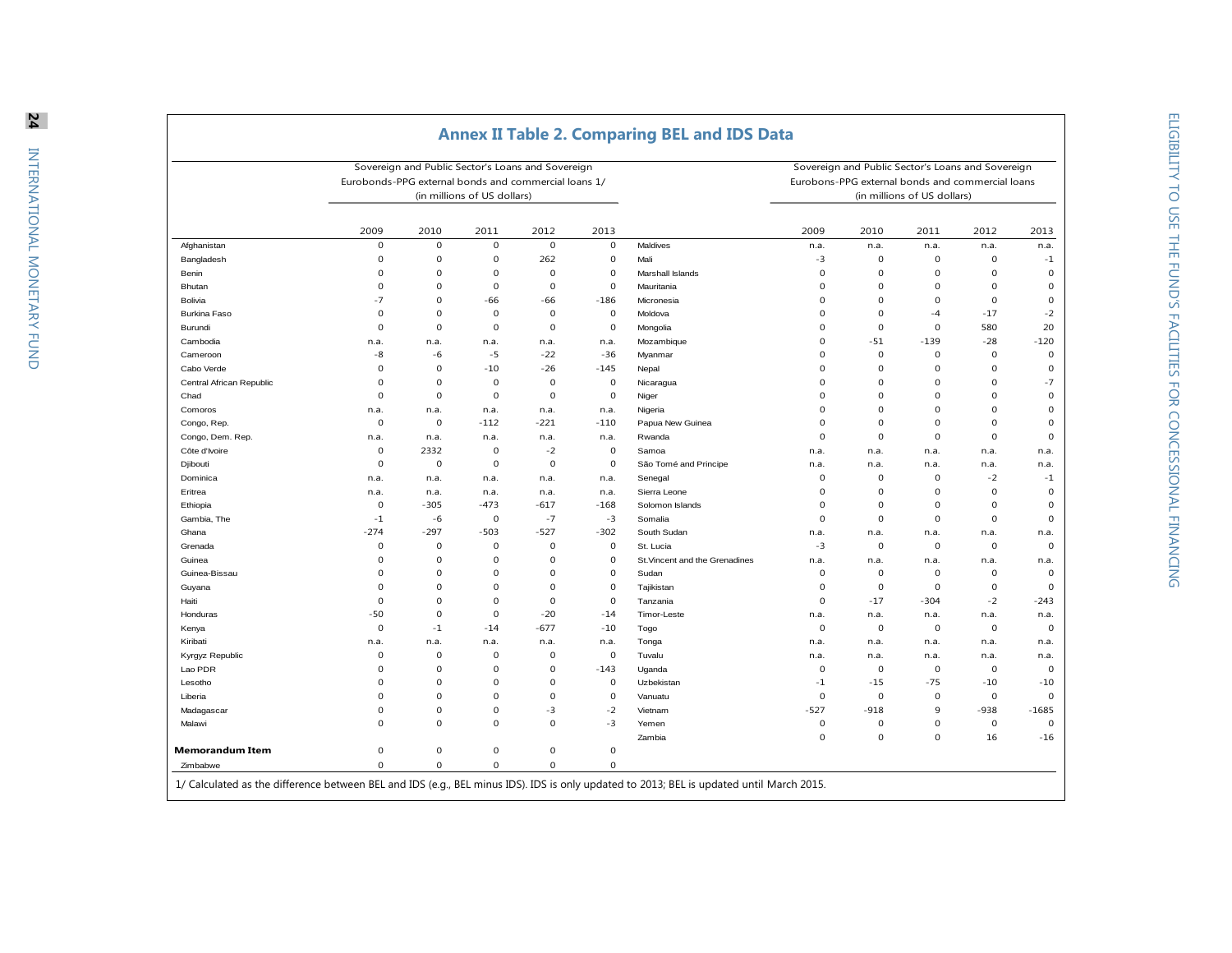## **Annex III. Assessments of Countries that Meet the Income or Market Access Criteria for Graduation**

### **Bolivia**

**Background.** Growth is estimated to have moderated in 2014 to 5.2 percent from 6.8 percent in 2013 with inflation declining from 6.5 to 5.5 percent and the current account recording a surplus around 2.6 percent of GDP. After several years of fiscal surpluses supported by hydrocarbon revenues, the fiscal balance is estimated to have turned to a small deficit in 2014 of about 0.4 percent of GDP on account of increased public investment. The near-term outlook on both growth and external balances is favorable driven by rising hydrocarbon exports and related Foreign Direct Investment (FDI). Bolivia has been an IDA blender since 2002 and has a low risk of debt distress. Bolivia's public debt is low, at around 30 percent of GDP as of end-2014. Bolivia's reliance on concessional official borrowing has declined to less than 50 percent of total public external borrowing in 2011–13 from almost 75 percent in 2004–06. $<sup>1</sup>$ </sup>

### **Assessment:**

*Staff proposes graduating Bolivia from PRGT eligibility.*

**Income Criterion.** Bolivia meets the criteria for graduation. GNI per capita in 2013 has increased to US\$2,550, about 5 percent above its graduation threshold (US\$2,430). Per capita income has been steadily rising over the last decade and has been above the operational IDA threshold for at least the last five years.

**Market Access Criterion.** Bolivia does not meet the criterion for graduation. External borrowing through commercial markets as measured under the framework amounted to 394 percent of Bolivia's IMF quota over 2010–14 through two international bond issuances.

**Serious Short-Term Vulnerabilities.** There are short-term vulnerabilities primarily linked to a decline in activity in trading partners and weaker hydrocarbon prices. However, these vulnerabilities are manageable given large international reserves (50 percent of GDP as of end-June 2014) and ample government deposits at the central bank. Staff latest projections for Bolivia, which already capture a weak hydrocarbon price outlook, shows GNI per capita remaining above the graduation threshold over the medium term. Thus, the risk of income per capita falling below the graduation threshold is considered very low.

 1 Concessional borrowing typically refers to loans with a grant element of at least 35 percent, consistent with current Bank-Fund usage. However, the data used here is from the World Bank's World Development Indicators (WDI) where concessional debt is defined as having at least 25 percent original grant element, and thus the criteria is less restrictive.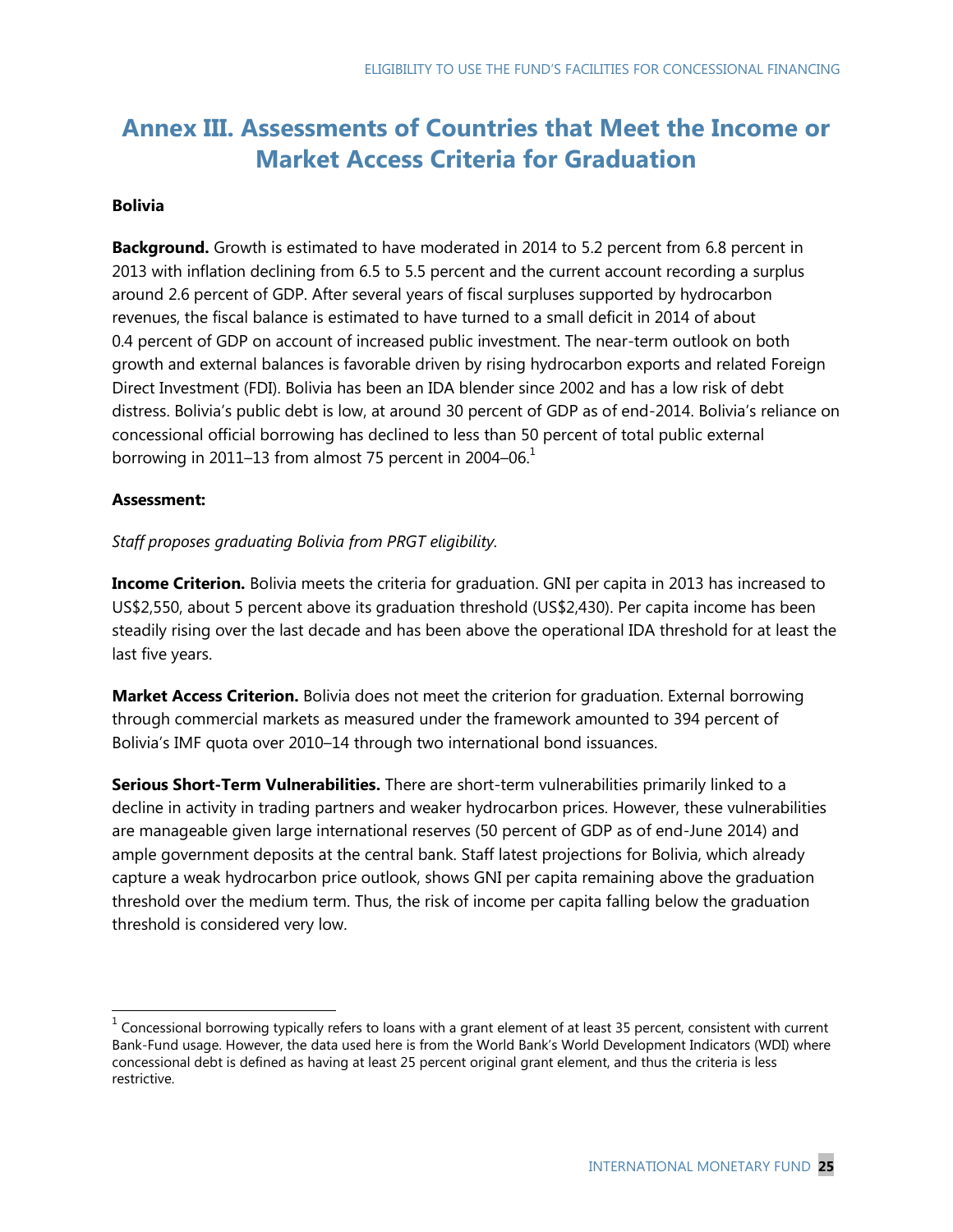### **Cabo Verde**

**Background.** Growth recovered to 2.7 percent in 2014 from a 1 percent growth rate in 2013, on account of strong fisheries, and robust transport and communication services. Lower food and energy prices pulled down consumer prices, recording a 0.2 percent deflation in 2014. While the current account deficit is estimated to have widened to 7.5 percent of GDP in 2014 from 4.9 percent in 2013 reflecting a drop-off in tourist numbers due to ebola concerns and a pickup in capital goods imports, it remains well-financed by capital inflows and remittances, with reserves covering about 4.9 months of prospective imports. Fiscal vulnerabilities are on the rise. The budget deficit stayed high at 8 percent of GDP in 2014 largely due to the public investment scaling-up, which also was the main factor behind the sharp accumulation of public debt to 112 percent of GDP in 2014 from below 80 percent in 2011. More than three quarters of debt is external. Cabo Verde has been an IDA blender since 2005. Cabo Verde's reliance on concessional official borrowing has declined from 92 percent of public external borrowing in 2004–06 to 68 percent in 2011–13.

### **Assessment:**

*Staff proposes maintaining Cabo Verde's PRGT eligibility given the presence of serious short-term vulnerabilities, with the expectation that it will be reassessed at the time of the next PRGT-eligibility review.*

**Income Criterion.** Cabo Verde does not meet the criterion. It is a small country with the 2013 GNI per capita at US\$3,620—just below three times the IDA operational cutoff.

**Market Access Criterion.** Cabo Verde meets the criterion as it borrowed from the international market three years in a row for a cumulative access of more than 1000 percent of quota over 2010–14.

**Serious Short-Term Vulnerabilities.** Cabo Verde was assessed to be at moderate risk of external debt distress in 2014. However, total public debt is expected to reach considerably higher levels over the medium term than previously projected and is subject to significant vulnerabilities. As a result, staff does not view Cabo Verde's market access as being sufficiently durable to support PRGT graduation given serious short-term vulnerabilities.

### **Republic of Congo**

**Background.** Real GDP growth accelerated to 6.8 percent in 2014, up from 3.3 percent in 2013, as rising government spending boosted activity in key sectors. Inflation moderated to 0.5 percent in 2014 on the back of lower global food prices. The current account deficit widened to 5.5 percent of GDP, from 4.5 percent of GDP and was primarily financed by FDI in the oil sector. The overall fiscal deficit amounted to about 8½ percent of GDP in 2014, a near doubling from 2013, given both lower oil revenues and increased expenditures. Public debt is estimated at around 36 percent of GDP. The Republic of Congo is currently an IDA blender with a low risk of debt distress based on the 2014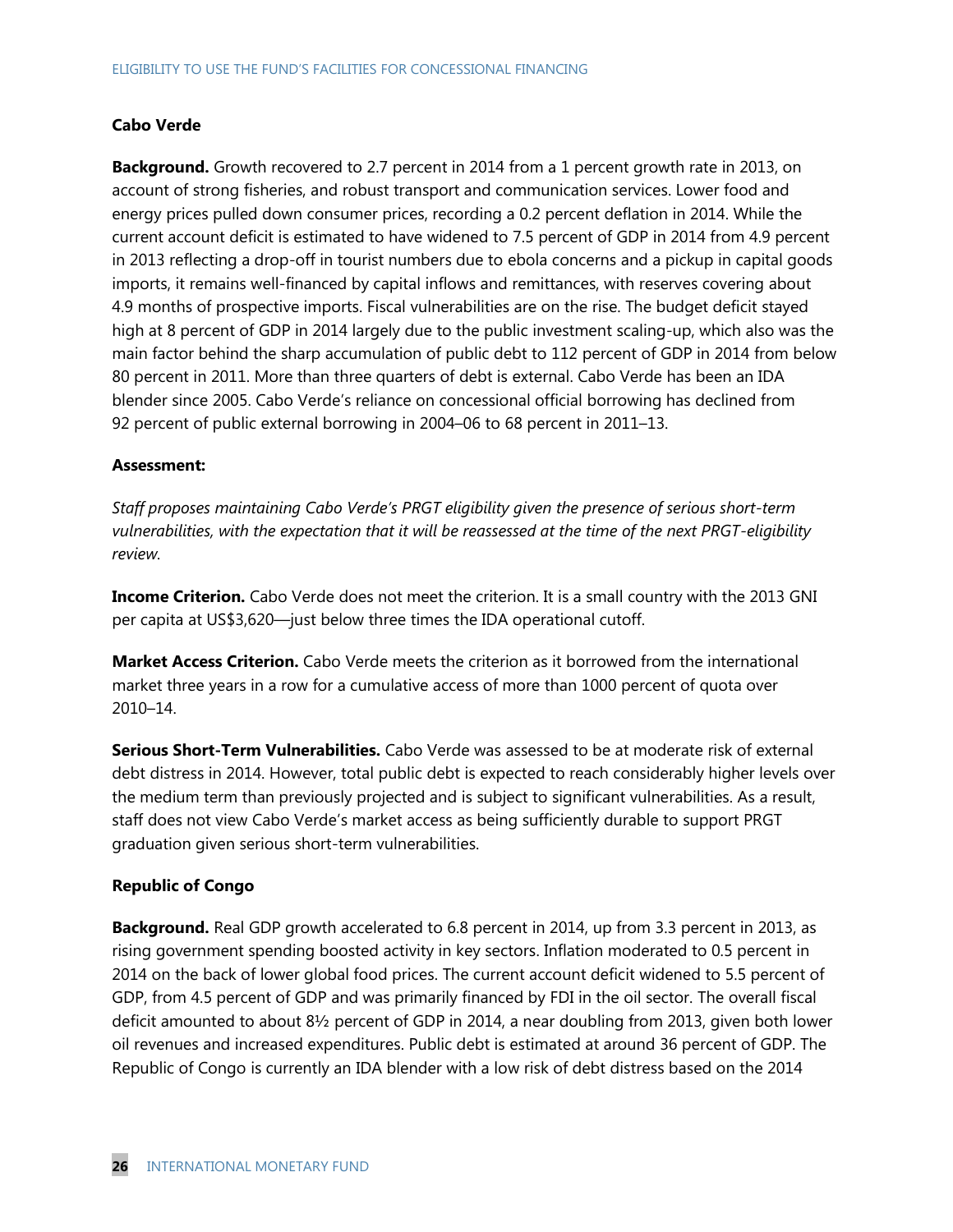Article IV discussions. The share of concessional official borrowing as a percent of total public external borrowing has declined from almost 100 percent in 2004–06 to 68 percent in 2011–13.

### **Assessment:**

*Staff proposes maintaining the Republic of Congo's PRGT eligibility given the presence of serious shortterm vulnerabilities, with the expectation that it will be reassessed at the time of the next PRGTeligibility review.*

**Income Criterion.** The Republic of Congo meets the criterion for graduation with GNI per capita of US\$2,590 in 2013, which is 7 percent above the graduation threshold (US\$2,430). Income per capita has been on an upward trend over the last decade and has been over the IDA operational threshold for the last five years.

**Market Access Criterion.** The Republic of Congo meets the criterion for graduation with external borrowing through commercial markets amounting to 354 percent of its IMF quota over 2010–14 through three issuances. The Republic of Congo's strong sovereign rating, which is among the highest in the region, was recently downgraded a notch by one ratings agency, as part of a general reassessment of oil exporting countries.

**Serious Short-Term Vulnerabilities.** Gross oil revenue averaged about 34 percent of GDP over 2011–13, which makes the economy vulnerable to oil shocks. Oil production is projected to peak in 2018, and fall gradually in subsequent years, while non-oil exports may not be able to fully replace oil exports over the long term. Despite substantial international reserves (at about 40 percent of GDP at end 2014, the highest in the CEMAC region), Congo's policy buffers are being depleted rapidly. The economy's heavy reliance on the oil sector renders the country vulnerable to protracted drops in oil prices in the short run and elevates the risk of debt distress. GNI per capita under the Atlas Method used by the World Bank is projected by staff to decline below the graduation threshold by 19 percent by end-2015 due to the sharp decline in oil prices in late 2014. Thus, staff assesses the risk of the Republic of Congo falling below the framework's income threshold for graduation and potentially losing its market access as significant and does not recommend graduation from PRGT eligibility at this time.

### **Côte d'Ivoire**

**Background.** Real GDP is estimated to have slightly decelerated in 2014 to 7.9 percent from 8.7 percent in 2013. Inflation was low in 2014 moderating to 0.4 percent from 2.6 percent. The current account deficit is estimated to have narrowed in 2014 to 0.7 percent of GDP from 1.4 percent in 2013, mainly due to strong cocoa exports. The overall fiscal deficit has remained around 2.3 percent of GDP. Gross imputed official reserves remain modest at around 2.6 months of imports. Economic growth is projected to remain strong, with inflation and current account deficit remaining modest. The country is at moderate risk of debt distress, with debt indicators vulnerable to growth and exports shocks. Public debt is around 46.6 percent of GDP. Ebola has so far not been reported in the country, and while a widespread ebola outbreak, similar to its neighbors, could significantly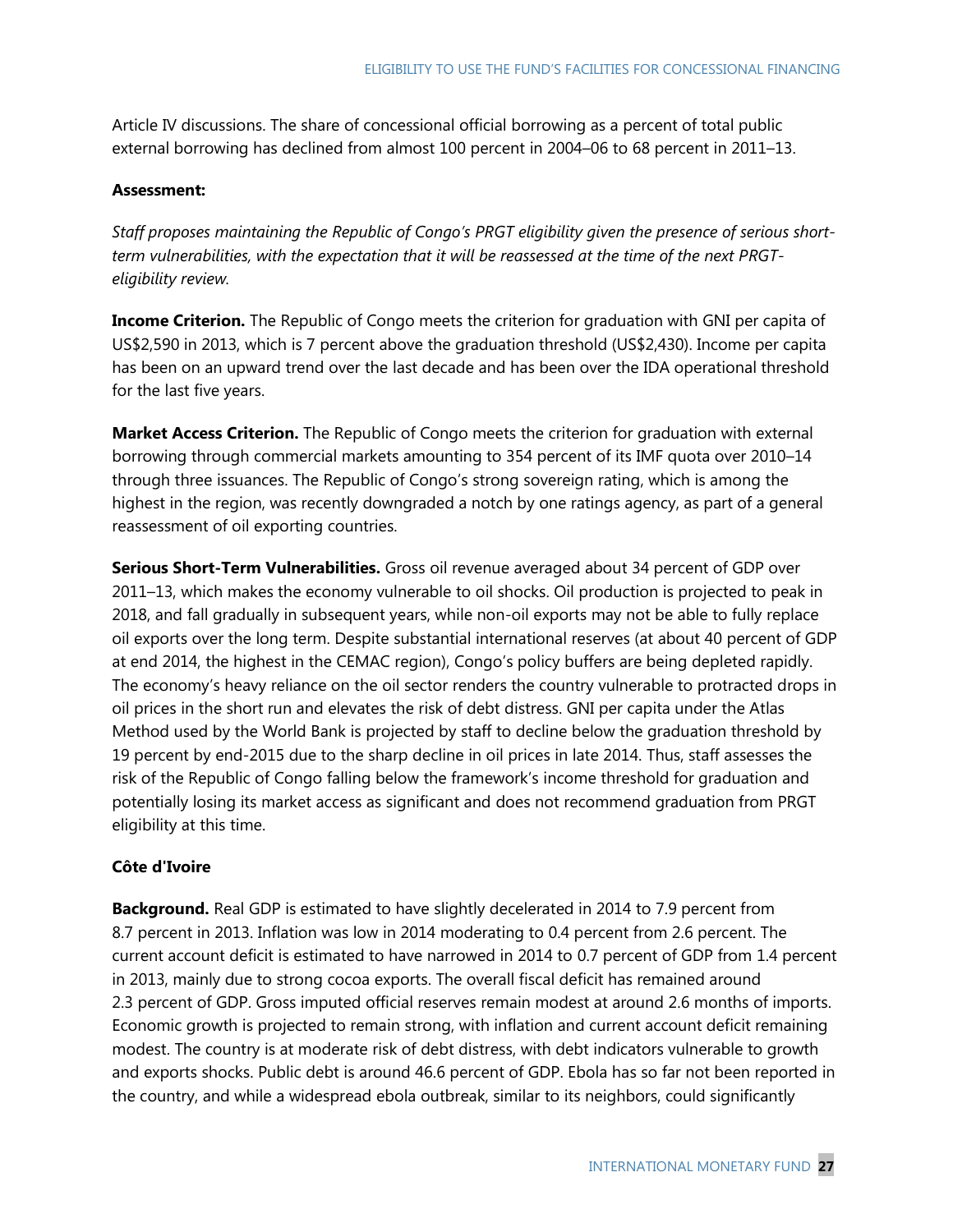impact economic activity and output, it is currently considered to be very unlikely. Côte d'Ivoire remains an IDA-only country (i.e., without access to IBRD resources from the World Bank). However, its reliance on concessional official borrowing has dropped significantly from 97 percent of public external borrowing in 2004–06 to only 29 percent in 2011–13.

### **Assessment:**

*Staff proposes maintaining Côte d'Ivoire's PRGT eligibility given the presence of serious short-term vulnerabilities, with the expectation that it will be reassessed at the time of the next PRGT-eligibility review.*

**Income Criterion.** Côte d'Ivoire does not meet the criterion for graduation. In 2013, its GNI per capita was US\$1,450 (40 percent below the income threshold relevant for graduation).

**Market Access Criterion.** Côte d'Ivoire meets the criterion for graduation. Côte d'Ivoire tapped international markets three times over 2010–14, borrowing cumulatively 156 percent of its quota in 2013 and hence meeting both the cumulative market access and frequency of market access criteria for graduation. However, the near-entirety of its access to international markets took place only in 2014.

**Serious Short-Term Vulnerabilities.** Côte d'Ivoire only recently emerged from a long period of political conflict and economic stagnation in the last few years and remains in a fragile situation. Significant market access has been restored only in 2014 and there remains a risk of a loss of Côte d'Ivoire's market access. It is not proposed for PRGT graduation given the extent of serious shortterm vulnerabilities.

### **Ghana**

Short-term vulnerabilities have risen considerably since the 2013 PRGT-Eligibility assessment. Growth has decelerated sharply to 4.2 percent in 2014, from 7.3 percent in 2013. Persistently high fiscal and external deficits have eroded buffers and gave rise to increased double-digit inflation and rapid exchange rate depreciation. The fiscal deficit has remained elevated in 2014 at 9.4 percent of GDP, down from 10.4 percent of GDP in 2013. Gross public debt, the bulk of which is foreign currency denominated, reached 65 percent of GDP in 2014 with the current account deficit remaining at 9 percent of GDP. Sovereign bond spreads have widened relative to the region, with significantly reduced subscription rates for Eurobond issuances in 2014 relative to previous years. Ghana currently has one of the highest EMBIG sovereign spreads and yields among frontier markets and is currently an IDA-only country (hence not deemed sufficiently creditworthy to warrant access to IBRD resources). Its reliance on concessional official borrowing, while remaining significant, has declined from 84 percent in 2004–06 to 50 percent in 2011–13.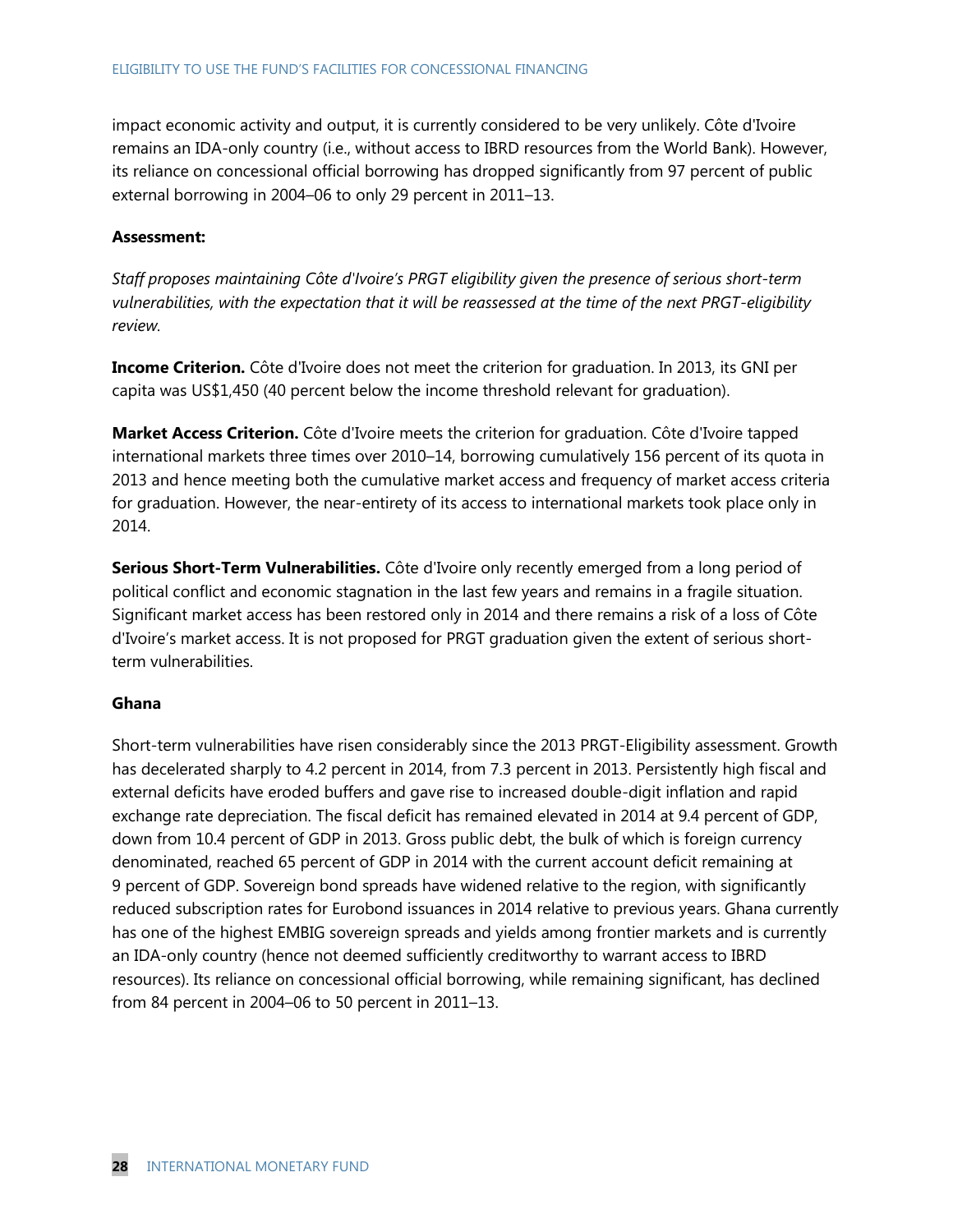### **Assessment:**

*Staff proposes maintaining Ghana's PRGT eligibility given the presence of serious short-term vulnerabilities, with the expectation that it will be reassessed at the time of the next PRGT-eligibility review.*

**Income Criterion**. Ghana does not meet the criterion for graduation. In 2013, its GNI per capita was US\$1,770 (27 percent below the relevant income graduation threshold).

**Market Access Criterion.** Ghana meets the criterion for graduation. Market access as measured under the framework amounted to 665 percent of its IMF quota during 2010–14, mainly reflecting Eurobond issuances.

**Serious Short-Term Vulnerabilities.** Serious short-term vulnerabilities have risen considerably. The debt outlook has been adversely impacted by the elevated fiscal and external deficits and as a result, Ghana is now classified as being at high risk of external debt distress. While the authorities are seeking to correct these imbalances under the current ECF arrangement, Ghana remains vulnerable to risks from lower petroleum prices and spillovers from weak growth in the region following the ebola crisis. Given these pronounced short-term vulnerabilities, Ghana is at risk of losing its existing market access and therefore does not warrant graduation from PRGT eligibility at this juncture.

### **Grenada**

**Background.** After several years of decline, the economy picked up in 2013, with GDP rising by 2.4 percent. The recovery is assessed to have continued in 2014 with growth at 3 percent. Weak demand and the decline in oil prices contributed to a second year of deflation, with consumer prices estimated to have fallen by 1 percent in 2014. Fiscal consolidation is underway, with the budget deficit estimated to have narrowed to 4.9 percent of GDP in 2014 from 7.3 percent in 2013, but public debt remains elevated at 105 percent of GDP. The country is undertaking a comprehensive restructuring of public debt, needed to put debt on a sustainable path and reach the ECCU regional public debt target. The current account deficit, while remaining highly elevated, narrowed in 2014 to 18 percent of GDP from 23 percent in 2013. Grenada is an IDA blender; its reliance on concessional official borrowing increased from 55 percent in 2004–06 to 93 percent in 2011–13.

### **Assessment:**

*Staff proposes maintaining Grenada's PRGT eligibility given the presence of serious short-term vulnerabilities, with the expectation that it will be reassessed at the time of the next PRGT-eligibility review.*

**Income Criterion.** Grenada meets the criterion for graduation. GNI per capita was US\$7,490 in 2013, which is about 3 percent above the relevant graduation threshold (US\$7,290). Its income per capita has been on an upward trend over the last five years (based on comparison of the first and last relevant annual data) and has been over the IDA operational threshold for the last five years.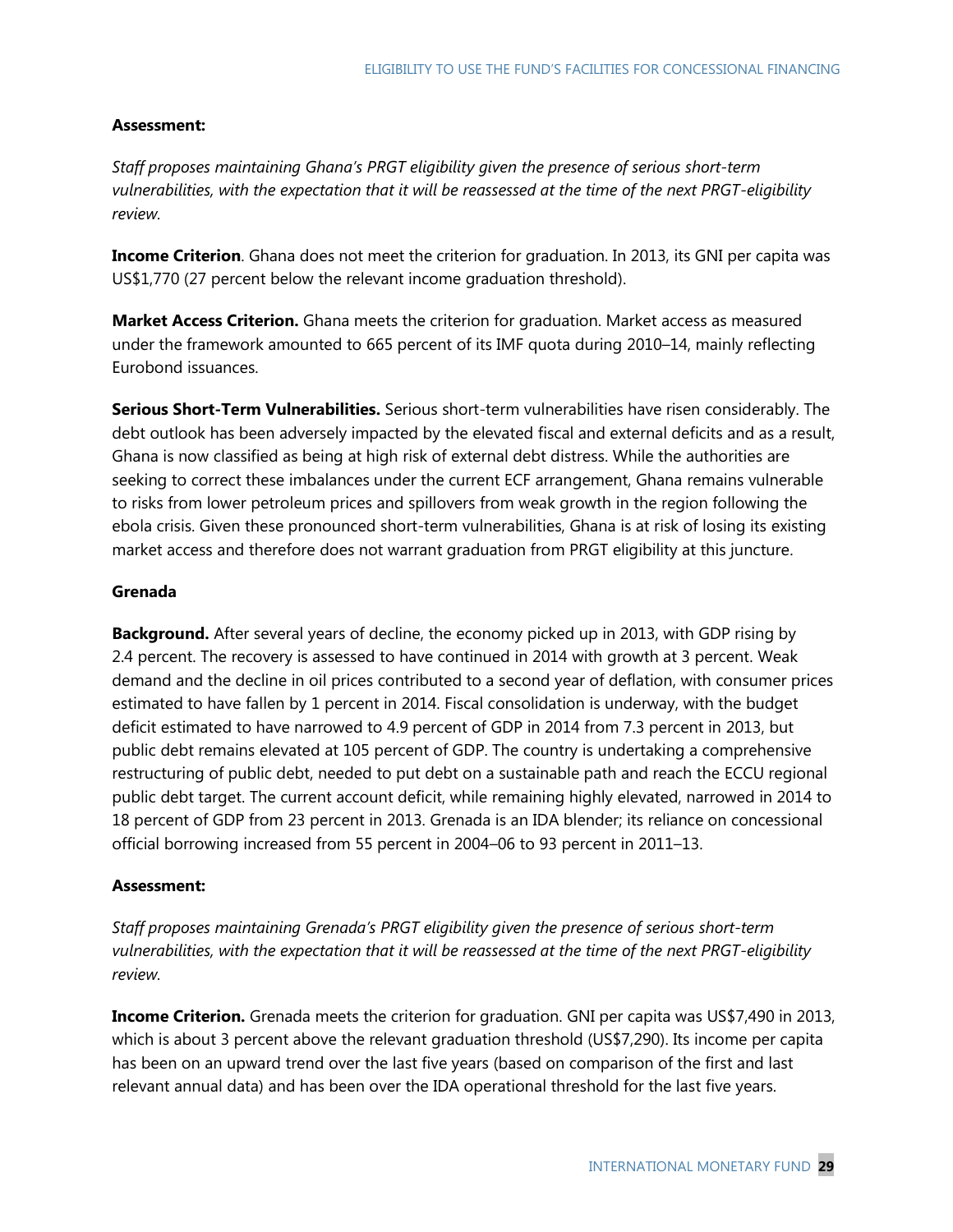**Market Access Criterion.** Grenada does not meet the criterion for graduation. It did not access international markets during 2010–14.

**Serious Short-Term Vulnerabilities.** Grenada is at a high risk of external debt distress, while economic growth recommenced only recently: the risk of GNI per capita falling below the graduation threshold is significant given the very slim margin. As a result, staff considers short-term vulnerabilities to be too elevated to warrant graduation from PRGT eligibility.

### **Guyana**

**Background.** The Guyanese economy grew at about 5 percent per year between 2010 and 2013 but growth is estimated to have slowed to 3.7 percent in 2014. The economy exhibits macroeconomic imbalances: the current account deficit (of 12.8 percent of GDP in 2013) is projected to widen in the medium term albeit financed by the ramping up of FDI. The fiscal deficit rose from about 4.4 percent of GDP in 2013 to an estimated 5.8 percent of GDP in 2014. The economy relies to a significant extent on the export of six commodities—gold, sugar, bauxite, rice, shrimp, and timber—which represent nearly 60 percent of the country's GDP and are highly susceptible to adverse weather conditions and/or terms-of-trade shocks. International reserves stand near four months of imports. Guyana is an IDA-only country classified as being at moderate risk of debt distress. Guyana relies heavily on concessional official borrowing, accounting for about 93 percent of public external borrowing in 2011–13.

### **Assessment:**

*Staff proposes maintaining Guyana's PRGT eligibility given the presence of serious short-term vulnerabilities, with the expectation that it will be reassessed at the time of the next PRGT-eligibility review.*

**Income Criterion.** Guyana meets the criterion by a slim margin. Its GNI per capita of US\$3,750 in 2013 is 3 percent above the graduation threshold for small countries (US\$3,645). Its income per capita has been on an upward trend over the last decade and has been above the IDA operational threshold for the last five years.

**Market Access Criterion.** Guyana does not meet the criterion. Guyana has not borrowed in the international market in the last five years.

**Serious Short-Term Vulnerabilities.** Guyana faces elevated short-term vulnerabilities from its reliance on commodity exports. These vulnerabilities, if realized, could easily reverse income gains and force the GNI per capita below its graduation threshold. As a result, staff considers short-term vulnerabilities to be too elevated to merit graduation from PRGT eligibility.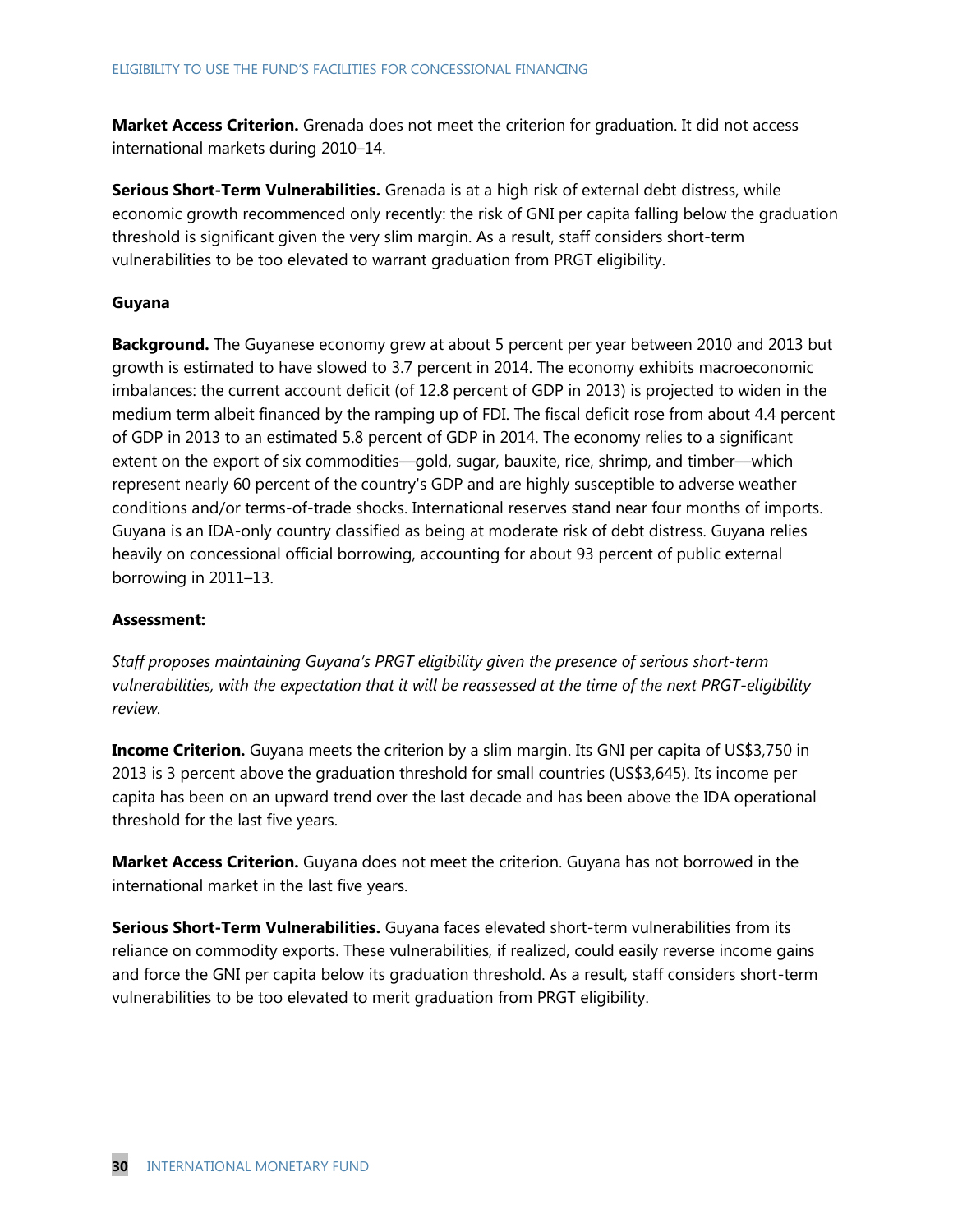### **Maldives**

**Background.** Growth accelerated to 6.1 percent in 2014 from 4.7 percent in 2013, while inflation moderated eased from 4 percent to 2.4 percent. However, tourism arrivals have slowed in the 2015 high season and growth may slow this year. The overall fiscal deficit is estimated to have widened sharply in 2014 to 11.6 percent from 7.8 percent in 2013 following a sharp rise in recurrent expenditure with the current account deficit estimated to have widened from 6.5 percent to 8.4 percent of GDP. The level of public debt is elevated at 75 percent of GDP. Maldives is an IDA-only non-gap country, and hence not deemed sufficiently creditworthy to access IBRD loans. Maldives receives most of its assistance from IDA on grant terms. Its reliance on concessional official borrowing has increased sharply to 87 percent of total public external borrowing in 2011–13 from only 40 percent in 2004–06.

### **Assessment:**

*Staff proposes maintaining Maldives' PRGT eligibility given the presence of serious short-term vulnerabilities, notwithstanding that income per capita is more than 50 percent above the relevant income threshold. Graduation would result in a significant divergence from IDA practices. An expectation that it will be reassessed at the time of the next PRGT-eligibility review remains.*

**Income Criterion.** Maldives meets the criterion for graduation for small countries. GNI per capita was US\$5,600 in 2013, which is about 54 percent above its graduation threshold (three times the IDA operational threshold). Its income per capita has been on an upward trend over the last five years and has been over the IDA operational threshold for the last five years.

**Market Access Criterion.** Maldives meets the criterion for graduation. It contracted commercial bank loans in international markets in each of the past five years for which comprehensive data are available (2009–13) with cumulative issuance equivalent to 527 percent of quota, well above the 100 percent of quota threshold required for graduation.

**Serious Short-Term Vulnerabilities.** Maldives faces serious short-term vulnerabilities from elevated debt levels and the risk of reduced tourist arrivals. Although Maldives' risk of external debt distress has recently improved to moderate, overall debt distress is assessed to be high—public debt is already very high by international standards and, absent fiscal adjustment, would be on an unsustainable path. The Maldives' GNI per capita exceeds the proposed income threshold beyond which the short-term vulnerabilities would not preclude graduation (US\$5,467 for small countries, see footnote 8) by 2.4 percent. However, given its heavy reliance on ODA financing, its IDA-only nongap recipient status receiving assistance entirely on concessional terms, signaling possible serious vulnerabilities, staff assessed the extent of such vulnerabilities and confirmed that the country faces risks of a sharp decline in income and a loss of market access due to elevated debt vulnerabilities.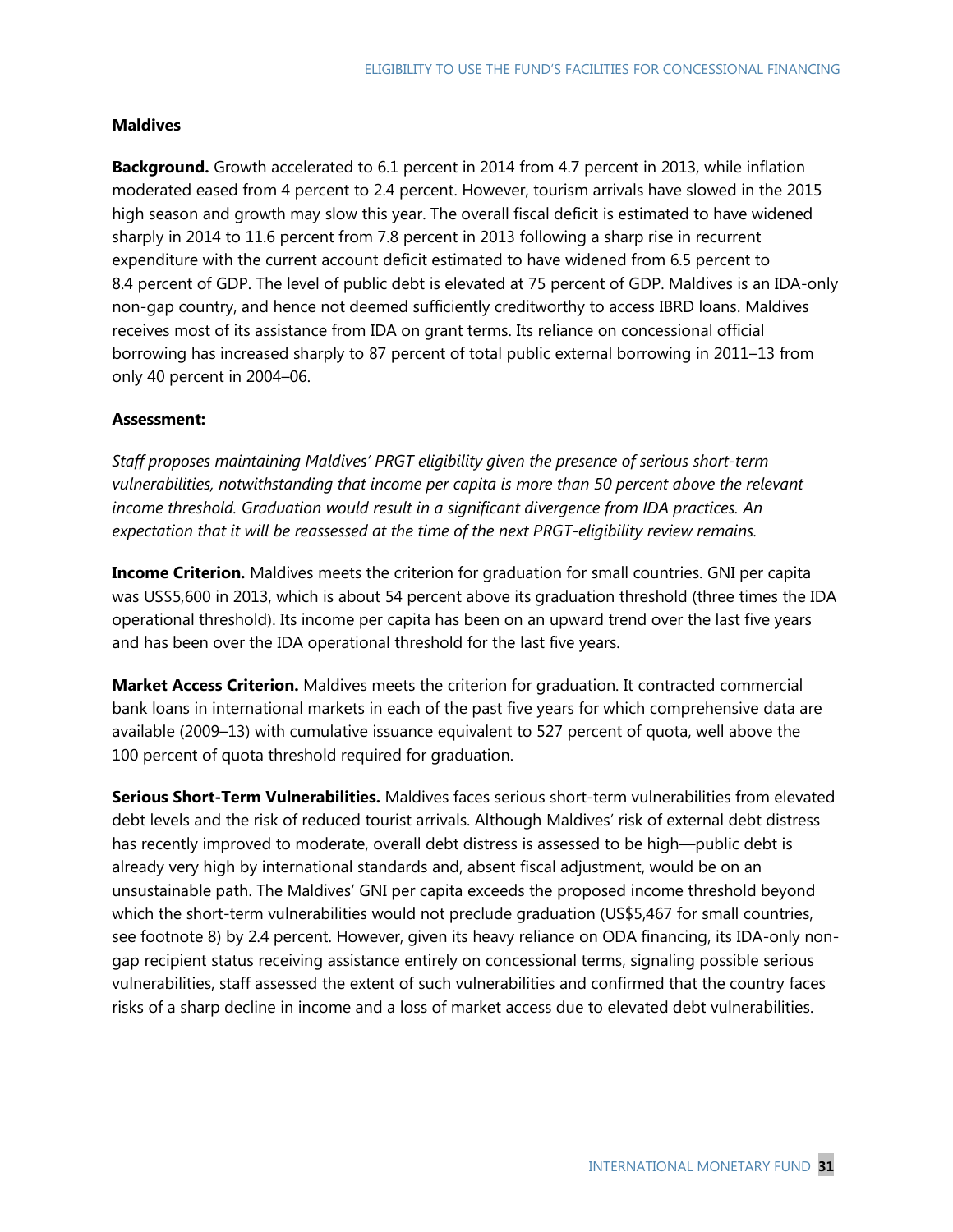### **Moldova**

**Background.** While real GDP growth was around 9 percent in 2013, it is estimated to have slowed sharply to 2 percent in 2014, given the economic fallout for Moldova of regional geopolitical tensions. Inflation, fiscal deficit, and the current account deficit were modest in 2013 and are estimated to have remained in 2014. In 2013, inflation was 4½ percent, the current account deficit was 5½ percent of GDP and the fiscal deficit was about 2 percent of GDP.

### **Assessment:**

*Staff proposes maintaining Moldova's PRGT eligibility given the presence of serious short-term vulnerabilities, with the expectation that it will be reassessed at the time of the next PRGT-eligibility review.*

**Income criterion.** Moldova meets the income criterion for graduation by a very small margin: GNI per capita was US\$2,470 in 2013, which is 2 percent above the relevant graduation threshold (US\$2,430). Its income per capita has been on an upward trend over the last decade and has exceeded the IDA operational threshold for the last five years.

**Market access criterion.** Moldova does not meet the market access criterion for graduation. It accessed international markets most recently in 2011 and 2012, with cumulative borrowing equivalent to 12.8 percent of quota during 2010–14.

**Serious Short-Term Vulnerabilities.** The main risks relate to serious vulnerabilities and governance problems in the banking system, a protracted economic slowdown in key trading partners, and further intensification of geopolitical tensions in the region. Given the very slim margin between GNI per capita and the graduation threshold together with limited market access, staff considers shortterm vulnerabilities to be too elevated to merit graduation from PRGT eligibility. Moldova is an IDA blender and has low risk of debt distress.

#### **Mongolia**

**Background.** Growth has slowed to 7.8 percent in 2014 following double digit annual growth over 2011–13. Inflation has remained elevated, at around 11 percent. Rapid consumption growth, alongside an expansionary fiscal stance, coupled with a sudden and sharp decline in FDI is producing severe balance of payments pressures. The fiscal deficit including the activities of the state-owned Development Bank of Mongolia (DBM) has widened from 9 to 11 percent of GDP in 2014. The current account deficit has narrowed to 8.2 percent of GDP due to increased mineral exports and reduced mining-related imports. The current account deficit was mainly financed by external borrowing and a drawdown of reserves. The central bank intervened to defend the currency, and as a result, gross reserves have declined from 6.5 months of imports in 2012 to around 2 months of imports as of March 2015. At the same time, rapid credit growth and poor bank asset quality have given rise to fragilities in the banking system. In addition to domestic policy challenges, Mongolia is vulnerable to external shocks due to a heavy reliance on copper and coal exports. On the upside,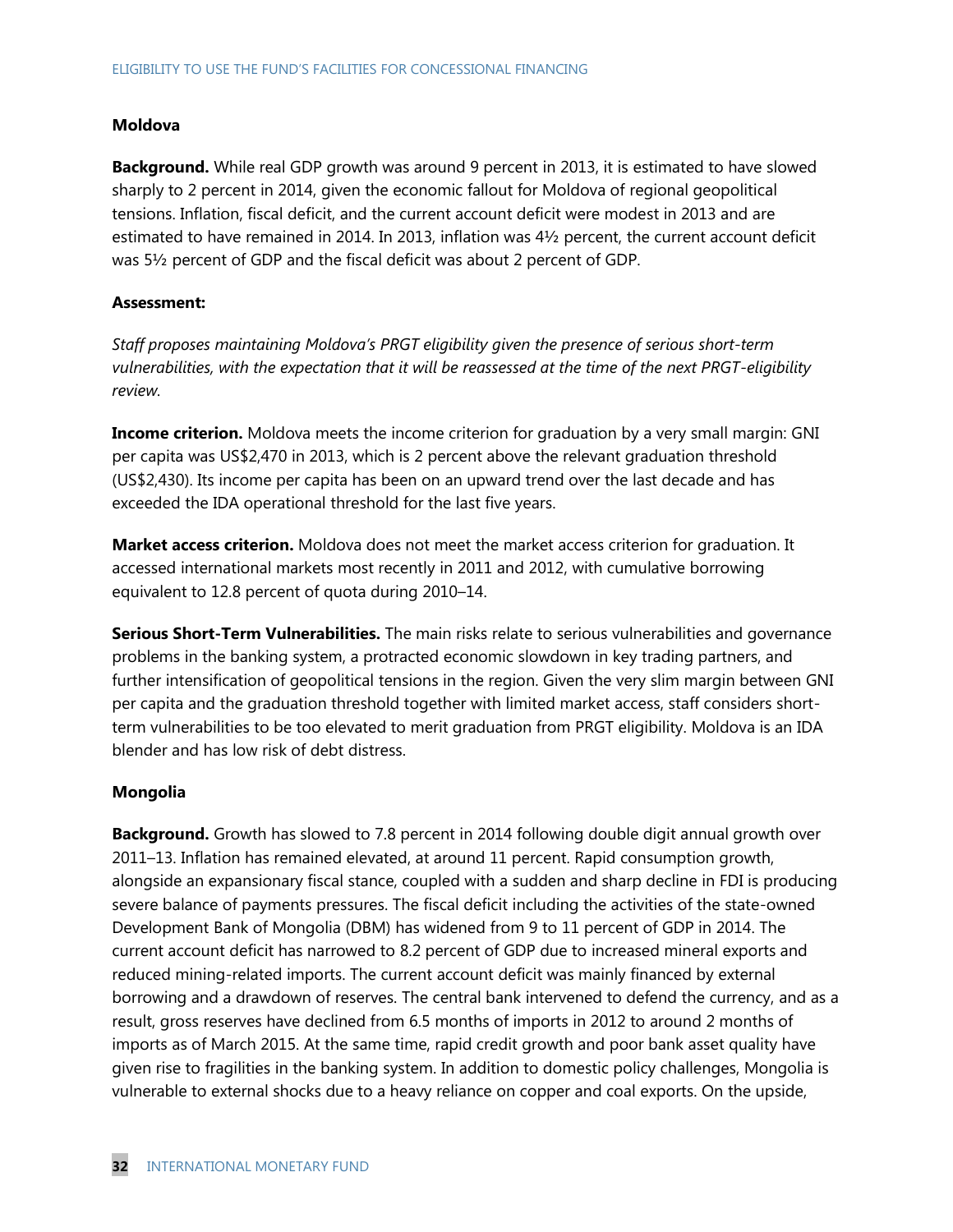Mongolia's sub-soil mineral wealth has been estimated at US\$1- 3 trillion and there are also strong linkages to China (the primary export partner), where robust demand may have strong positive spillovers. Mongolia has been an IDA blender since 2012. Its reliance on concessional official borrowing has declined sharply from 94 percent of public external borrowing in 2004–06 to only 28 percent in 2011–13.

### **Assessment:**

### *Staff proposes the graduation of Mongolia.*

**Income Criterion.** Mongolia meets the criterion for graduation. GNI per capita reached US\$3,770 in 2013, 55 percent above the graduation threshold of US\$2,430. GNI per capita has also been above the IDA operational threshold for at least the last five years.

**Market Access Criterion.** Mongolia does not meet the criterion for graduation given only one bond issuance over the last five years; that said, the single issuance of US\$1.5 billion in sovereign Eurobonds in 2012 was equivalent to almost 2000 percent of quota. Additionally, the state-owned DBM was able to successfully issue debt in international markets under a government guarantee of US\$580 million in the same year and US\$500 million in 2015.

**Serious Short-Term Vulnerabilities.** The outlook for Mongolia is challenging with elevated nearterm vulnerabilities stemming from domestic imbalances and downward pressures on commodity export prices. These developments have led to a worsening of the debt outlook to high risk of external debt distress. However, GNI per capita is very high relative to other PRGT-eligible members and exceeds the proposed income threshold beyond which short-term vulnerabilities would not preclude graduation (see footnote 8). Staff projections, which already capture a weak commodity export price outlook and reduced growth rates, show that GNI per capita is expected to remain significantly higher than the graduation threshold over the medium term. Thus, staff assesses the risk of Mongolia falling below the framework's income threshold for graduation to be very low.

### **Nigeria**

**Background.** Real GDP growth is estimated to have accelerated in 2014 to 6.3 percent from 5.4 percent in 2013, driven by the non-oil sector, with inflation easing from 8.5 percent to 8.1 percent. The fiscal deficit remained around 2.5 percent of GDP in 2014, with the current account surplus estimated to have declined to 1.1 percent of GDP from 3.9 percent in 2013 due mainly to declining oil export receipts. In 2014, public debt levels remained low at 13.4 percent of GDP with international reserves at about six months of imports. Nigeria currently is an IDA blender assessed to be at low risk of debt distress. The decline in oil prices in the second half of 2014 has had a significant impact on the exchange rate; the naira depreciated by over 17 percent in Q1 2015 with the central bank allowing more flexibility in the rate and closing the gap between the official and parallel market by ending the retail Dutch Auction System foreign exchange window. The depreciation has increased pressure on banks, which have high foreign currency exposure both on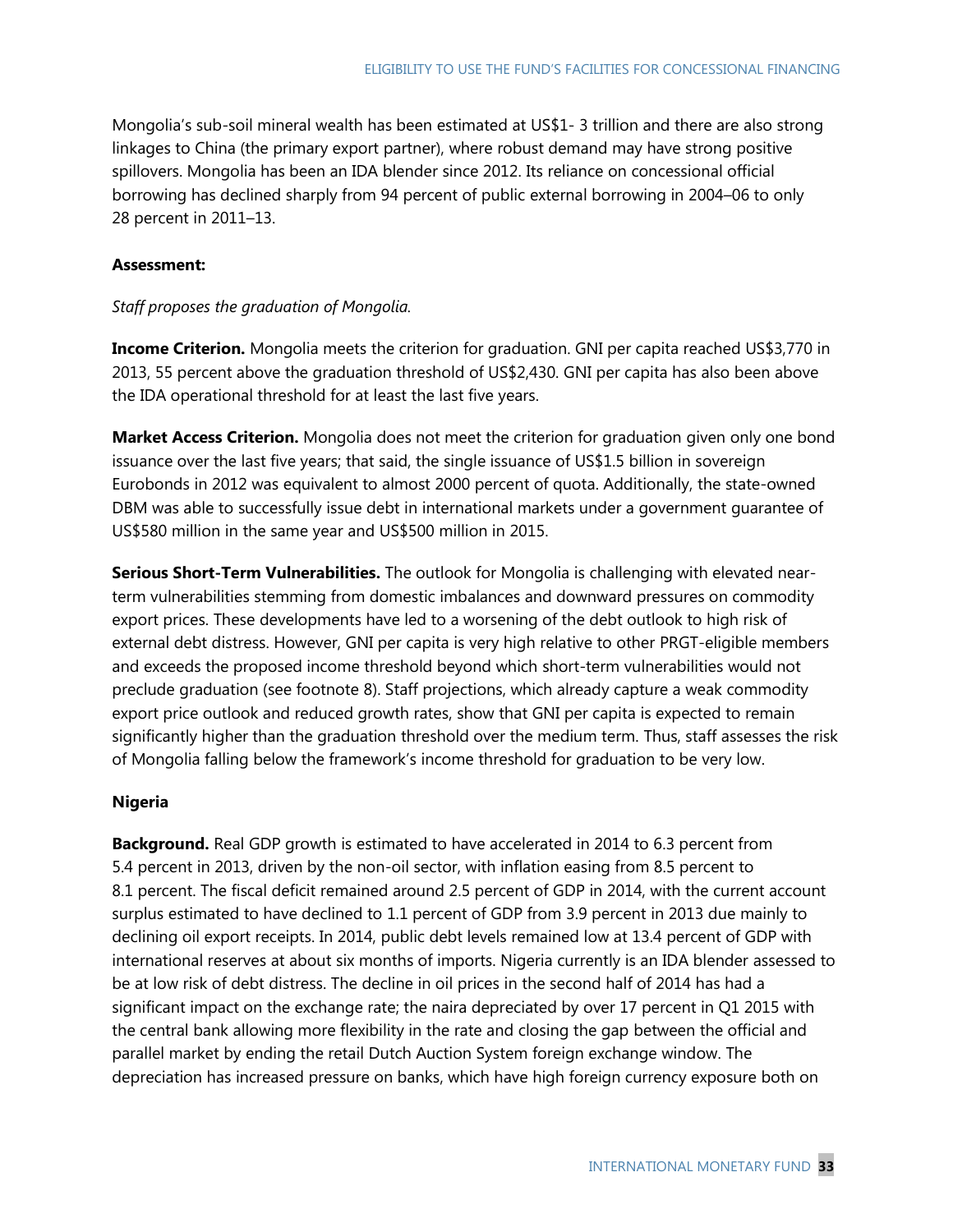assets and liabilities. Nigeria's reliance on concessional official borrowing has declined from 72 percent of public external borrowing in 2004–06 to 66 percent in 2011–13.

### **Assessment:**

### *Staff proposes the graduation of Nigeria.*

**Income Criterion.** Nigeria meets the graduation criterion.<sup>2</sup> With the recent rebasing of national accounts, GNI per capita is estimated to have reached US\$2,710 in 2013, about 12 percent above its graduation threshold (US\$2,430). Moreover, GNI per capita has been on a rising trend over the last decade and well above the IDA operational threshold over the last five years.<sup>3</sup>

**Market Access Criterion.** Nigeria does not meet the criterion for graduation under market access. Nigeria's government makes marginal use of international markets given available domestic resources including proceeds from petroleum; international market issuances are neither frequent nor sizable (only two issuances of debt on international markets over 2010–14 with a cumulative size of 58 percent of quota). Its *potential* access to international markets, as reflected in sovereign rating by credit agencies, is assessed as being similar to low-income countries that meet the market access criterion such as Vietnam.<sup>4</sup> This is evident in the government domestic securities market where nonresident holdings are estimated at around US\$16.5 billion as of end-2013 (636 percent of quota).

**Serious Short-Term Vulnerabilities.** Given the available buffers, the risk of income per capita falling below the graduation threshold is considered very low. Potential vulnerabilities from protracted weak petroleum prices and the limited non-oil export base are manageable given the low public debt and sizable reserves. Risks include those from potential decline in petroleum exports from production losses and further price declines; reduced market access if investor risk aversion in capital markets increases or there is financial turbulence in advanced and emerging markets; and spillovers from a slowdown in regional growth. Staff's projections, which already incorporate a weak oil price outlook, show GNI per capita remaining above the graduation threshold over the medium term reaching around 16 percent above the IDA graduation threshold by end-2015.

### **Vietnam**

 $\overline{\phantom{a}}$ 

**Background.** Growth was strong at around 6 percent of GDP in 2014, increasing from 5.4 percent of GDP in 2013, and inflation was moderate at around 4 percent. The current account recorded a surplus of around 5.4 percent of GDP. Reserves are around 2½ months of imports of goods and services—below pre-crisis levels as measured against several metrics, and below the minimum

 $2$  National accounts rebasing completed in 2014 with 2010 as base year.

 $3$  At the time of this report, the World Bank database did not reflect the national account rebasing in years prior to 2010. The current GNI per capita for 2008–09, reflecting pre-rebasing figures, are below the IDA operational threshold by a very small margin.

 $4$  Nigeria's credit ratings are comparable to Vietnam, but do not meet the requirement for proving potential access under the market access criterion on its own as they are lower than investment grade (BBB-).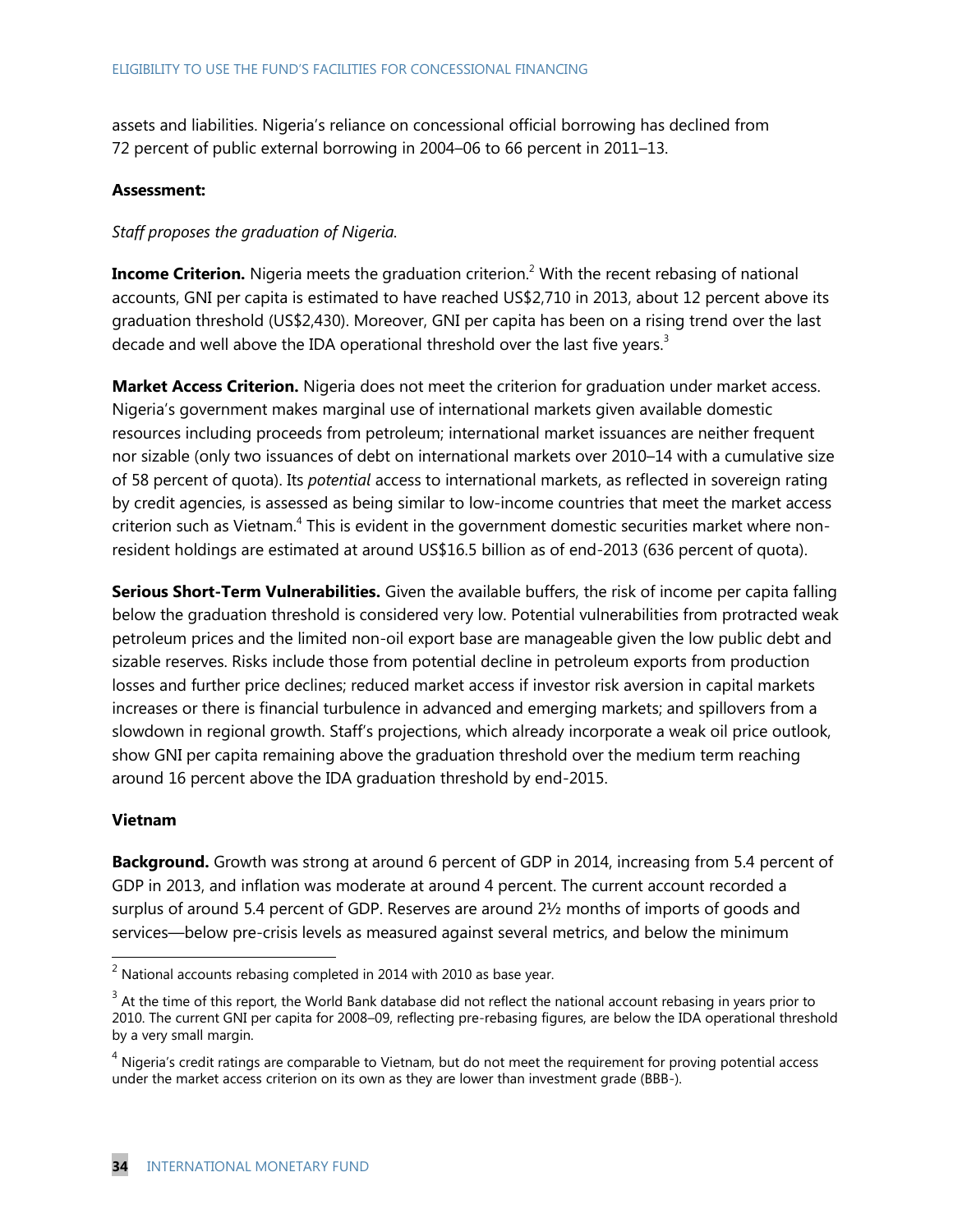desirable level for countries with a fixed exchange rate, according to the Fund's reserve adequacy metric. Growth is expected to continue recovering over the medium term, but the loose fiscal position has persisted with public and publicly-guaranteed debt estimated to have reached 55 percent of GDP by end-2014, allowing little fiscal space to address critical expenditure needs and potential costs of banking and state-owned enterprise (SOE) reform. The gradual pace of bank reform has heightened vulnerability to adverse shocks that could further undermine growth and add significantly to public debt. The economy is also vulnerable to external shocks that include surges in global financial volatility, slower trading partner growth and regional geopolitical tensions. Vietnam's risk of external debt distress is assessed to be low. Vietnam has been an IDA blender since 2010, and has been identified by the World Bank as potentially graduating from IDA eligibility by 2017 (Annex I). Vietnam's reliance on concessional official borrowing has declined from 74 percent of public external borrowing in 2004–06 to 65 percent in 2011–13.

### **Assessment:**

*Staff proposes graduating Vietnam from PRGT eligibility.*

**Income Criterion.** Vietnam does not meet the criterion for graduation. GNI per capita in 2013 at \$1,740 is 28 percent below the relevant graduation threshold.

**Market Access Criterion.** Vietnam meets the criterion for graduation. Market access as measured under the framework amounted to 686 percent of its IMF quota cumulatively over 2010–14 through five issuances (relative to a graduation threshold of 100 percent of quota and three issuances). In terms of market access indicators such as sovereign credit ratings, EMBIG spreads, and EMBIG yields, Vietnam has some of the strongest indicators of market access across PRGT members.

**Serious Short-Term Vulnerabilities.** Vietnam has vulnerabilities stemming from limited external buffers and long-standing structural weaknesses in the banking system. Vietnam's market access has been very strong, with the country tapping markets in every year since 2008. Given the durability of market access, the low risk of GNI per capita falling below the IDA operational threshold, and low risk of debt distress, staff considers short-term vulnerabilities as manageable for the purpose of assessing PRGT eligibility.